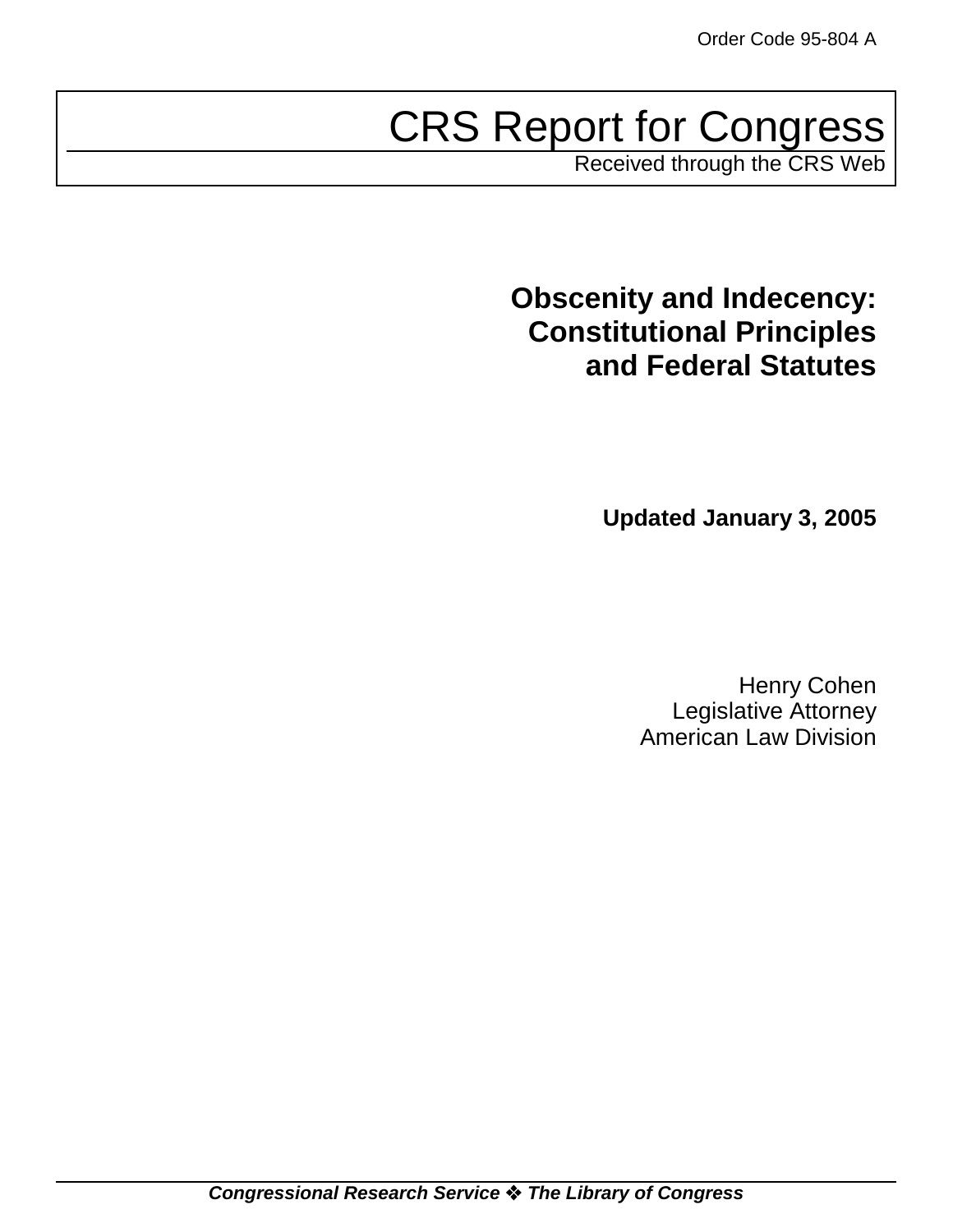## Obscenity and Indecency: Constitutional Principles and Federal Statutes

## **Summary**

The First Amendment provides: "Congress shall make no law . . . abridging the freedom of speech, or of the press." In general, the First Amendment protects pornography, with this term being used to mean any erotic material. The Supreme Court, however, has held that the First Amendment does not protect two types of pornography: obscenity and child pornography. Consequently, they may be banned on the basis of their content, and federal law prohibits the mailing of obscenity, as well as its transport or receipt in interstate or foreign commerce.

Most pornography is not legally obscene; to be obscene, pornography must, at a minimum, "depict or describe patently offensive 'hard core' sexual conduct." The Supreme Court has created a three-part test, known as the *Miller* test, to determine whether a work is obscene. Pornography that is not obscene may not be banned, but may be regulated as to the time, place, and manner of its distribution, particularly in order to keep it from children. Thus, the courts have upheld the zoning and licensing of pornography dealers, as well as restrictions on dial-a-porn, nude dancing, and indecent radio and television broadcasting.

Federal statutes, in addition to making it a crime to mail obscenity or to transport or receive it in interstate or foreign commerce, provide for criminal and civil forfeiture of real and personal property used in making obscenity pornography, and of the profits of obscenity — in some instances even when they were already used to pay a third party. In addition, obscenity crimes are included among the predicate offenses that may give rise to a violation of the Federal Racketeer Influenced and Corrupt Organizations Act (RICO).

The Internet has given rise to three federal statutes designed to protect minors from sexual material posted on it. The Communications Decency Act of 1996 makes it a crime knowingly to use a telecommunications device (telephone, fax, or e-mail) to make an obscene or indecent communication to a minor, or knowingly to use an interactive computer service to transmit an obscene communication to anyone or an indecent communication to a minor. The Supreme Court, however, held the inclusion of "indecent" communications in this statute unconstitutional. Congress, in response, enacted the less-broad Child Online Protection Act (COPA), the enforcement of which has been enjoined while its constitutionality is being challenged. Finally, the Children's Internet Protection Act (CIPA), enacted at the end of the  $106<sup>th</sup>$  Congress, requires schools and libraries that accept federal funds to purchase computers or Internet access to block or filter obscenity, child pornography, and, with respect to minors, material that is "harmful to minors." Filters may be disabled, however, "for bona fide research or other lawful purpose." On June 23, 2003, the Supreme Court held CIPA constitutional.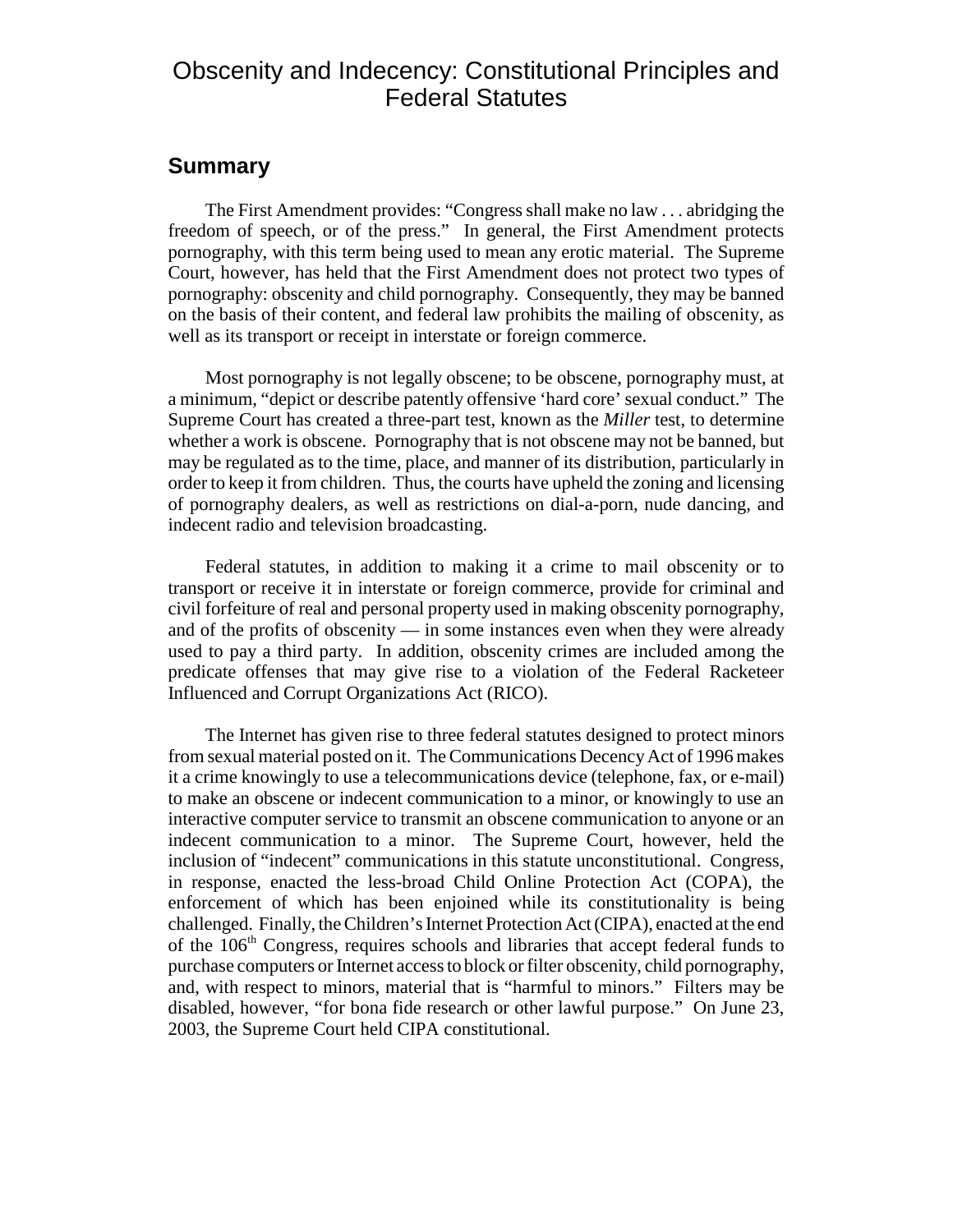## **Contents**

| B. Zoning and Licensing of Pornography Dealers  4    |  |
|------------------------------------------------------|--|
|                                                      |  |
|                                                      |  |
|                                                      |  |
|                                                      |  |
|                                                      |  |
| C. Obscenity Provisions at 18 U.S.C. §§ 1460-1470 13 |  |
| Section 1460                                         |  |
| Section 1461                                         |  |
| Section 1462                                         |  |
| Section 1463                                         |  |
| Section 1464                                         |  |
| Section 1465                                         |  |
| Section 1466                                         |  |
|                                                      |  |
| Section 1467                                         |  |
| Section 1468                                         |  |
| Section 1469                                         |  |
| Section 1470                                         |  |
|                                                      |  |
|                                                      |  |
|                                                      |  |
|                                                      |  |
|                                                      |  |
|                                                      |  |
|                                                      |  |
|                                                      |  |
|                                                      |  |
|                                                      |  |
|                                                      |  |
|                                                      |  |
|                                                      |  |
|                                                      |  |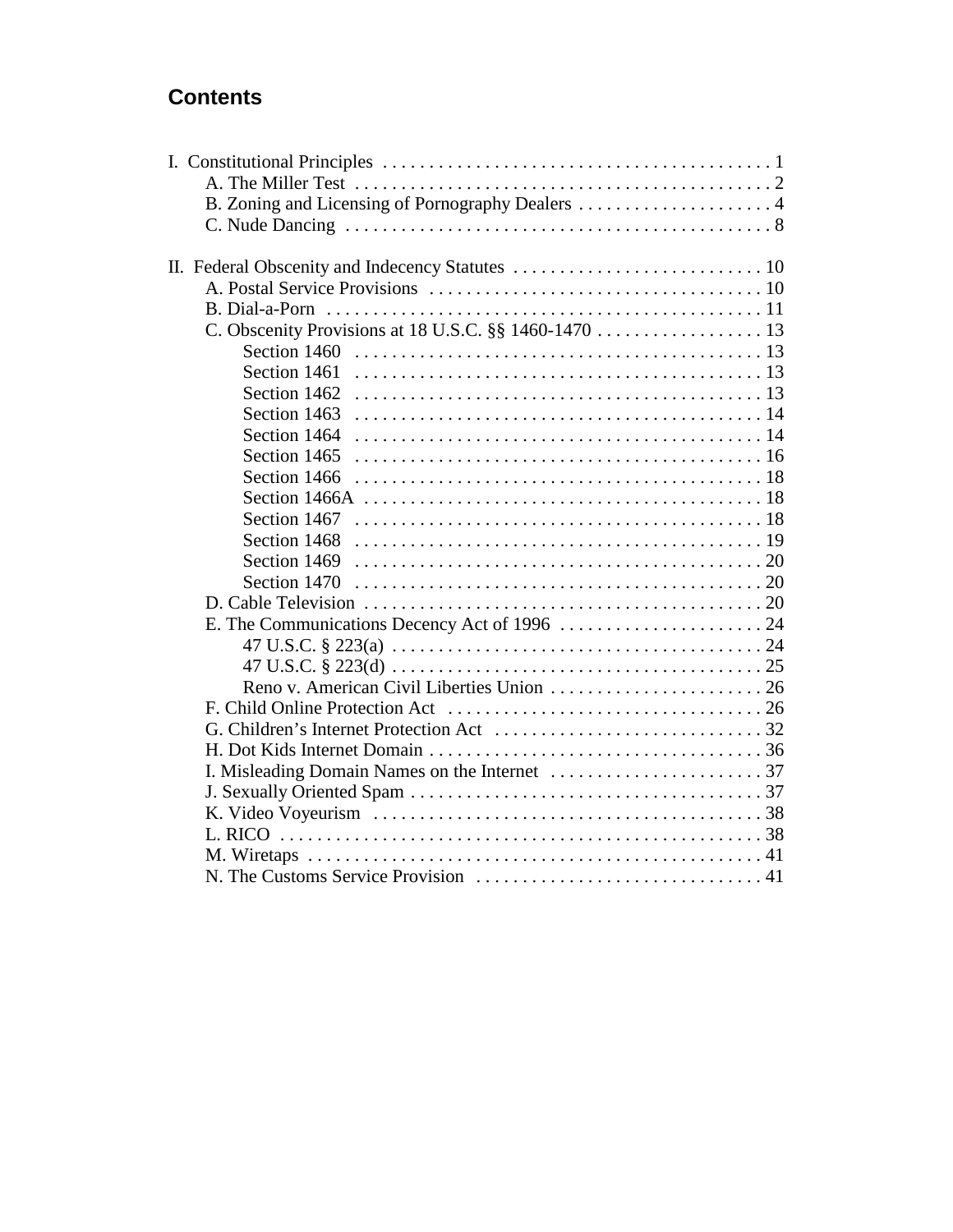## Obscenity and Indecency: Constitutional Principles and Federal Statutes

## **I. Constitutional Principles**

To be constitutional, a federal statute must be enacted pursuant to a power of Congress enumerated in the Constitution and must not contravene any provision of the Constitution. Two powers enumerated in Article I, Section 8 of the Constitution give Congress the power to enact statutes regulating or banning pornography: the power "To regulate Commerce with foreign Nations, and among the several States," and the power "To establish Post Offices and post Roads." Thus, Congress may enact statutes, provided they do not contravene any provision of the Constitution, that regulate pornography that crosses state or national boundaries, is imported or exported, or is mailed.

The provision of the Constitution that federal statutes regulating pornography are most likely to be in danger of contravening is the First Amendment's provision that "Congress shall make no law . . . abridging the freedom of speech, or of the press."1 Although pornography in general is protected by the First Amendment, two types of pornography — obscenity and child pornography — are not.<sup>2</sup> Therefore, pornography that does not constitute obscenity or child pornography may ordinarily be regulated only with respect to its time, place, and manner of distribution.<sup>3</sup> An outright ban on pornography other than obscenity or child pornography would violate the First Amendment unless it served "to promote a compelling interest" and was "the least restrictive means to further the articulated interest."<sup>4</sup> Obscenity and child

<sup>&</sup>lt;sup>1</sup> Despite its mentioning only "Congress," the First Amendment applies equally to all branches of the federal government and the states. Herbert v. Lando, 441 U.S. 153, 168 n.16 (1979).

 $2^2$  Child pornography is material that visually depicts sexual conduct by children. New York v. Ferber, 458 U.S. 747, 764 (1982). It is unprotected by the First Amendment even when it is not legally obscene; *i.e.*, child pornography need not meet the *Miller* test to be banned. For additional information, see CRS Report 95-406, *Child Pornography: Constitutional Principles and Federal Statutes*.

<sup>&</sup>lt;sup>3</sup> In *Frisby v. Schultz*, 487 U.S. 474, 481 (1988), the Supreme Court noted: "The State may . . . enforce regulations of the time, place, and manner of expression which are contentneutral [*i.e.*, "are *justified* without reference to the content of the speech," *Renton v. Playtime Theaters, Inc., 475 U.S. 41, 48 (1986) (emphasis in original)], are narrowly* tailored to serve a significant [not necessarily a compelling] government interest, and leave open ample alternative channels of communication [but need not necessarily be the least restrictive means to further the government interest]."

<sup>4</sup> Sable Communications of California v. Federal Communications Commission, 492 U.S. (continued...)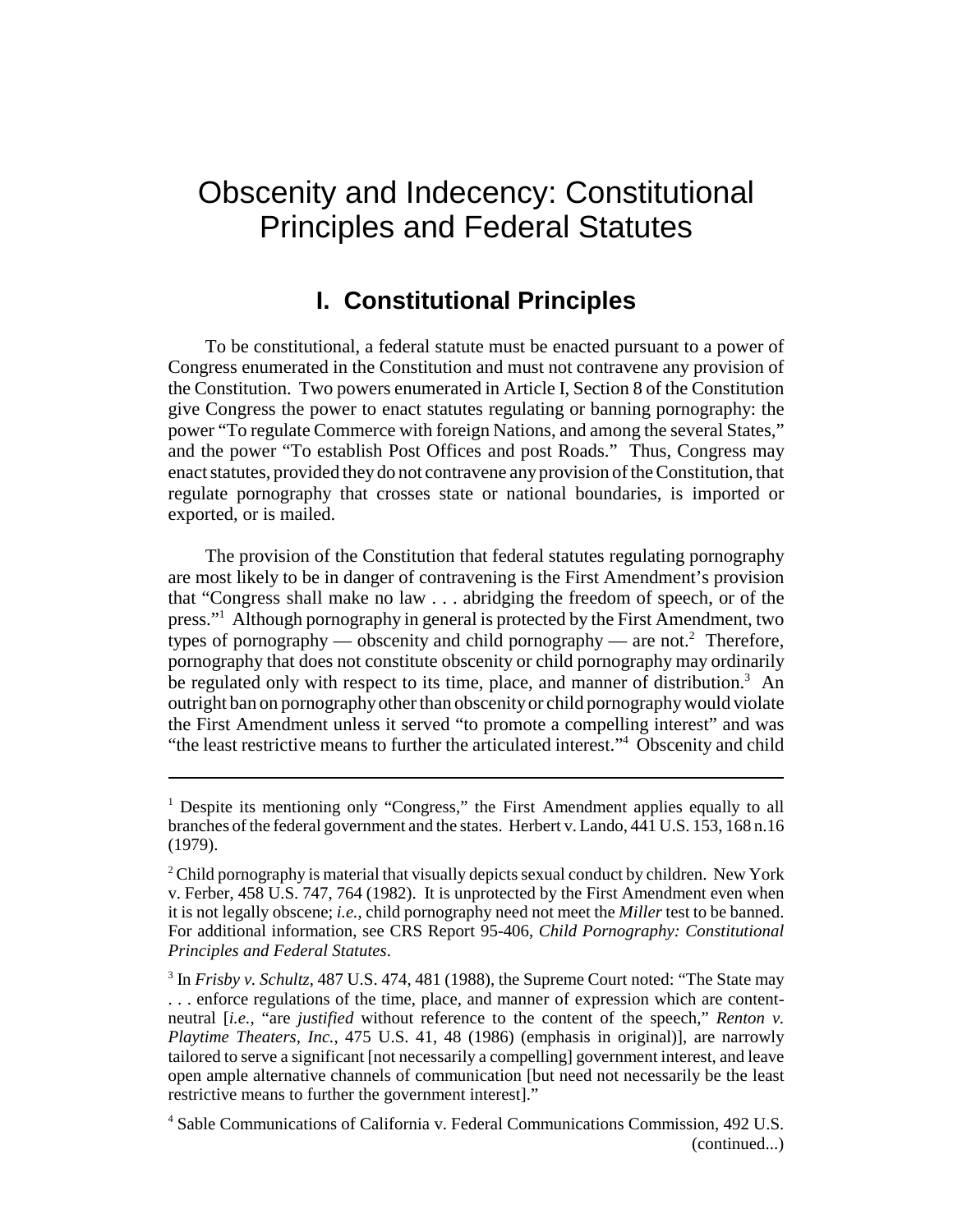pornography, however, being without First Amendment protection, may be totally banned on the basis of their content, not only in the absence of a compelling governmental interest, but in the absence of any evidence of harm.

Obscenity apparently is unique in being the only type of speech to which the Supreme Court has denied First Amendment protection without regard to whether it can cause harm. According to the Court, there is evidence that, at the time of the adoption of the First Amendment, obscenity "was outside the protection intended for speech and press."<sup>5</sup> Consequently, obscenity may be banned simply because a legislature concludes that banning it protects "the social interest in order and morality."<sup>6</sup>

## **A. The Miller Test**

Most pornography is not legally obscene (i.e., most pornography is protected by the First Amendment). To be obscene, pornography must, at a minimum, "depict or describe patently offensive 'hard core' sexual conduct."7 The Supreme Court has created a three-part test, known as the *Miller* test, to determine whether a work is obscene. The *Miller* test asks:

(a) whether the "average person applying contemporary community standards" would find that the work, taken as a whole, appeals to the prurient interest; (b) whether the work depicts or describes, in a patently offensive way, sexual conduct specifically defined by the applicable state law; and (c) whether the work, taken as a whole, lacks serious literary, artistic, political, or scientific value.<sup>8</sup>

<sup>6</sup> *Id.* at 485.

7 Miller v. California, 413 U.S. 15, 27 (1973).

<sup>4</sup> (...continued)

<sup>115, 126 (1989).</sup>

<sup>&</sup>lt;sup>5</sup> Roth v. United States, 354 U.S. 476, 483 (1957). However, Justice Douglas, dissenting, wrote: "[T]here is no special historical evidence that literature dealing with sex was intended to be treated in a special manner by those who drafted the First Amendment." *Id.* at 514.

<sup>8</sup> *Id.* at 24 (citation omitted). In *Brockett v. Spokane Arcades, Inc.*, 472 U.S. 491, 498 (1984), the Court struck down a state statute to the extent that it defined "prurient" as "that which incites lasciviousness or lust." The Court held that a publication was not obscene if it "provoked only normal, healthy sexual desires." To be obscene it must appeal to "a shameful or morbid interest in nudity, sex, or excretion." In *Manual Enterprises v. Day*, 370 U.S. 478, 480 (1962), the Court indicated that photographs of nude male models, although they appealed to the prurient interest and lacked literary, scientific, or other merit, were not patently offensive merely because they were aimed at homosexuals. In *Jenkins v. Georgia*, 418 U.S. 153, 160 (1974), the Court held that the film "Carnal Knowledge" was not obscene, writing: "Even though questions of appeal to the 'prurient interest' or of patent offensiveness are 'essentially questions of fact,' it would be a serious misreading of *Miller* to conclude that juries have unbridled discretion in determining what is 'patently offensive.'" In *Jacobellis v. Ohio*, 378 U.S. 184, 197 (1964), Justice Stewart, concurring, (continued...)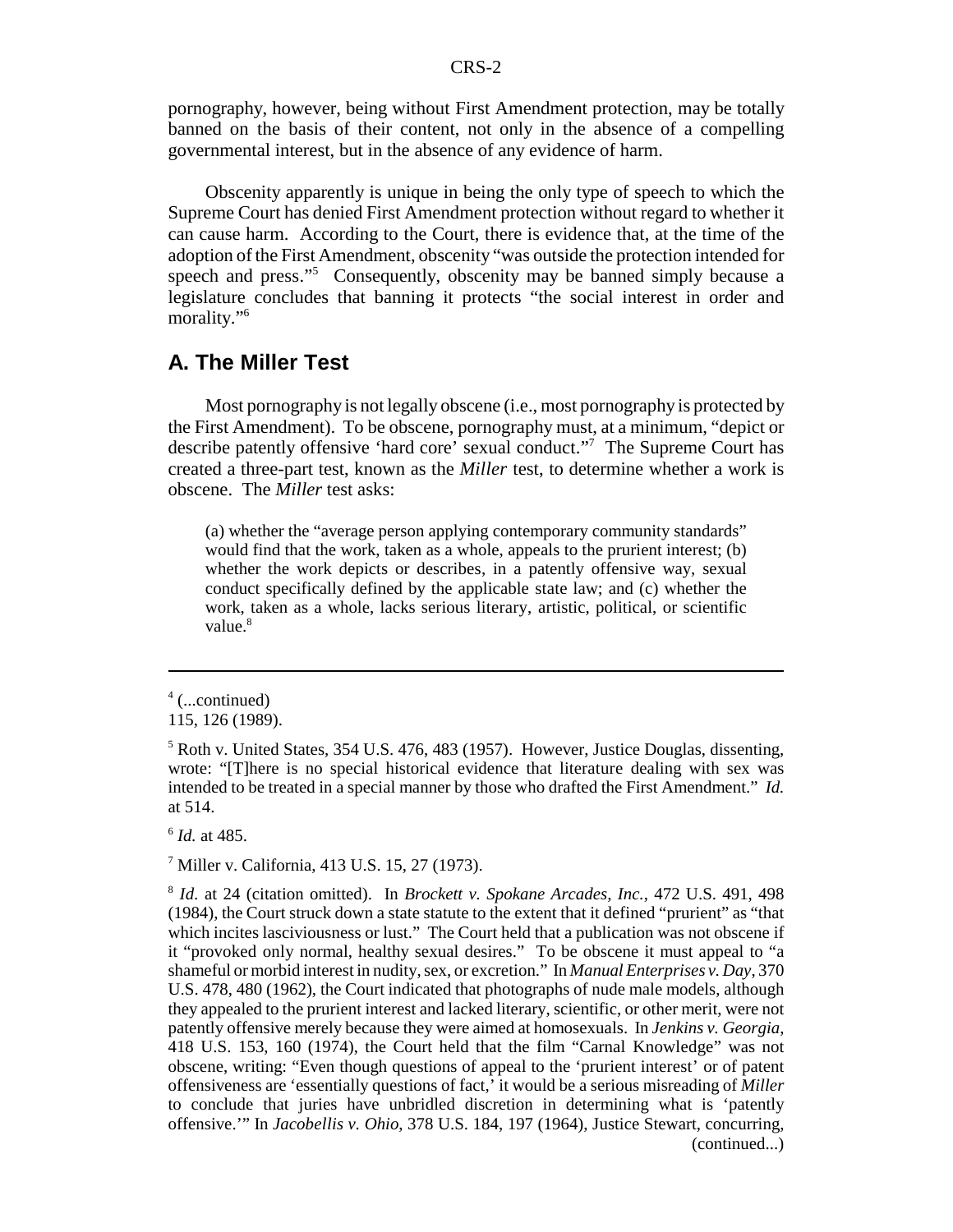In *Pope v. Illinois*, the Supreme Court clarified that "the first and second prongs of the *Miller* test — appeal to prurient interest and patent offensiveness — are issues of fact for the jury to determine applying contemporary community standards."9 However, as for the third prong, "[t]he proper inquiry is not whether an ordinary member of any given community would find serious literary, artistic, political, or scientific value in allegedly obscene material, but whether a reasonable person would find such value in the material, taken as a whole."<sup>10</sup>

When a federal statute refers to "obscenity," it should be understood to refer only to pornography that is obscene under the *Miller* standard, as application of the statute to other material would ordinarily be unconstitutional. However, narrowly drawn statutes that serve a compelling interest, such as protecting minors, may be permissible even if they restrict pornography that is not obscene under *Miller*.<sup>11</sup> In *Sable Communications of California, Inc. v. Federal Communications Commission*, the Supreme Court

<sup>10</sup> Justice Scalia concurred in the result in *Pope v. Illinois*, but wrote: "[I]n my view it is quite impossible to come to an objective assessment of (at least) literary or artistic value, there being many accomplished people who have found literature in Dada, and art in the replication of a soup can. Since ratiocination has little to do with esthetics, the fabled 'reasonable man' is of little help in the inquiry, and would have to be replaced with, perhaps, the 'man of tolerably good taste' — a description that betrays the lack of an ascertainable standard. . . . I think we would be better advised to adopt as a legal maxim what has long been the wisdom of mankind: *De gustibus non est disputandum*. Just as there is no arguing about taste, there is no use litigating about it." *Id.* at 504-505.

11 In *Federal Communications Commission v. Pacifica Foundation,* 438 U.S. 726, 749-750 (1978), the Supreme Court, upholding the power of the Federal Communications Commission to regulate a radio broadcast that was "indecent" but not obscene, wrote:

We held in *Ginsberg v. New York*, 390 U.S. 629, that the government's interest in the "well-being of its youth" and in supporting "parents' claim to authority in their own household" justified the regulation of otherwise protected expression. *Id.,* at 640 and 639. The ease with which children may obtain access to broadcast material, coupled with the concerns recognized in *Ginsberg*, amply justify special treatment of indecent broadcasting.

In *Reno v. American Civil Liberties Union*, 521 U.S. 844, 878 (1997), the Supreme Court suggested that the strength of the government's interest in protecting minors may vary depending upon the age of the minor, the parental control, and the artistic or educational value of the material in question.

<sup>8</sup> (...continued)

noted that "criminal laws in this area are constitutionally limited to hard-core pornography, which he would not attempt to define. Then followed his famous remark: "But I know it when I see it, and the motion picture involved in this case is not that." The motion picture was a French film called "Les Amants" ("The Lovers").

<sup>9</sup> 481 U.S. 497, 500 (1987). In *Hamling v. United States*, 418 U.S. 87, 105 (1974), the Court noted that a "community" was not any "precise geographic area," and suggested that it might be less than an entire state. In *Jenkins v. Georgia*, *supra* note 8, 418 U.S., at 157 (1974), the Court approved a "trial court's instructions directing jurors to apply 'community standards' without specifying what 'community.'"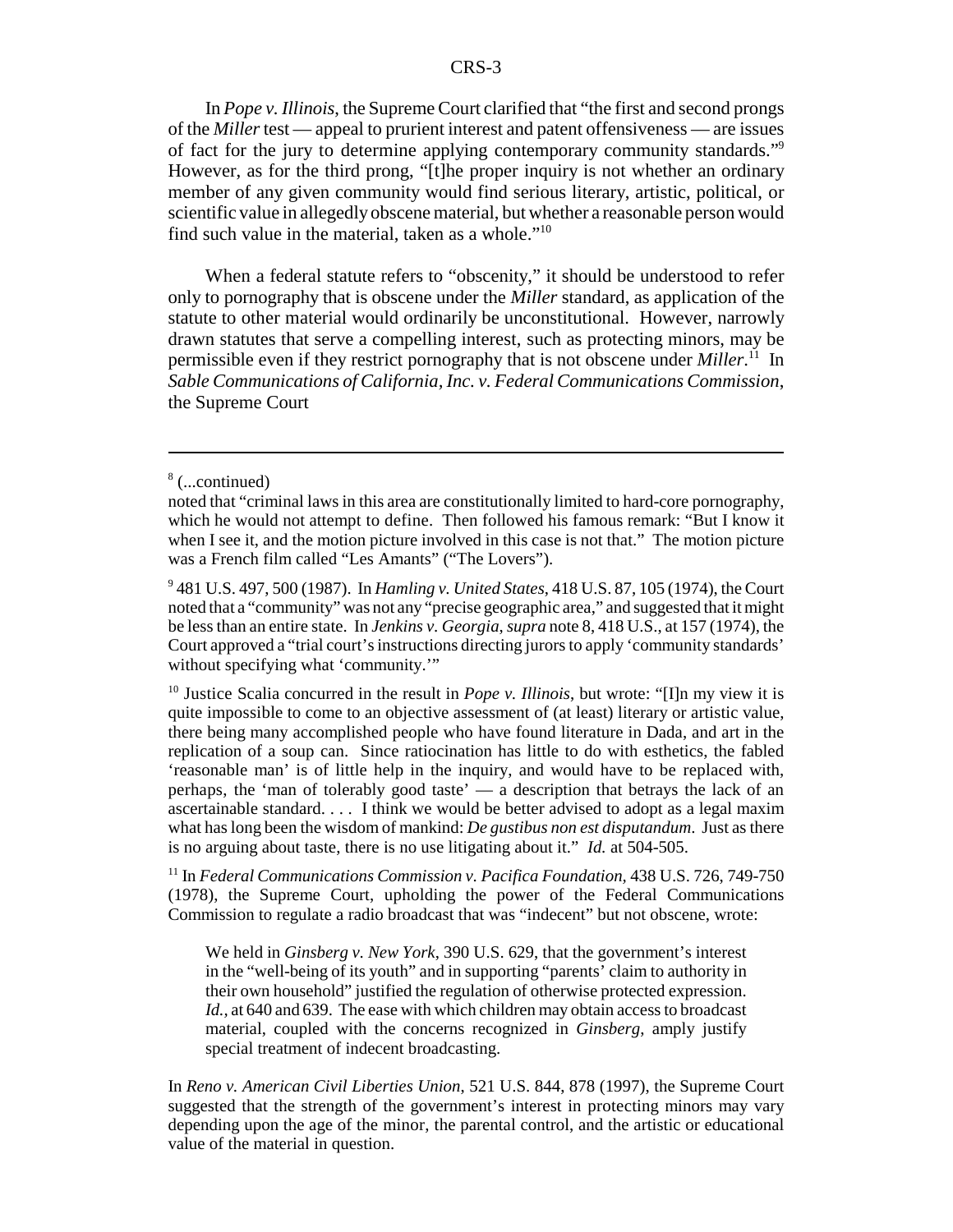recognized that there is a compelling interest in protecting the physical and psychological well-being of minors. This interest extends to shielding minors from the influence of literature that is not obscene by adult standards. The government may serve this legitimate interest, but to withstand constitutional scrutiny, "it must do so by narrowly drawn regulations without unnecessarily interfering with First Amendment freedoms." It is not enough to show that the government's ends are compelling; the means must be carefully tailored to achieved those ends.<sup>12</sup>

In *Sable*, the Supreme Court applied these principles to the government's attempt to proscribe dial-a-porn; see, page 10, below.

The Supreme Court has allowed one exception to the rule that obscenity, as defined by *Miller*, is not protected under the First Amendment. In *Stanley v. Georgia*, the Court held that "mere private possession of obscene material" is protected. The Court wrote:

Whatever may be the justifications for other statutes regulating obscenity, we do not think they reach into the privacy of one's own home. If the First Amendment means anything, it means that a State has no business telling a man, sitting alone in his house, what books he may read or what films he may watch.<sup>13</sup>

Subsequently, however, the Supreme Court rejected the claim that under *Stanley* there is a constitutional right to provide obscene material for private use, $14$  or to acquire it for private use.<sup>15</sup> The right to possess obscene material does not imply the right to provide or acquire it, because the right to possess it "reflects no more than ... the law's 'solicitude to protect the privacies of the life within [the home].'"16

## **B. Zoning and Licensing of Pornography Dealers**

In *Young v. American Mini Theatres, Inc.*, the Supreme Court held that "[t]he mere fact that the commercial exploitation of material protected by the First Amendment is subject to zoning and other licensing requirements is not a sufficient

 $12\,492$  U.S. 115, 126 (1989) (citations omitted). It might appear that regulations could be "narrowly drawn" or "carefully tailored" without being the "least restrictive means" to further a governmental interest. But *Sable*, on the same page, also uses the latter phrase (quoted above in the text accompanying note 4), and the Court has elsewhere made clear that the "narrow tailoring" required for content-based restrictions is more stringent than that required for time, place, and manner restrictions (*see*, note 3, *supra*), where "leastrestrictive-alternative analysis is wholly out of place." Ward v. Rock Against Racism, 491 U.S. 781, 798-799 n.6 (1989).

<sup>&</sup>lt;sup>13</sup> 394 U.S. 557, 565, 568 (1969). The Court has held that there is no right even to private possession of child pornography. Osborne v. Ohio, 495 U.S. 103 (1990).

<sup>14</sup> United States v. Reidel, 402 U.S. 351 (1971).

<sup>15</sup> United States v. 12 200-Ft. Reels of Film, 413 U.S. 123 (1973).

<sup>16</sup> *Id.* at 127. *See*, Edwards, *Obscenity in the Age of Direct Broadcast Satellite: A Final Burial for* Stanley v. Georgia*(?), a National Obscenity Standard, and Other Miscellany*, 33 William and Mary Law Review 949 (1992).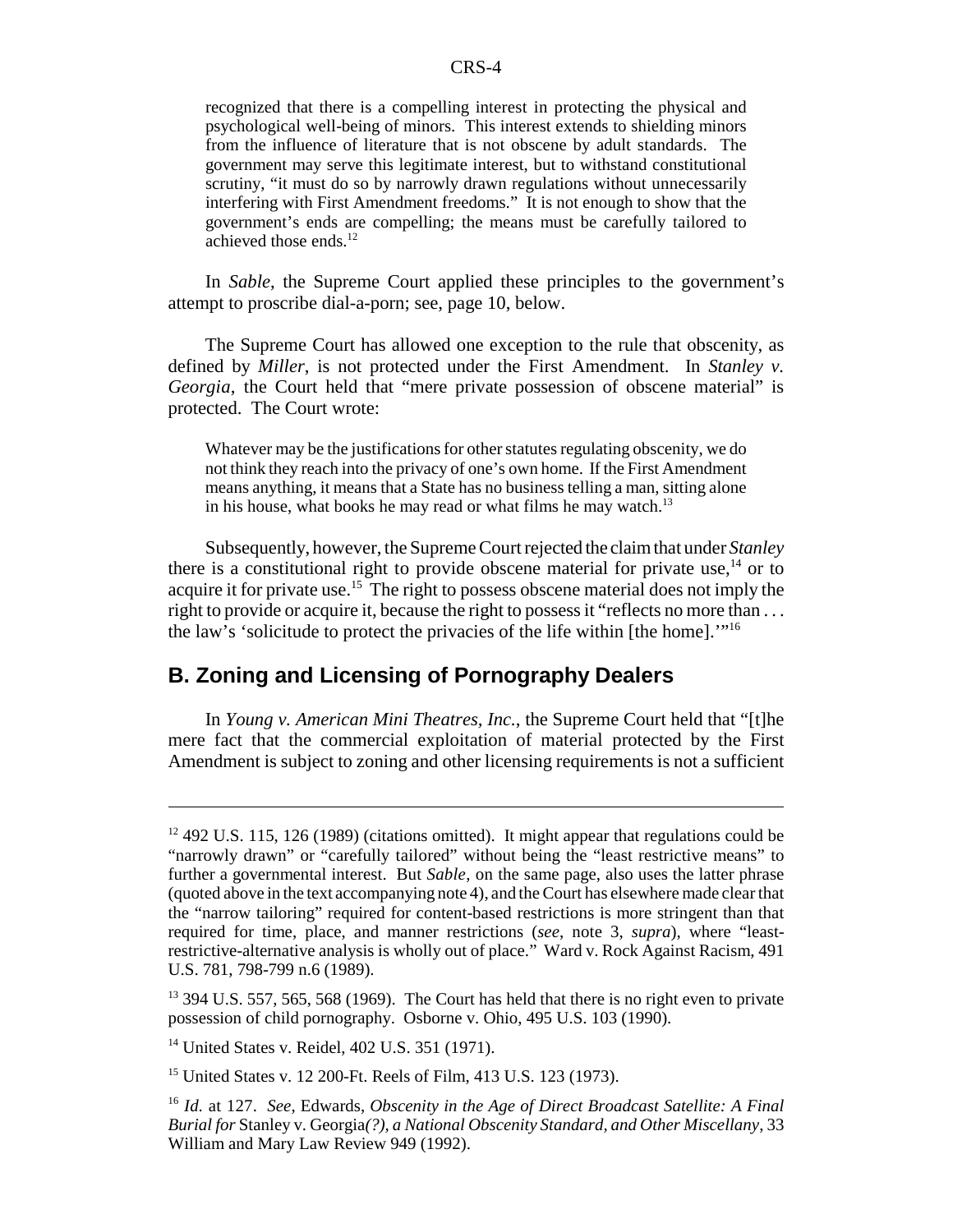reason for invalidating these ordinances."17 In *Young*, the Court upheld ordinances that required dispersal of "adult" establishments; specifically, the ordinances provided that an adult theater could not be located within 1,000 feet of any two other "regulated uses" (adult bookstores, cabarets, bars, hotels, etc.) or within 500 feet of a residential area. In *Renton v. Playtime Theatres, Inc.*, the Court upheld an ordinance that required that adult theaters be concentrated in limited areas; it prohibited adult "theaters from locating within 1,000 feet of any residential zone, singleor multiple-family dwelling, church, park, or school."18

In *Young*, the Court reasoned that

what is ultimately at stake is nothing more than a limitation on the place where adult films may be exhibited, even though the determination of whether a particular film fits that characterization turns on the nature of its content. . . . The situation would be quite different if the ordinance had the effect of suppressing, or greatly restricting access to, lawful speech.<sup>19</sup>

#### In *Renton*, the Court wrote:

The ordinance by its terms is designed to prevent crime, protect the city's retail trade, maintain property values, and generally "protec[t] and preserv[e] the quality of [the city's] neighborhoods, commercial districts, and the quality of urban life," not to suppress the expression of unpopular views. . . . In short, the Renton ordinance is completely consistent with our definition of "contentneutral" speech regulations as those that "are *justified* without reference to the content of the regulated speech."<sup>20</sup>

In both *Young* and *Renton*, the Court found the ordinances in question to be narrow enough to affect only those theaters shown to produce the unwanted secondary effects, such as crime.<sup>21</sup> In this respect they were unlike the regulations the Court struck down as overbroad in two other cases. In *Erznoznik v. City of Jacksonville*, the ordinance prohibited drive-in theaters from showing films containing nudity when the screen was visible from a public street.<sup>22</sup> In *Schad v*. *Mount Ephraim*, the ordinance prohibited live entertainment from a broad range of commercial uses permitted in a commercial zone; the ordinance in this case was used to prosecute an adult bookstore that featured coin-operated booths that permitted customers to watch nude dancing. $^{23}$ 

In *Freedman v. Maryland*, the Court struck down a statute that required the owner or lessee of a fil, prior to exhibiting a film, to submit the film to the Maryland

 $23$  452 U.S. 61 (1981).

 $17$  427 U.S. 50, 62 (1976).

<sup>&</sup>lt;sup>18</sup> 475 U.S. 41, 43 (1986).

<sup>19</sup> *Young*, *supra* note 17, at 71-72 n.35.

<sup>20</sup> *Renton*, *supra* note 18, at 48 (emphasis in original).

 $21$  427 U.S. at 71; 475 U.S. at 52.

 $22$  422 U.S. 205 (1975).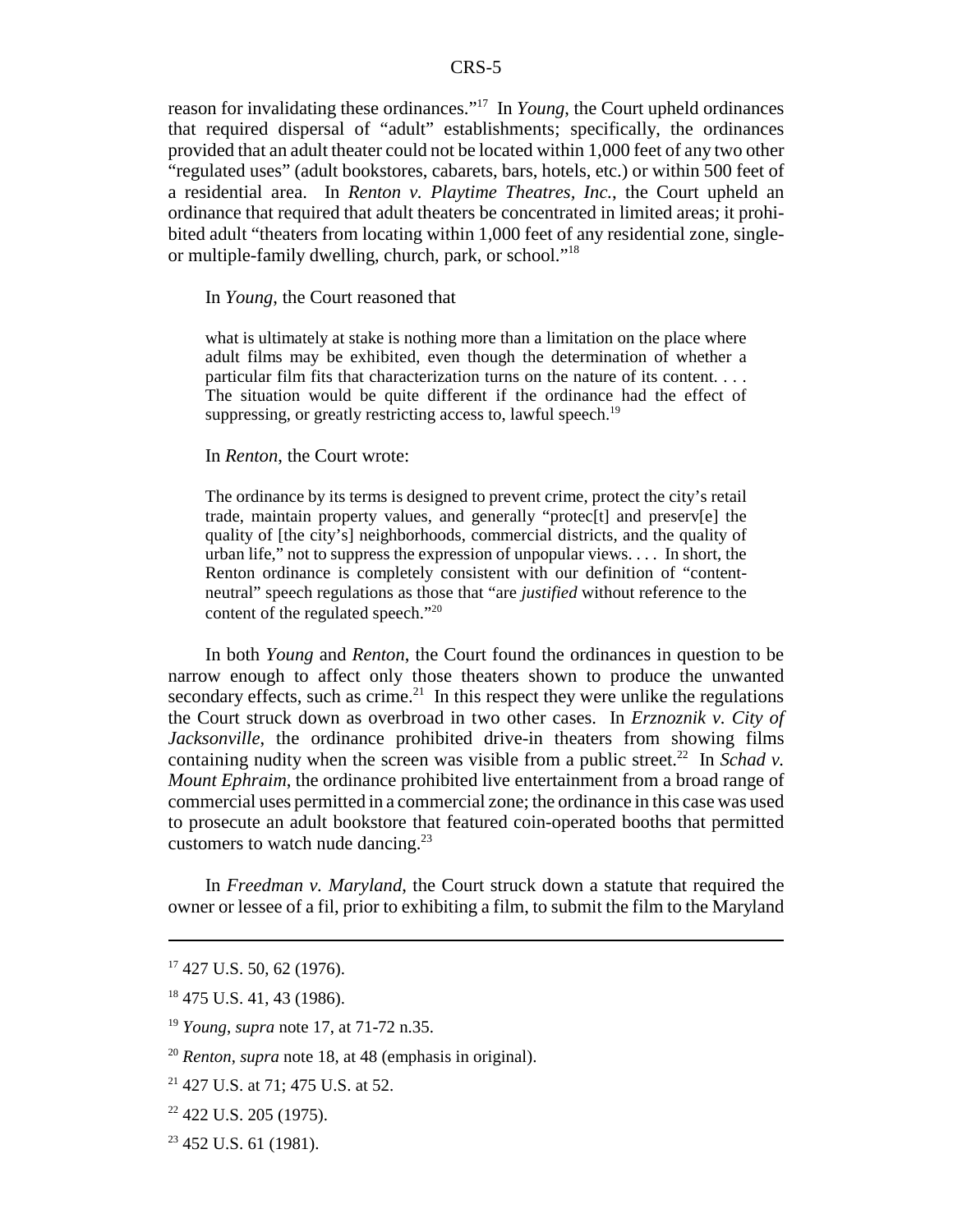State Board of Censors and obtain its approval.<sup>24</sup> The Court held that, for such a statute to be constitutional, "the burden of proving that the film is unprotected expression must rest on the censor," and the censor must, "within a specified brief period, either issue a license or go to court to restrain showing the film. Any restraint imposed in advance of a final judicial determination on the merits must similarly be limited to preservation of the status quo for the shortest fixed period compatible with sound judicial resolution. . . . [T]he procedure must also assure a prompt final judicial decision."<sup>25</sup> The Court cited a "model" for a constitutional procedure: "In *Kingsley Books, Inc. v. Brown*, 354 U.S. 436, we upheld a New York injunctive procedure designed to prevent the sale of obscene books. . . . The statute provides for a hearing one day after joinder of issue; the judge must hand down his decision within two days after termination of the hearing."<sup>26</sup>

In *FW/PBS, Inc. v. Dallas*, the Supreme Court considered a challenge to a city ordinance that regulated "sexually oriented businesses through a scheme incorporating zoning, licensing, and inspections," and prohibited "individuals convicted of certain crimes from obtaining a license to operate a sexually oriented business for a specified period of years."<sup>27</sup> The ordinance defined a "sexually oriented business" as "an adult arcade, adult bookstore or adult video store, adult cabaret, adult motel, adult motion picture theater, escort agency, nude model studio, or sexual encounter center."<sup>28</sup> The Court held that the licensing scheme

does not provide for an effective limitation on the time within which the licensor's decision must be made. It also fails to provide an avenue for prompt judicial review so as to minimize suppression of the speech in the event of a license denial. We therefore hold that the failure to provide these essential safeguards renders the ordinance's licensing requirement unconstitutional insofar as it is enforced against those businesses engaged in First Amendment activity.29

 $24$  380 U.S. 51 (1965).

<sup>25</sup> *Id*. at 58-59.

<sup>26</sup> *Id.* at 60.

<sup>27 493</sup> U.S. 215, 220-221 (1990).

<sup>28</sup> *Id*. at 220.

 $^{29}$  *Id.* at 229. A type of business that the ordinance covered that did not engage in First Amendment activity was adult motels, which the ordinance defined as motels that rented rooms for less than 10 hours. Inclusion of these motels was challenged on two grounds: (1) that the city had "violated the Due Process Clause by failing to produce adequate support for its supposition that renting rooms for less than 10 hours results in increased crime or other secondary effects," and (2) "that the 10-hour limitation on the rental of motel rooms places an unconstitutional burden on the right to freedom of association . . . ." *Id.* at 236- 237. The Court rejected both arguments. As for the first, it found "it reasonable to believe that shorter rental time periods indicate that the motels foster prostitution." *Id.* at 236. As for the second, it found that the associations "that are formed from the use of a motel room for less than 10 hours are not those that have 'played a critical role in the culture and traditions of the Nation by cultivating and transmitting shared ideals and beliefs.'" *Id.* at 237.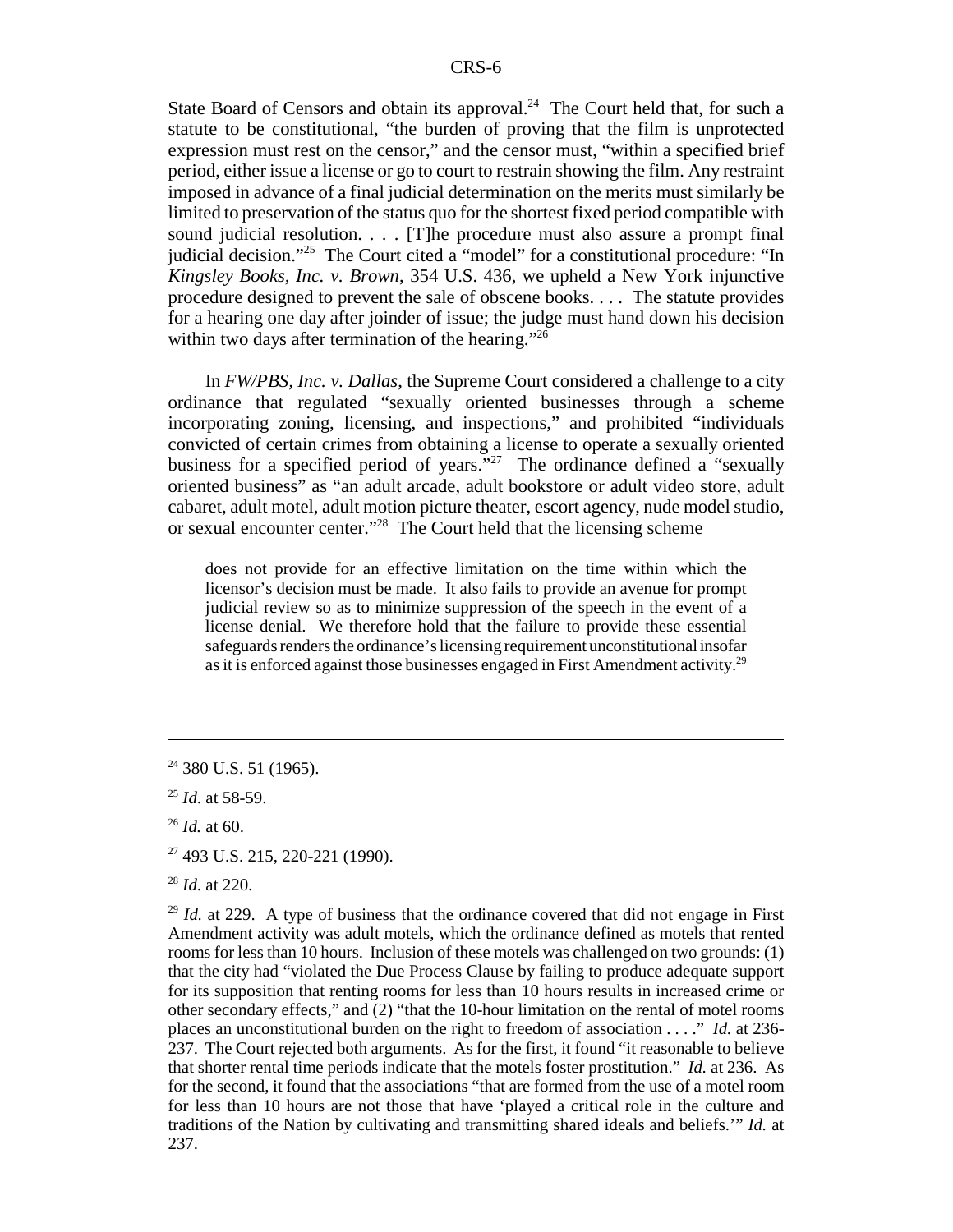In *City of Littleton v. Z.J. Gifts D-4, L.L.C.*, the Court upheld a city's "adult business" licensing ordinance.<sup>30</sup> The Court first rejected the city's argument that, because the Court, in *FW/PBS, Inc. v. Dallas*, had used the phrase "prompt judicial review," rather than "prompt final judicial decision," which it had used in *Freedman*, "[t]he First Amendment, as applied to an 'adult business' licensing scheme, demands only an assurance of speedy access to the courts, not an assurance of a speedy court decision."31 The Court noted, "A delay in issuing a judicial decision, no less than a delay in obtaining access to a court, can prevent a licence from being 'issued within a reasonable period of time.'"32 The Court held, however, that the city's ordinance satisfied the First Amendment's requirement of a prompt judicial decision.

The Court noted that, in a case such as *Freedman*, involving "a scheme with rather subjective standards and where a denial likely meant complete censorship," there was a need "for special procedural rules imposing special 2- or 3-day decisionmaking time limits."33 *Littleton*, however, involved a scheme that "applies reasonably objective, nondiscretionary criteria unrelated to the content of the expressive materials,"<sup>34</sup> but related instead to matters such as whether the applicant had had an adult business license revoked or suspended and had timely paid taxes, fees, fines, or penalties. "Where (as here and as in *FW/PBS*) the regulation simply conditions the operation of an adult business on compliance with neutral and nondiscretionary criteria . . . and does not seek to censor content, an adult business is not entitled to an unusually speedy judicial decision of the *Freedman* type. . . . Of course, those denied licenses in the future remain free to raise special problems of undue delay in individual cases as the ordinance is applied."<sup>35</sup>

In *Los Angeles v. Alameda Books, Inc.*, the Supreme Court reversed a grant of summary judgment that had struck down a municipal ordinance that prohibited "the establishment or maintenance of more than one adult entertainment business in the same building, structure or portion thereof."36 A federal district court had granted summary judgment and the Court of Appeals for the Ninth Circuit had affirmed on the ground "that the city failed to present evidence upon which it could reasonably rely to demonstrate a link between multiple-use adult establishments and negative secondary effects."<sup>37</sup> The Supreme Court reversed, finding that "[t]he city of Los Angeles may reasonably rely on a study it conducted some years before enacting the present version of § 12.70(C) to demonstrate that its ban on multiple-use adult

<sup>37</sup> *Id*. at 430.

<sup>30 124</sup> S. Ct. 2219 (2004).

<sup>31</sup> *Id*. at 2224.

<sup>32</sup> *Id.*

<sup>33</sup> *Id*. at 2225.

<sup>34</sup> *Id.*

<sup>&</sup>lt;sup>35</sup> *Id.* at 2226. Similarly, a "content-neutral time, place, and manner regulation of the use of a public forum" need not "adhere to the procedural requirements set forth in *Freedman*." Thomas v. Chicago Park District, 534 U.S. 316, 322 (2002).

<sup>36 535</sup> U.S. 425, 429 (2002).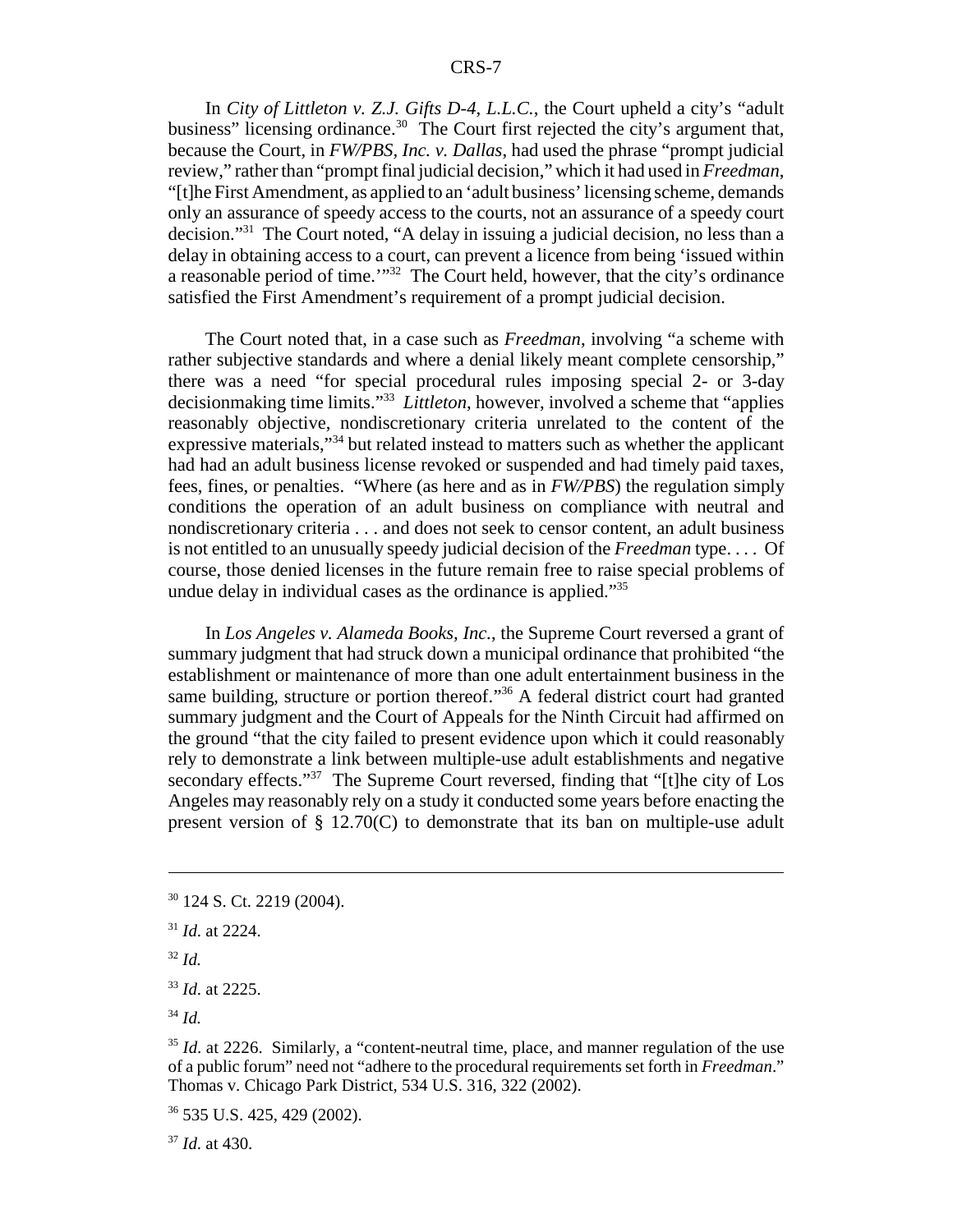establishments serves its interest in reducing crime."<sup>38</sup> It therefore remanded the case so that the city would have the opportunity to demonstrate this at trial.

The four-judge plurality opinion in *Alameda Books* "held that a municipality may rely on any evidence that is 'reasonably believed to be relevant' for demonstrating a causal connection between speech and a substantial, independent governmental interest," such as reducing crime or maintaining property values.<sup>39</sup> Justice Kennedy, whose concurring opinion was necessary for a majority, added that, not only must the city demonstrate that its ordinance "has the purpose and effect of suppressing secondary effects"; it must also demonstrate that it will leave "the quantity and accessibility of speech substantially intact."40 The four dissenting justices found that "the city has failed to show any causal relationship between the breakup policy and elimination or regulation of secondary effects," and, therefore, that summary judgment had been properly granted.<sup>41</sup>

## **C. Nude Dancing**

The Supreme Court has twice upheld the application of laws banning public nudity to nudity in "adult" entertainment establishments where the viewers are all consenting adults who have paid to see the dancers. In *Barnes v. Glen Theatre, Inc.*, the Supreme Court held that the First Amendment does not prevent the government from requiring that dancers wear "pasties" and a "G-string" when they dance (nonobscenely) in such establishments. $42$  Indiana sought to enforce a state statute prohibiting public nudity against two such establishments, which asserted First Amendment protection. The Court found that the statute proscribed public nudity across the board, not nude dancing as such, and therefore imposed only an incidental restriction on expression. A statute that is intended to suppress speech will be upheld only if it serves a compelling governmental interest and is the least restrictive means to further that interest. By contrast, under *United States v. O'Brien*, a statute that imposes an incidental restriction, like one that imposes a time, place, or manner restriction, will be upheld if it is narrowly tailored to further a substantial, but not necessarily compelling, governmental interest.<sup>43</sup>

There was no majority opinion in the case. Justice Rehnquist, joined by Justices O'Connor and Kennedy, found the statute no more restrictive than necessary to further the governmental interest of "protecting societal order and morality."<sup>44</sup> Justice Souter found the relevant governmental interest to be "combating the secondary effects of adult entertainment establishments," such as prostitution, sexual

<sup>38</sup> *Id*.

<sup>39</sup> *Id*. at 438.

<sup>40</sup> *Id*. at 449.

<sup>41</sup> *Id*. at 460.

<sup>42 501</sup> U.S. 560 (1991).

<sup>43 391</sup> U.S. 367 (1968).

<sup>44</sup> *Barnes*, *supra* note 42, at 568.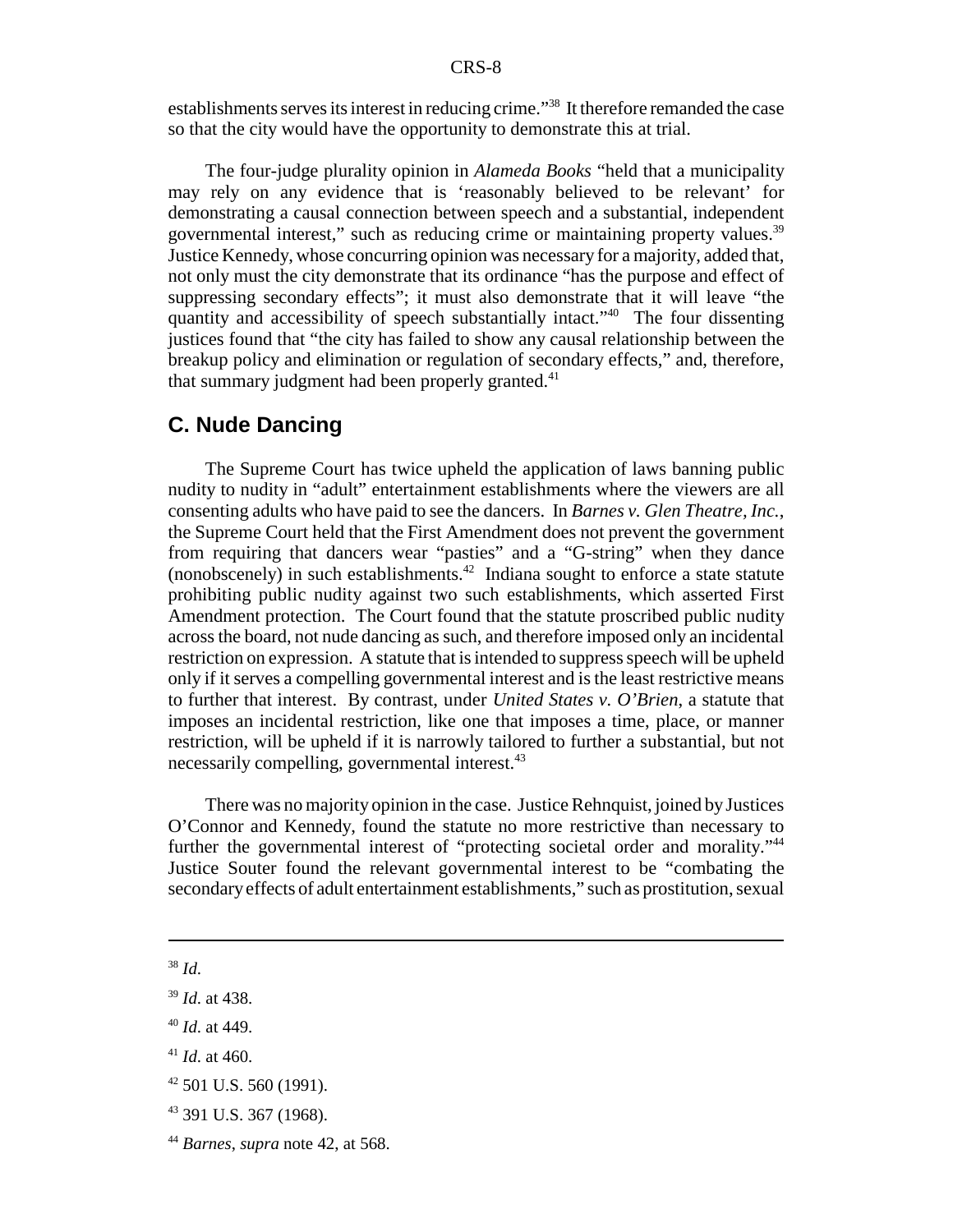assaults, and other criminal activity.<sup>45</sup> The fifth Justice necessary to uphold the nude dancing prohibition, Justice Scalia, thought that the case raised no First Amendment issue at all, because the incidental restriction was on conduct, not speech, and "virtually *every* law restricts conduct, and virtually *any* prohibited conduct can be performed for expressive purposes."46 Four Justices dissented, finding insufficient "the plurality and Justice Scalia's simple references to the State's general interest in promoting societal order and morality . . . . The purpose of forbidding people to appear nude in parks, beaches, hot dog stands, and like public places is to protect others from offense. But that could not possibly be the purpose of preventing nude dancing in theaters and barrooms since the viewers are exclusively consenting adults who paid money to see these dances. The purpose of the proscription in these contexts is to protect the viewers from what the State believes is the harmful message that nude dancing communicates." $47$  This purpose is impermissible under the First Amendment.

In *Erie v. Pap's A.M.*, the Supreme Court again upheld the application of a statute prohibiting public nudity to an "adult" entertainment establishment.<sup>48</sup> Although there was again only a plurality opinion, this time by Justice O'Connor, Parts I and II of that opinion were joined by five justices. These five adopted Justice Souter's position in *Barnes*, that the statute satisfied the *O'Brien* test because it was intended "to combat harmful secondary effects," such as "prostitution and other criminal activity."49 Justice Souter, however, though joining the plurality opinion, also dissented in part in *Erie*. He continued to believe that secondary effects were an adequate justification for banning nude dancing, but did not believe "that the city has made a sufficient evidentiary showing to sustain its regulation," and therefore would have remanded the case for further proceedings.<sup>50</sup> He acknowledged his "mistake" in *Barnes* in failing to make the same demand for evidence.<sup>51</sup>

The plurality opinion in *Erie* found that the effect of Erie's public nudity ban "on the erotic message . . . is *de minimis*" because Erie allows dancers to perform wearing only pasties and G-strings.<sup>52</sup> It may follow that "requiring dancers to wear

<sup>49</sup> *Id*. at 292, 291.

<sup>51</sup> *Id*. at 316.

<sup>45</sup> *Id.* at 582.

<sup>46</sup> *Id.* at 576 (emphasis in original).

<sup>&</sup>lt;sup>47</sup> *Id.* at 590-591 (White, J., dissenting, joined by Justices Marshall, Blackmun, and Stevens).

<sup>48 529</sup> U.S. 277 (2000).

<sup>50</sup> *Id*. at 310-311.

 $52$  *Id.* at 294. The plurality said that, though nude dancing is "expressive conduct" [which ordinarily means it would be entitled to full First Amendment protection], "we think that it falls only within the outer ambit of the First Amendment's protection." *Id*. at 289. The opinion also quotes Justice Stevens to the same effect with regard to erotic materials generally. *Id*. at 294. In *United States v. Playboy Entertainment Group, Inc.*, *infra* note 108, 529 U.S., at 826, however, the Court wrote that it "cannot be influenced . . . by the perception that the regulation in question is not a major one because the speech is not very (continued...)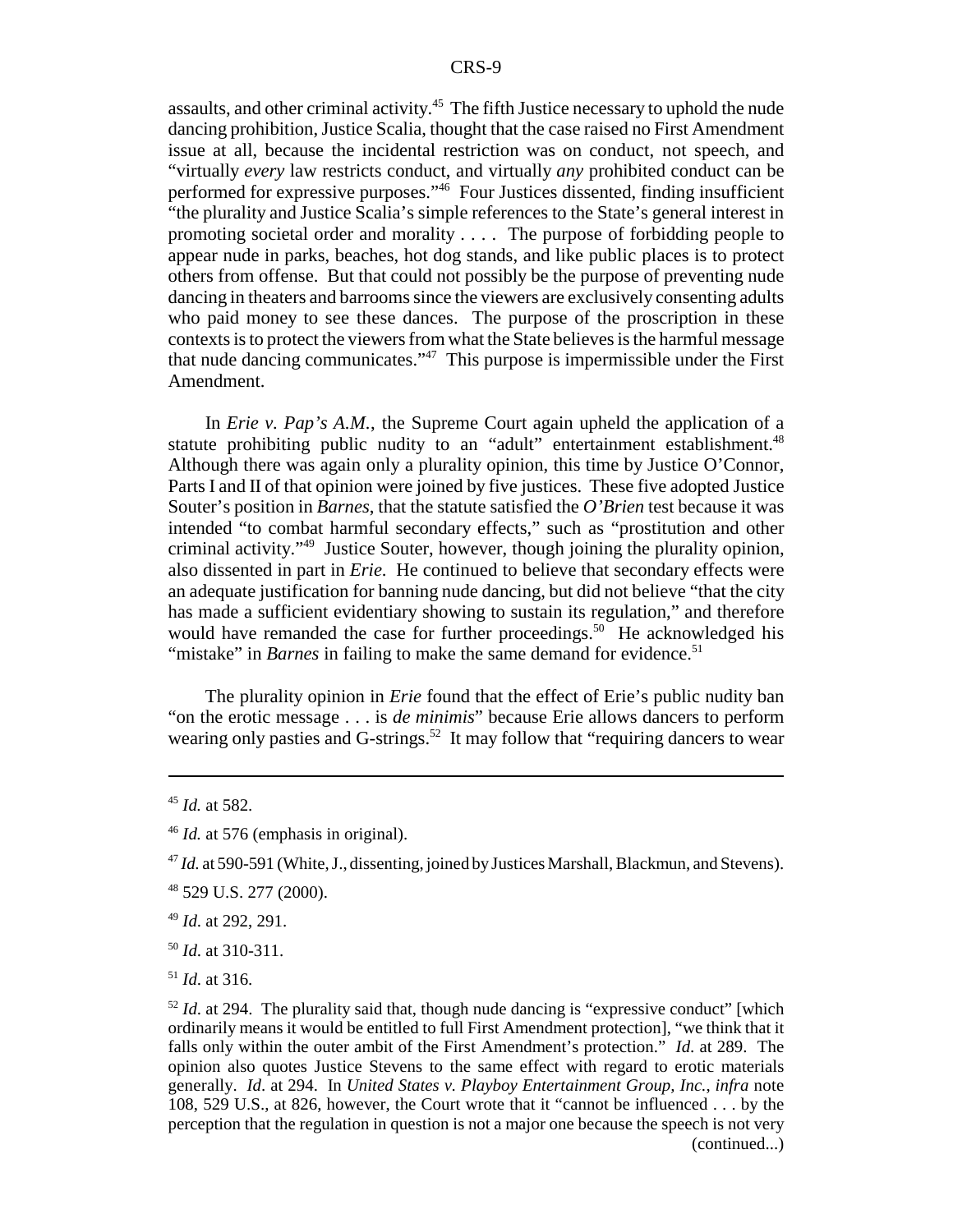pasties and G-strings may not greatly reduce . . . secondary effects, but *O'Brien* requires only that the regulation further the interest of combating such effects," not that it further it to a particular extent.<sup>53</sup> Justice Scalia, this time joined by Justice Thomas, again took the view that, "[w]hen conduct other than speech itself is regulated . . . the First Amendment is violated only '[w]here the government prohibits conduct precisely because of its communicative attributes."54 He found, therefore, that the statute should be upheld without regard to "secondary effects," but simply as an attempt "to foster good morals."<sup>55</sup>

Justice Stevens, dissenting in *Erie* and joined by Justice Ginsburg, wrote: "Until now, the 'secondary effects' of commercial enterprises featuring indecent entertainment have justified only the regulation of their location. For the first time, the Court has now held that such effects may justify the total suppression of protected speech. Indeed, the plurality opinion concludes that admittedly trivial advancements of a State's interest may provide the basis for censorship."56 It concludes, that is, that the *O'Brien* "test can be satisfied by nothing more than the mere possibility of *de minimis* effects on the neighborhood."<sup>57</sup>

The plurality in *Erie* did not address the question of whether statutes prohibiting public nudity could be applied to ban serious theater that contains nudity. In *Barnes*, Justice Souter wrote: "It is difficult to see . . . how the enforcement of Indiana's statute against nudity in a production of 'Hair' or 'Equus' somewhere other than an 'adult' theater would further the State's interest in avoiding harmful secondary effects . . . . "<sup>58</sup>

## **II. Federal Obscenity and Indecency Statutes**

## **A. Postal Service Provisions**

Sections 3008 and 3010 of Title 39 allow people to prevent mail that they find offensive from being sent to them. Section 3008 provides that a person who receives in the mail "any pandering advertisement which offers for sale matter which the addressee in his sole discretion believes to be erotically arousing or sexually provocative" may request the Postal Service to issue an order directing the sender to

 $52$  (...continued) important." <sup>53</sup> *Id*. at 301. <sup>54</sup> *Id*. at 310. <sup>55</sup> *Id*.

<sup>56</sup> *Id*. at 317-318.

<sup>&</sup>lt;sup>57</sup> *Id.* at 324. Justice Stevens also wrote that the plurality was "mistaken in equating our secondary effects cases with the 'incidental burdens' doctrine applied in cases such as *O'Brien*. . . . The incidental burdens doctrine applies when speech and non-speech elements are combined in the same course of conduct"[internal quotation marks omitted], whereas secondary effects "are indirect consequences of protected speech." *Id*.

<sup>58</sup> *Barnes*, *supra* note 42, 501 U.S., at 585 n.2.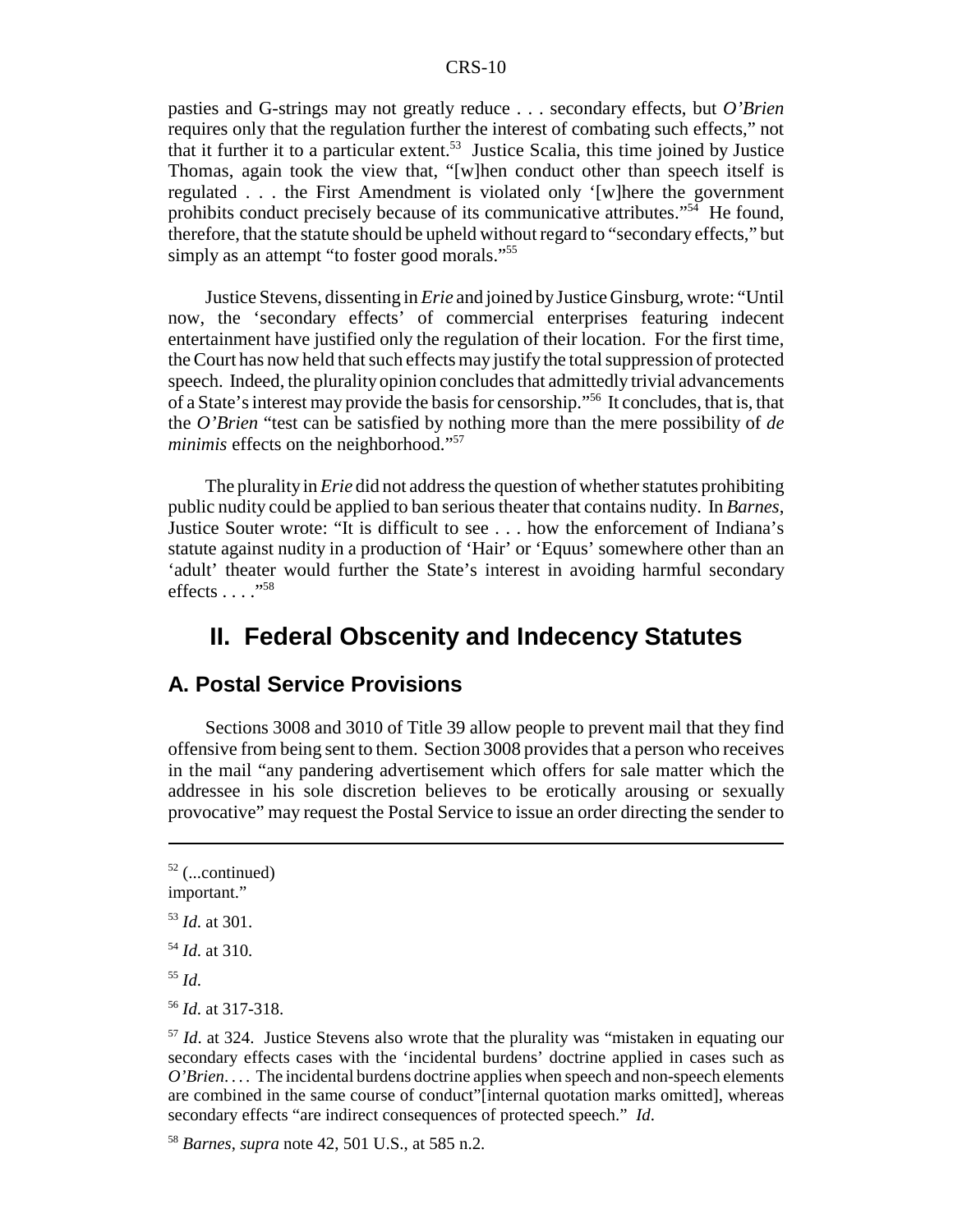refrain from further mailings to the addressee, and the Postal Service must do so. If the Postal Service believes that a sender has violated such an order, it may request the Attorney General to apply to a federal court for an order directing compliance.

The language of 39 U.S.C. § 3008 is broad enough to apply to any unwanted advertisement, regardless of content, as the Supreme Court indicated in upholding the constitutionality of the statute. "We . . . categorically reject," the Court said, "the argument that a vendor has a right under the Constitution or otherwise to send unwanted material into the home of another."59

Section 3010 provides that any person may file with the Postal Service a statement "that he desires to receive no sexually oriented advertisements through the mails." The Postal Service shall make the list available, and "[n]o person shall mail or cause to be mailed any sexually oriented advertisement to any individual whose name and address has been on the list for more than 30 days." Section 3011 provides that, if the Postal Service believes that any person is violating section 3010, it may request the Attorney General to commence a civil action against such person in a federal district court. The court may employ various remedies to prevent future mailings.

Violations of sections 3008 and 3010 are also subject to criminal penalties under 18 U.S.C. § 1737.

## **B. Dial-a-Porn**

The federal law concerning dial-a-porn is section 223(b) of the Communications Act of 1934, as amended, 47 U.S.C. § 223(b). Prior to April 1988, it banned both obscene and indecent dial-a-porn in interstate commerce and foreign communications, but only if it involved persons under eighteen. Although pornography that is indecent but not obscene is protected by the First Amendment, restricting minors' access to pornography, even to non-obscene pornography, generally presents no constitutional problems, as minors do not have the same rights as adults under the First Amendment.

Therefore, the pre-April 1988 version of section 223(b) apparently was constitutional. In April 1988, however, P.L. 100-297, § 6101, amended section 223(b) to ban obscene and indecent dial-a-porn in interstate and foreign communications, whether involving adults or children.

In June 1989, the Supreme Court declared section 223(b) unconstitutional insofar as it applies to indecent messages that are not obscene.<sup>60</sup> The Court noted "that while the Government has a legitimate interest in protecting children from exposure to indecent dial-a-porn messages, § 223(b) was not sufficiently narrowly

<sup>59</sup> Rowan v. Post Office Department, 397 U.S. 728, 738 (1970).

<sup>60</sup> Sable Communications of California, Inc. v. F.C.C., *supra* note 4, 492 U.S. 115 (1989).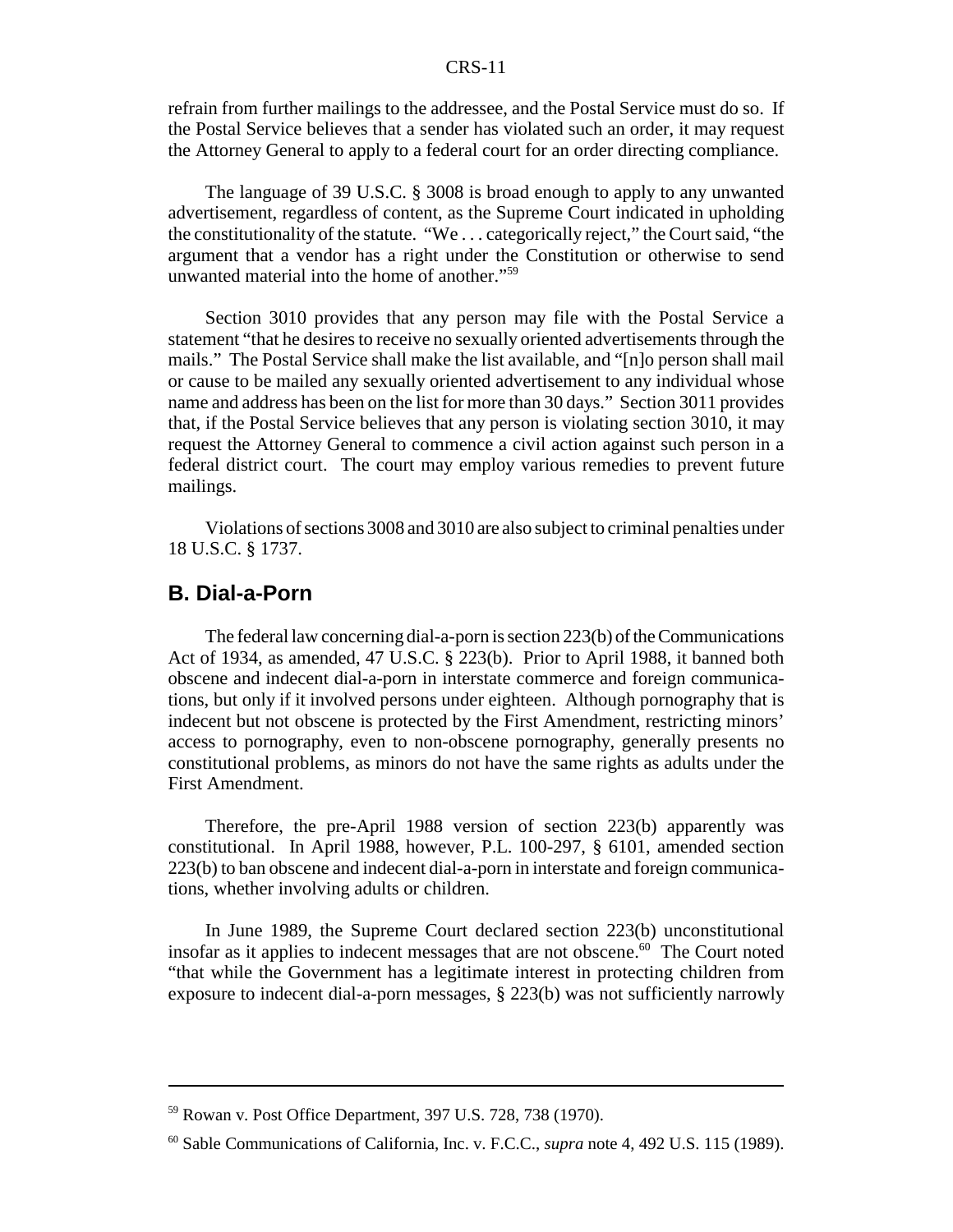drawn to serve that purpose and thus violated the First Amendment."61 "[C]redit card, access code, and scrambling rules . . . [would have] represented a 'feasible and effective' way to serve the Government's compelling interest in protecting children."62 The government argued that these methods "would not be effective enough," but the Court found "no evidence in the record . . . to that effect . . . ."<sup>63</sup> The Court concluded:

Because the statute's denial of adult access to telephone messages which are indecent but not obscene far exceeds that which is necessary to limit the access of minors to such messages, we hold that the ban does not survive constitutional scrutiny.<sup>64</sup>

The upshot of *Sable* was that Congress' 1988 extension to adults of the ban on dial-a-porn that is indecent but not obscene resulted in federal law's not banning such dial-a-porn at all, even if used by minors. Section 223(b) after the decision banned dial-a-porn only if it was obscene.

Therefore, in 1989, Congress enacted P.L. 101-166, known as the "Helms Amendment," which amended section 223(b) to ban indecent dial-a-porn, if used by persons under 18. Under the 1988 law, section 223(b) applied "in the District of Columbia or in interstate or foreign communications"; under the Helms Amendment, it applies to all calls "within the United States."

The Helms Amendment also added section 223(c), which prohibits telephone companies, "to the extent technically feasible," from providing access to any dial-aporn "from the telephone of any subscriber who has not previously requested [it] in writing . . . ." In order to enable telephone companies to comply with this provision, Federal Communications Commission regulations require dial-a-porn providers to give written notice to the telephone company that they are providing indecent communications.  $47$  C.F.R. § 64.201.<sup>65</sup>

The Helms Amendment was challenged as unconstitutional, but a federal court of appeals upheld it, and the Supreme Court declined to review the case.<sup>66</sup> The court of appeals found that the word "indecent" as used in the statute was not void for

<sup>61</sup> *Id.* at 126.

<sup>62</sup> *Id.* at 128.

<sup>63</sup> *Id.*

<sup>64</sup> *Id.* at 131.

<sup>65</sup> Section 223(b) provides that a person found guilty of knowingly communicating *obscene* dial-a-porn "shall be fined in accordance with title 18 of the United States Code, or imprisoned not more than two years, or both." Title 18, § 3571, provides for fines of up to \$250,000 for individuals and up to \$500,000 for organizations. A person found guilty of knowingly communicating *indecent* dial-a-porn "shall be fined not more than \$50,000 or imprisoned not more than six months, or both." Section 223(b) also provides for additional fines.

<sup>66</sup> Dial Information Services Corp. v. Thornburgh, 938 F.2d 1535 (2d Cir. 1991), *cert. denied*, 502 U.S. 1072 (1992).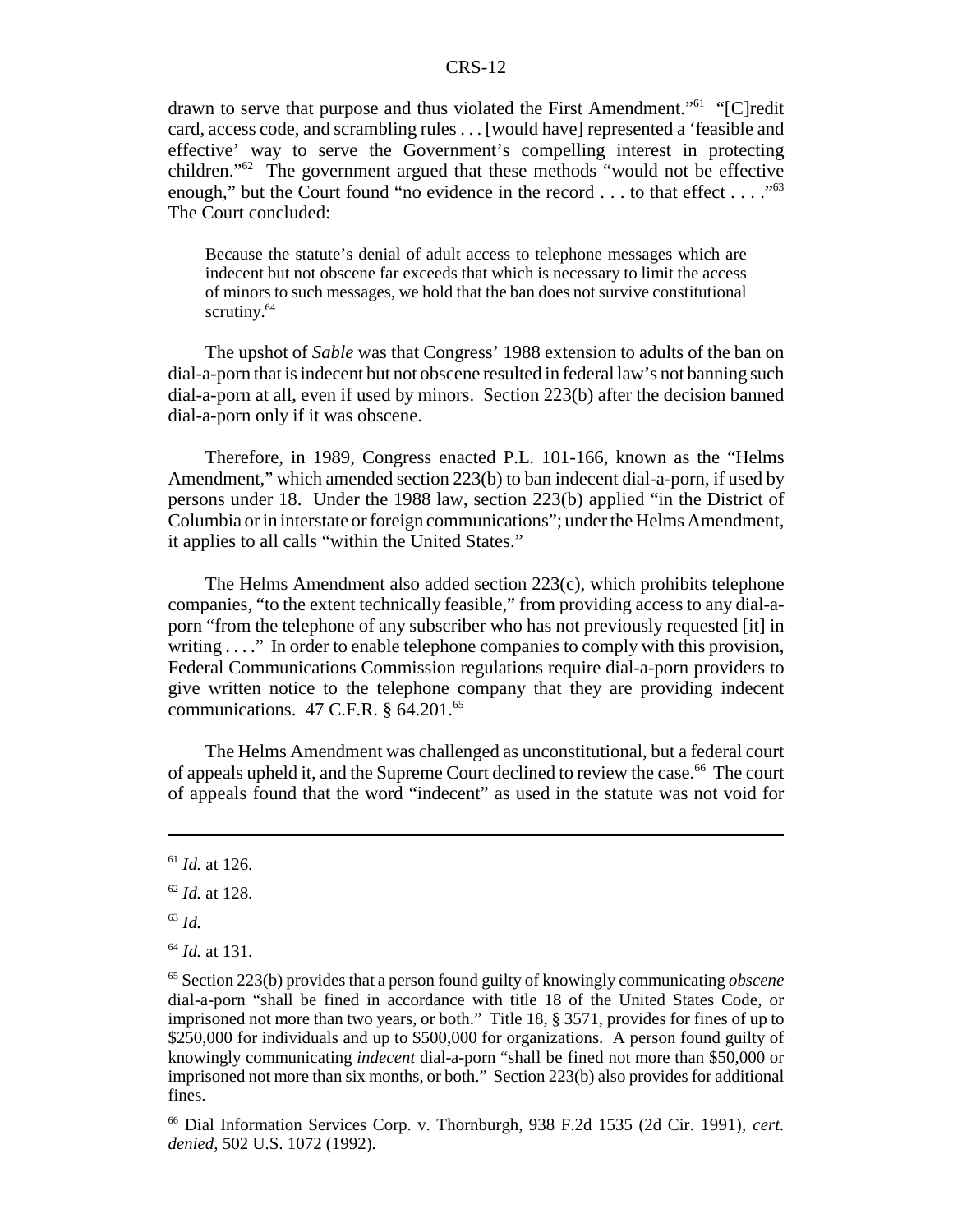vagueness,  $67$  that the statute was the least restrictive means to achieve a compelling governmental interest,<sup>68</sup> and that the requirement that the dial-a-porn provider inform the telephone company that its message was indecent did not constitute prior restraint.

## **C. Obscenity Provisions at 18 U.S.C. §§ 1460-1470**

Federal law contains no outright ban on all obscenity; it leaves this to state law. However, the following federal statutes prohibit, among other things, obscenity on federal land or in federal buildings, in the mail, on radio and television, in interstate or foreign commerce, and on interstate highways and railroads even when the obscene material is transported intrastate.

**Section 1460.** This section makes it a crime, "in the special maritime and territorial jurisdiction of the United States or on any land or building owned by, leased to, or otherwise used by or under the control of the Government of the United States," or "in the Indian country as defined in section 1151 of this title," to sell or to possess with intent to sell, any obscene visual depiction.

**Section 1461.** This section declares to be "nonmailable matter" any "obscene, lewd, lascivious, indecent, filthy, or vile article, matter, thing, device, or substance," and makes it a crime knowingly to mail nonmailable matter. This statute should be read to prohibit only what constitutionally may be prohibited.<sup>69</sup>

**Section 1462.** This section prohibits importation of, and interstate or foreign transportation of, "any obscene, lewd, lascivious, or filthy" printed matter, film, or sound recording, "or other matter of indecent character." The Supreme Court has written that, if and when serious doubt is raised as to the vagueness of the terms used in section 1462,

we are prepared to construe such terms as limiting regulated material to patently offensive representations or descriptions of that specific "hard core" sexual conduct given as examples in *Miller* v. *California*, *ante*, at 25. . . . Of course, Congress could always define other specific "hard core" conduct.<sup>70</sup>

In 1996, P.L. 104-104, § 507(a), amended 18 U.S.C. § 1462 to apply to any "interactive computer service."

 $67$  The court noted that the word has been "defined clearly" by the Federal Communications Commission, in the dial-a-porn context, "as the description or depiction of sexual or excretory activities or organs in a patently offensive manner as measured by contemporary community standards for the telephone medium." 938 F.2d, at 1540. The court noted that this definition tracks the one quoted in note 79, *infra*. *Id.* at 1541.

<sup>68</sup> *Id.* at 1541-1543; *see*, text accompanying note 4, *supra.*

<sup>69</sup> *See*, United States v. Merrill, 746 F.2d 458 (9th Cir. 1984), *cert. denied*, 469 U.S. 1165 (1985).

<sup>70</sup> United States v. 12 200-Ft. Reels of Film, 413 U.S. 123, 130 n.7 (1973).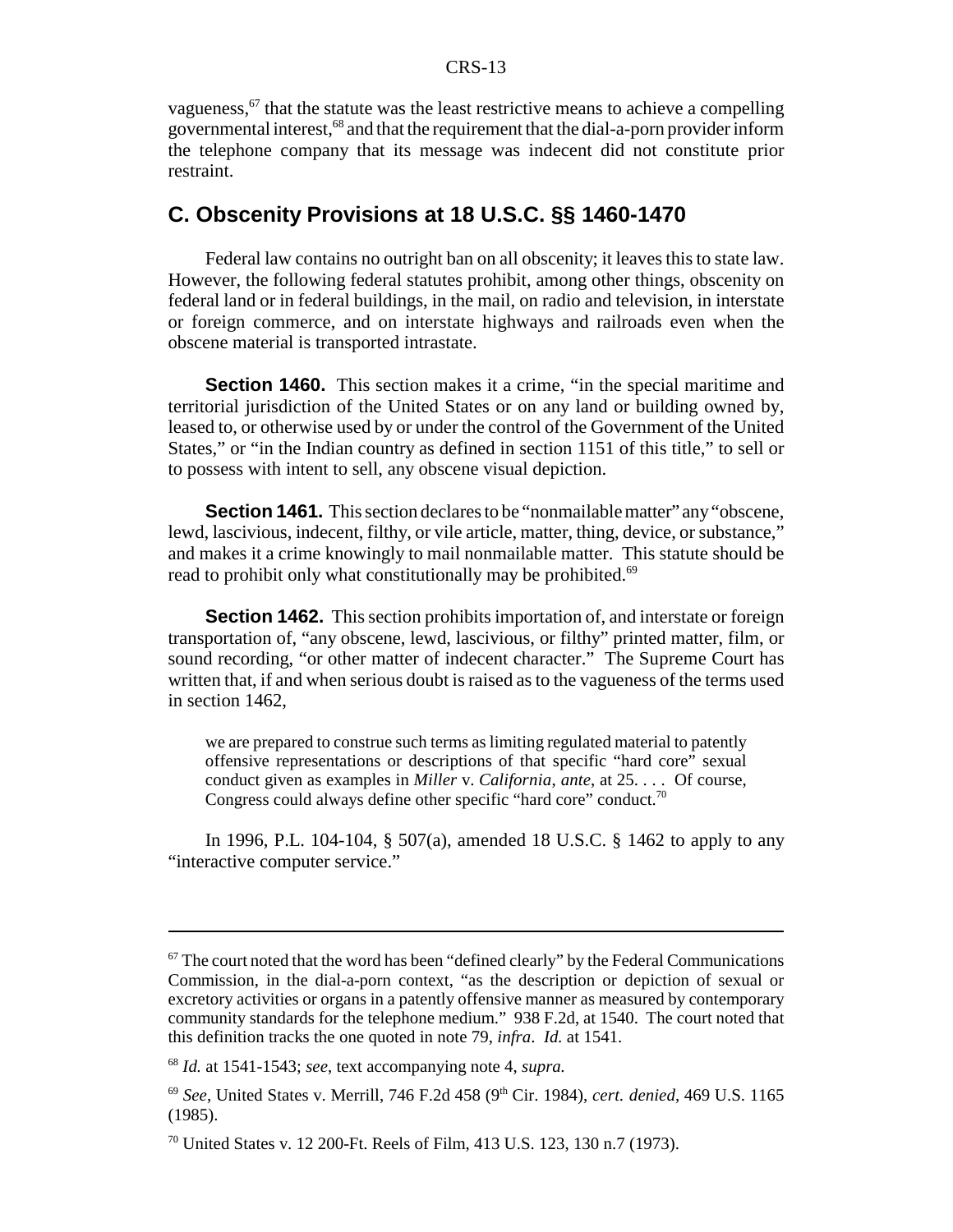**Section 1463.** This section prohibits mailing matter, "upon the envelope or outside cover or wrapper of which, and all postal cards, upon which, any delineations, epithets, terms, or language of an indecent, lewd, lascivious, or obscene character are written or printed or otherwise impressed or apparent." Under this provision, "language of an 'indecent' character must be equated with language of an 'obscene' character" (and does not include "writing [on a post card] that a female runs around a dwelling house naked" $\cdot$ <sup>71</sup>

**Section 1464.** This section provides, in full:

Whoever utters any obscene, indecent, or profane language by means of radio communication shall be fined under this title or imprisoned not more than two years, or both.<sup>72</sup>

This statute, unlike the others cited thus far, may be applied to language that is not obscene under *Miller*. This is because broadcasting has more limited First Amendment protection than other media. As the Supreme Court explained in *Red Lion Broadcasting Co. v. Federal Communications Commission*:

Where there are substantially more individuals who want to broadcast than there are frequencies to allocate, it is idle to posit an unabridgeable First Amendment right to broadcast comparable to the right of every individual to speak, write, or publish.73

In *Federal Communications Commission v. Pacifica Foundation*, the FCC had taken action against a radio station for broadcasting a recording of George Carlin's "Filthy Words" monologue at 2 p.m., and the station had claimed First Amendment protection.<sup>74</sup> The Supreme Court upheld the power of the FCC under  $\S$  1464 "to regulate a radio broadcast that is indecent but not obscene."75 The Court cited two distinctions between broadcasting and other media: "First, the broadcast media have

<sup>71</sup> United States v. Keller, 259 F.2d 54, 57, 58 (3d Cir. 1958).

 $72$  This statute dates back to section 326 of the Communications Act of 1934, 48 Stat. 1091, which is why it refers only to "language" (and not pictures) and to "radio" (and not television). The term "radio," however, today includes broadcast television; *i.e.*, television transmitted over radio waves. In dictum, the Supreme Court quoted the FCC with approval as noting that "the televising of nudes might well raise a serious question of programming contrary to 18 U.S.C. § 1464. . . ." Federal Communications Commission v. Pacifica Foundation, 438 U.S. 726, 741 n.16 (1978) (not addressing whether nudes are "language" under § 1464). "Radio communication" is defined for purposes of Title 47, U.S. Code, to mean "the transmission by radio of writing, signs, signals, *pictures*, and sounds of all kinds . . . ." 47 U.S.C. § 153(33) (emphasis added).

<sup>&</sup>lt;sup>73</sup> 395 U.S. 367, 388 (1969). In this case, the Supreme Court upheld the constitutionality of the Federal Communication Commission's "fairness doctrine," which required broadcast media licensees to provide coverage of controversial issues of interest to the community and to provide a reasonable opportunity for the presentation of contrasting viewpoints on such issues.

<sup>74 438</sup> U.S. 726 (1978).

<sup>75</sup> *Id.* at 729.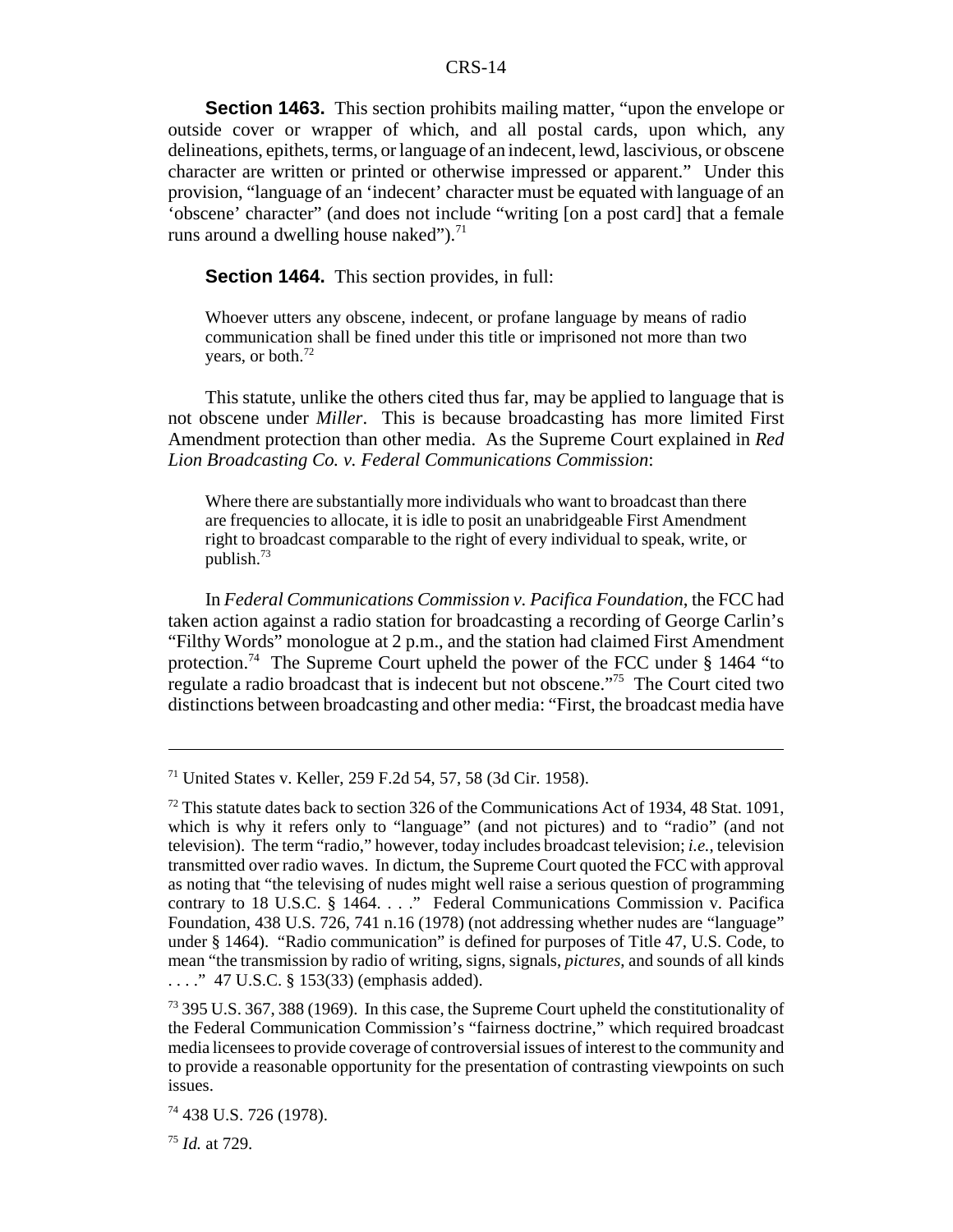established a uniquely pervasive presence in the lives of all Americans . . . confront [ing] the citizen, not only in public, but also in the privacy of the home  $\dots$ ," and "Second, broadcasting is uniquely accessible to children . . . ."76

Nevertheless, the broadcast media have some First Amendment protection, and the Court emphasized the narrowness of its holding:

This case does not involve a two-way radio conversation between a cab driver and a dispatcher, or a telecast of an Elizabethan comedy. We have not decided that an occasional expletive in either setting would justify any sanction. . . . The time of day was emphasized by the Commission. The content of the program in which the language is used will also affect the composition of the audience.  $\ldots$ <sup>77</sup>

Section 1464, as quoted above, refers to "obscene, indecent, or profane language." The Court in *Pacifica* noted that, to be indecent, a broadcast need not have prurient appeal; "the normal definition of 'indecent' merely refers to nonconformance with accepted standards of morality."78 The FCC holds that the concept "is intimately connected with the exposure of children to language that describes, in terms patently offensive as measured by contemporary community standards for the broadcast medium, sexual or excretory activities and organs, at times of the day when there is a reasonable risk that children may be in the audience."79 The FCC applied this definition in a case in which the singer Bono said at the Golden Globe Awards that his award was "f[\*\*\*]ing brilliant." The FCC Enforcement Bureau found that use of the word "as an adjective or expletive to emphasize an exclamation" did not fall within the definition of "indecent." The Commission, however, overturned the Bureau, ruling that "any use of that word or a variation, in any context, inherently has a sexual connotation. . . ." The Commission also found that Bono's phrase was "profane" under § 1464, defining "profane" as "those personally reviling epithets naturally tending to provoke violent resentment or denoting language so grossly offensive to members of the public who actually hear it as to amount to a nuisance."80

<sup>76</sup> *Id.* at 748-749.

<sup>77</sup> *Pacifica*, *supra*, note 74, 438 U.S. at 750. A federal court of appeals subsequently held unconstitutional a federal statute that banned "indecent" broadcasts 24 hours a day, but, in a later case, the same court upheld the present statute, 47 U.S.C. § 303 note, which bans "indecent" broadcasts from 6 a.m. to 10 p.m. Action for Children's Television v. FCC, 932 F.2d 1504 (D.C. Cir. 1991), *cert. denied*, 503 U.S. 913 (1992); Action for Children's Television v. FCC, 58 F.3d 654 (D.C. Cir. 1995) (en banc), *cert. denied*, 516 U.S. 1043 (1996).

<sup>78</sup> *Pacifica*, *supra*, note 74, 438 U.S. at 740.

<sup>79</sup> *Id.* at 732. *See*, note 67, *supra*.

<sup>80</sup> In the Matter of Complaints Against Various Broadcast Licensees Regarding Their Airing of the "Golden Globe Awards" Program, File No. EB-03-IH-0110 (Mar. 18, 2004). For additional information, including an analysis of whether prohibiting the broadcast of "indecent" words regardless of context would violate the First Amendment, see CRS Report RL32222, *Regulation of Broadcast Indecency: Background and Legal Analysis*.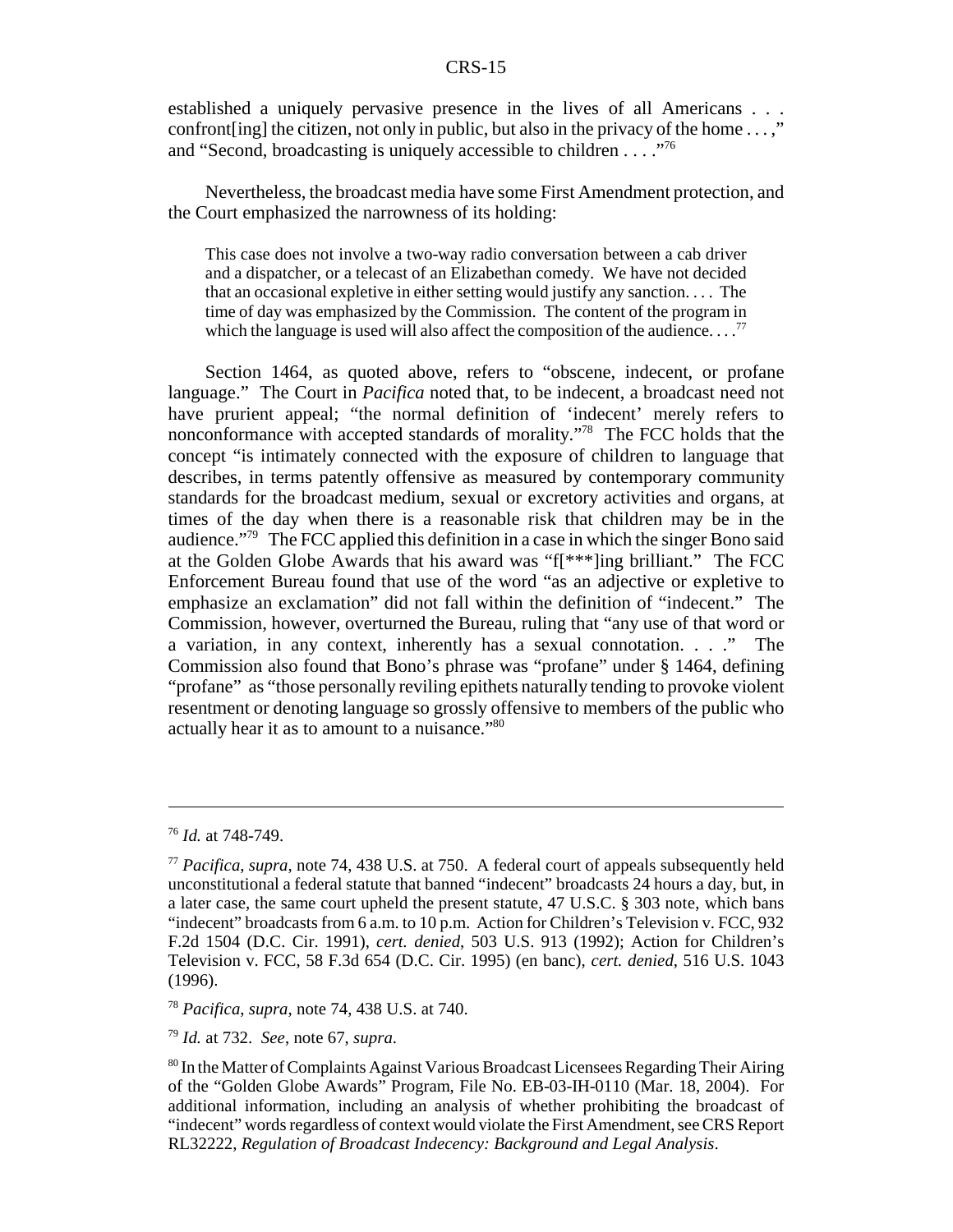In 1988, Congress enacted P.L. 100-459, § 608, which required the FCC to promulgate regulations to ban indecent broadcasts 24 hours a day. The FCC did so, but the regulations never took effect because the court of appeals declared the ban unconstitutional because "the Commission may not ban such broadcasts entirely."81 In 1992, Congress enacted P.L. 102-356, § 16 of which required the FCC to promulgate regulations that prohibit broadcasting of indecent programming on radio and television from 6 a.m. to midnight, except for *public* radio and television stations that go off the air at or before midnight, which may broadcast such material beginning at 10 p.m. 47 U.S.C. § 303 note. In 1993, a three-judge panel of the U.S. Court of Appeals for the District of Columbia held the law unconstitutional, but, on June 30, 1995, the full court of appeals, by a 7-4 vote, overturned the panel and upheld the statute, except for its 10 p.m.-to-midnight ban imposed on non-public stations.<sup>82</sup>

The court of appeals found "that the Government has a compelling interest in supporting parental supervision of what children see and hear on the public airwaves,"83 and "that the Government has an independent and compelling interest in preventing minors from being exposed to indecent broadcasts."84 The court found, in addition, that the statute used the least restrictive means to serve these interests.<sup>85</sup> However, the court found that "Congress has failed to explain what, if any, relationship the disparate treatment accorded certain public stations bears to the compelling Government interest — or to any other legislative value — that Congress sought to advance when it enacted section  $16(a)$ ."<sup>86</sup> The court therefore held "that the section is unconstitutional insofar as it bars the broadcasting of indecent speech between the hours of 10:00 p.m. and midnight."<sup>87</sup>

**Section 1465.** This section makes it a crime knowingly to transport in interstate or foreign commerce for the purpose of sale or distribution, any "obscene, lewd, lascivious, or filthy" material, "or any other matter of indecent or immoral

<sup>83</sup> *Id.* at 661.

<sup>84</sup> *Id.* at 663.

<sup>86</sup> *Id.* at 668.

<sup>81</sup> Action for Children's Television v. Federal Communications Commission (ACT II), 932 F.2d 1504, 1509 (D.C. Cir. 1991), *cert. denied*, 503 U.S. 913 (1992).

<sup>82</sup> Action for Children's Television v. Federal Communications Commission (ACT III), 58 F.3d 654 (D.C. Cir. 1995) (en banc), *cert. denied*, 516 U.S. 1043 (1996).

<sup>&</sup>lt;sup>85</sup> The court wrote: "While we apply strict scrutiny to regulations of this kind regardless of the medium affected by them, our assessment of whether section 16(a) survives that scrutiny must necessarily take into account the unique context of the broadcast media." *Id*. at 660. Chief Judge Edwards, in his dissent, wrote: "This is the heart of the case, plain and simple," as "[t]he majority appears to recognize that section 16(a) could not withstand constitutional scrutiny if applied against *cable* television operators." *Id.* at 671.

<sup>&</sup>lt;sup>87</sup> *Id.* at 669. Note that the court struck down the 10 p.m.-to-midnight ban not because it failed strict scrutiny under the First Amendment, but because it applied only to non-public stations. Chief Judge Edwards, in his dissent, commented that "the majority appears to invite Congress to extend the 6 a.m. to midnight ban to all broadcasters, without exception." *Id.* at 670 n.1.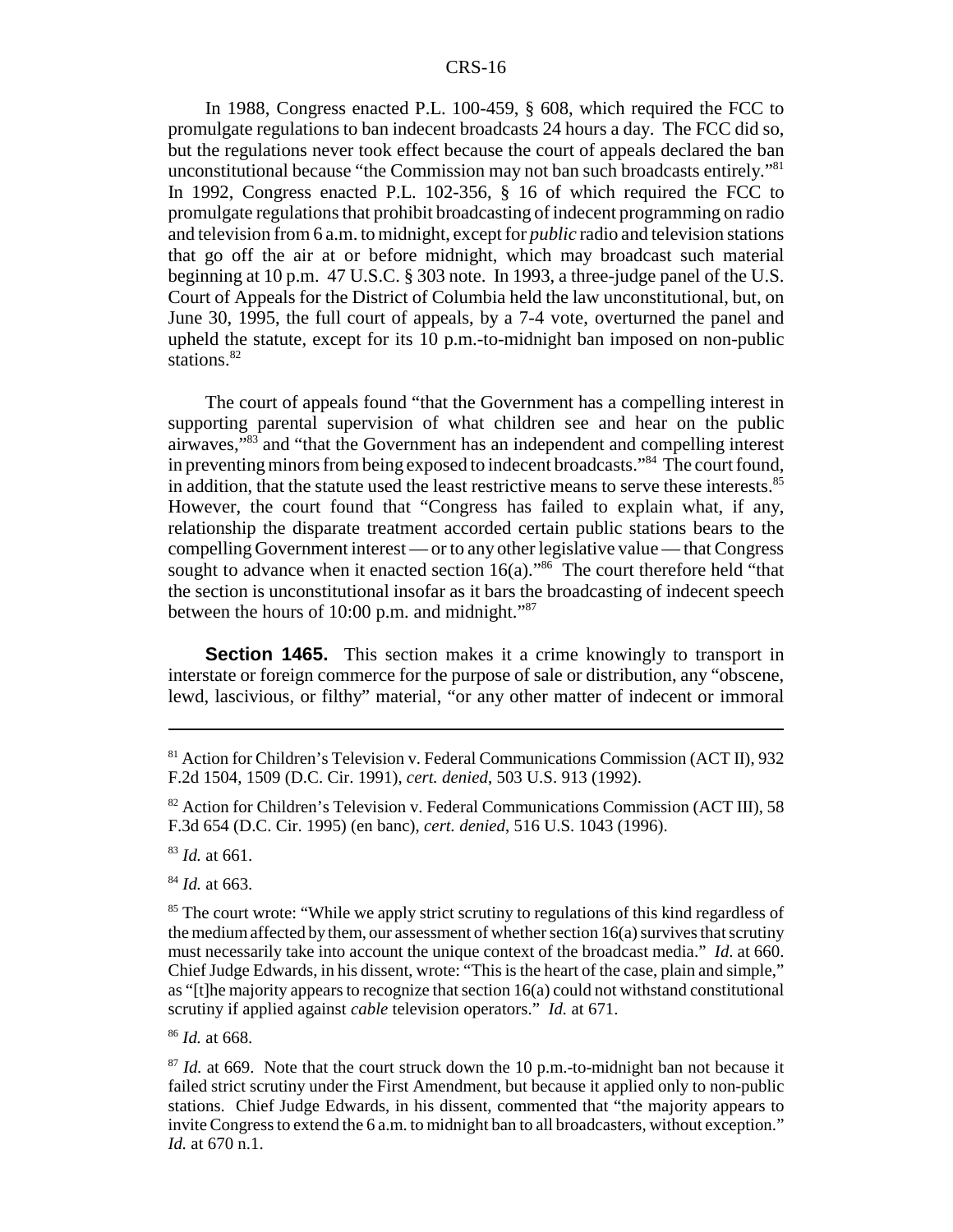character." It also makes it a crime knowingly to travel in interstate commerce, or to use any facility or means of interstate commerce, for the purpose of transporting obscene material in interstate or foreign commerce. Section 1465 should be read as limited by the *Miller* standard.<sup>88</sup> The President's message that accompanied the original proposal that became P.L. 100-690 states:

The term "facility of commerce" would include such things as the federal interstate highway system, federally numbered highways, and interstate railroads, even if such facility were used only intrastate. The term "means of interstate commerce" would include motor vehicles, boats, and airplanes capable of carrying goods in interstate commerce. The new offense would be committed, for example, by transporting obscene material by truck via Interstate 95 from Richmond to Alexandria, Virginia, with the intent that at least part of it would then be sold to customers outside of Virginia.<sup>89</sup>

In 1994, in Memphis, Tennessee, Robert and Carleen Thomas, a husband and wife from Milpitas, California, were convicted and sentenced to prison under 18 U.S.C. § 1465 for transmitting obscenity, from California, over interstate phone lines through their members-only computer bulletin board. The Sixth Circuit affirmed, holding that 18 U.S.C.  $\S$  1465 applies to computer transmissions.<sup>90</sup> The defendants had also raised a First Amendment issue, arguing that they "cannot select who gets the materials they make available on their bulletin boards. Therefore, they contend, BBS [bulletin board service] operators like Defendants will be forced to censor their materials so as not to run afoul of the standards of the community with the most restrictive standards."91 The court did not decide the issue because it found that, in this case, the defendants had transmitted only to members whose addresses they knew, so "[i]f Defendants did not wish to subject themselves to liability in jurisdictions with less tolerant standards for determining obscenity, they could have refused to give passwords to members in those districts, thus precluding the risk of liability."92

In 1996, P.L. 104-104, § 507(b), amended 18 U.S.C. § 1465 to apply to any "interactive computer service."

<sup>88</sup> United States v. Alexander, 498 F.2d 934, 935-936 (2d Cir. 1974).

 $89$  H.R. Doc. No. 100-129, 100<sup>th</sup> Cong., 1<sup>st</sup> Sess. 78 (1987).

<sup>&</sup>lt;sup>90</sup> United States v. Thomas, 74 F.3d 701 (6<sup>th</sup> Cir. 1996), *cert. denied*, 519 U.S. 820 (1996). The court cited another conviction under 18 U.S.C. § 1465 for computer pornography this one by an Air Force court. United States v. Maxwell, 42 M.J. 568 (A.F.Ct.Crim. App. 1995).

<sup>91</sup> *Id.* at 711. In *Reno v. American Civil Liberties Union*, *supra* note 12, the Supreme Court noted that "the 'community standards' criterion as applied to the Internet means that any communication available to a nation-wide audience will be judged by the standards of the community most likely to be offended by the message." In *Ashcroft v. American Civil Liberties Union*, *infra* note 130, the Supreme Court held that the use of community standards to assess "harmful to minors" material on the Internet is not by itself unconstitutional.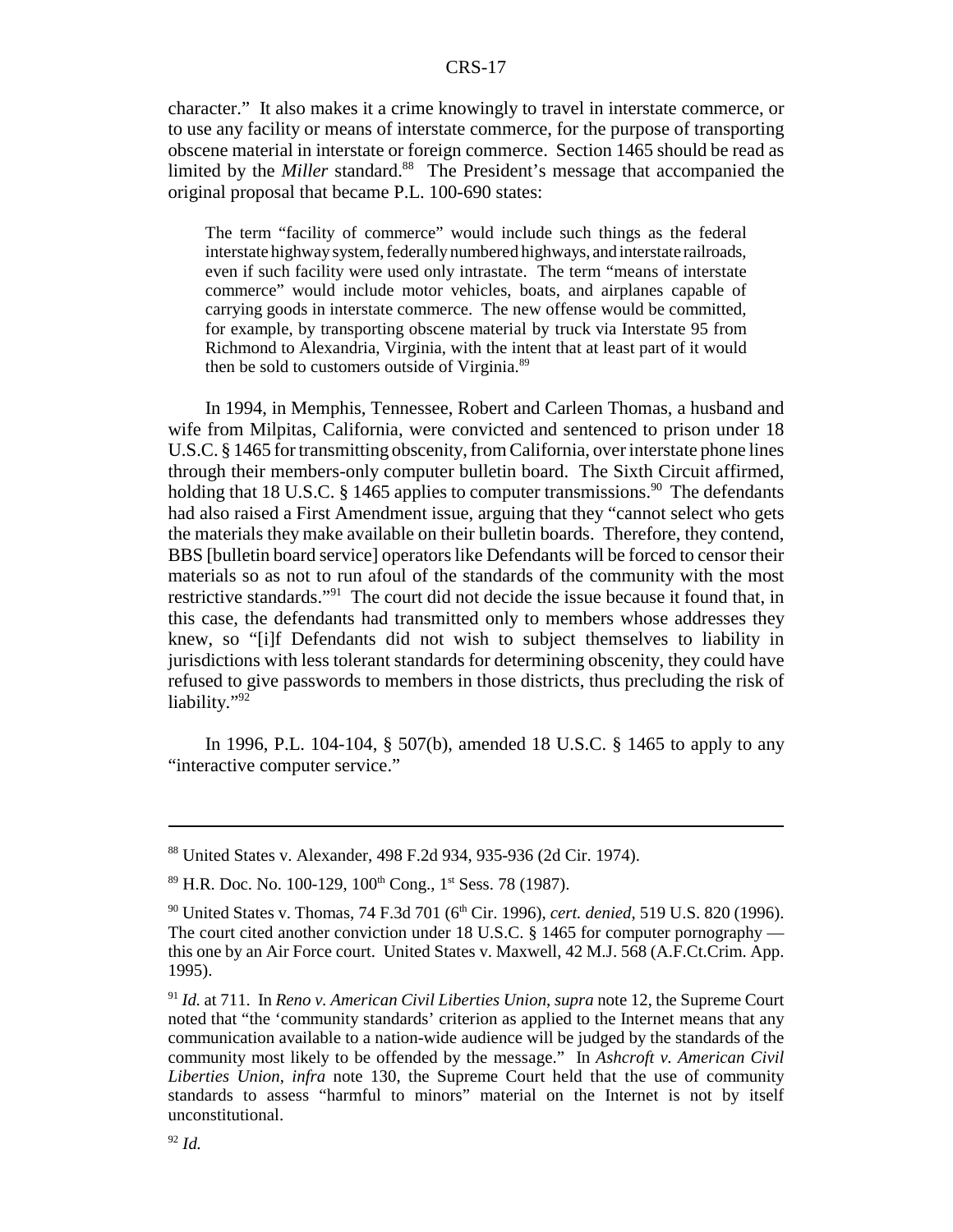**Section 1466.** This section makes it a crime for any person "engaged in the business of selling or transferring obscene matter" knowingly to receive or possess with intent to distribute any obscene material that has been transported in interstate or foreign commerce. Offering to sell or transfer, at one time, two or more copies of any obscene publication, or a combined total of five, shall create a rebuttable presumption that the person so offering them is "engaged in the business." In other words, if the government proved that the defendant had offered to sell, at one time, two or more copies of any obscene publication, or a combined total of five, then the defendant would be deemed to be "engaged in the business" unless he could prove otherwise.

**Section 1466A.** Section 504 of the PROTECT Act, P.L. 108-21 (2003), created this section, which makes it a crime knowingly to produce, distribute, receive, or possess, with or without intent to distribute, "a visual depiction of any kind, including a drawing, cartoon, sculpture, or painting," that depicts a minor engaging in sexually explicit conduct and is obscene or lacks serious literary, artistic, political, or scientific value. Section 1466A applies whether an actual minor is used or not, but covers only depictions of minors engaged in specified sexual activities, and not in lascivious exhibition of the genitals or pubic area. To the extent that § 1466A applies to non-obscene material produced without the use of an actual minor, it would be unconstitutional under *Ashcroft v. Free Speech Coalition*. 93

**Section 1467.** This section provides for criminal forfeiture in obscenity cases. Specifically, it provides that a person convicted under the federal obscenity statute (18 U.S.C. §§ 1460-1469) shall forfeit to the United States (1) the obscene material, (2) property traceable to gross profits or other proceeds obtained from the obscene material, (3) property used or intended to be used to commit the offense, "if the court in its discretion so determines, taking into consideration the nature, scope, and proportionality of the use of the property in the offense." Thus, the court must determine, for example, whether a vehicle used to transport obscene material was owned by the defendant and was frequently used for that purpose, or, on the other hand, whether it had been borrowed from someone who had no knowledge of the use to which the defendant intended to put it.

The right of the United States to the property vests upon violation of the obscenity statute, not upon conviction. Therefore, property that was transferred between the violation and the conviction belongs to the United States, and shall also be forfeited. However, the statute contains an exception precluding forfeiture if the person to whom the property was transferred establishes that at the time of purchase he "was reasonably without cause to believe that the property was subject to forfeiture." Thus, if a person is convicted and the money he paid his lawyer to defend him can be traced to gross profits from the sale of obscene material, the lawyer may be required to forfeit the money unless he can convince the court that he had no reasonable cause to believe that the money was subject to forfeiture.<sup>94</sup> The Supreme

 $93$  535 U.S. 234 (2002).

<sup>&</sup>lt;sup>94</sup> The lawyer could argue that the money came from a source independent of his client's alleged criminal activity; it seems less certain whether he could argue that, at the time his (continued...)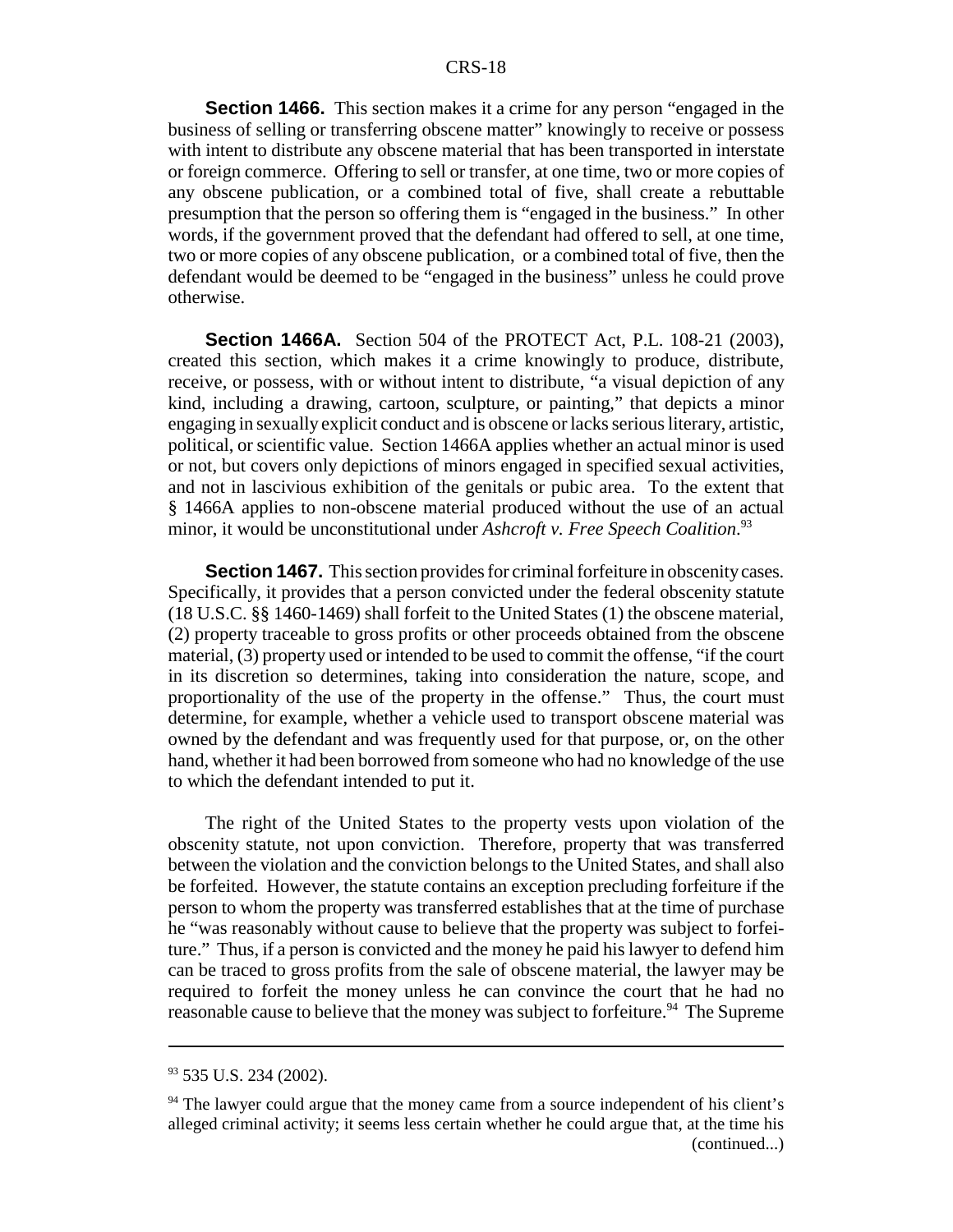Court has held that forfeiture of lawyers' fees under the federal drug forfeiture statute does not violate the Due Process Clause of the Fifth Amendment or criminal defendants' Sixth Amendment right to counsel of choice.<sup>95</sup>

Section 1467(c) provides that, prior to conviction, upon application of the United States, a court may issue an *ex parte* restraining order or injunction "to preserve the availability of property . . . for forfeiture." Section 1467(d) authorizes courts to issue warrants for the seizure of property solely upon a showing of "probable cause to believe that the property to be seized would, in the event of conviction, be subject to forfeiture and that an order under subsection (c) of this section may not be sufficient to assure the availability of the property for forfeiture." A federal district court declared these provisions unconstitutional insofar as they allow "seizure or restraint . . . without a prior adversarial hearing."96 The court based this holding on the Supreme Court's decision in *Fort Wayne Books*, which is discussed in the section on RICO, below.

The court also declared two aspects of the post-conviction criminal forfeiture provisions unconstitutional. However, on appeal, the court of appeals, without addressing its merits, vacated the entire decision on the ground that, because the government had not threatened the plaintiffs with enforcement, the plaintiffs' claims were not ripe for judicial resolution.<sup>97</sup>

**Section 1468.** This section, enacted in 1988, makes it a crime "knowingly to utter[ ] obscene language or distribute[ ] any obscene matter by means of cable television or subscription services on television." The section defines "distribute" to include transmissions by "wire, microwave, or satellite." Similarly, 47 U.S.C. § 559, enacted in 1984, makes it a crime to "transmit[ ] over any cable system any matter which is obscene or otherwise unprotected by the Constitution of the United States." The President's message that accompanied the original proposal that became section 1468 explained that the reason for its enactment was that ambiguities in Title 47 of the U.S. Code made it "unclear under what circumstances, if any, the federal government could enforce [47 U.S.C. § 559]."98

Section 1468 also provides that no provision of federal law is intended to preempt the power of the states, including their political subdivisions, "to regulate the uttering of language that is obscene or otherwise unprotected by the Constitution or the distribution of matter that is obscene or otherwise unprotected by the Constitution."

 $94$  (...continued)

client paid him, he (the lawyer) was reasonably without cause to believe that the money was subject to forfeiture because he reasonably believed that his client would be found not guilty.

<sup>95</sup> Caplin & Drysdale v. United States, 491 U.S. 617 (1989).

<sup>96</sup> American Library Association v. Thornburgh, 713 F. Supp. 469, 485 (D.D.C. 1989), *vacated sub nom*. American Library Association v. Barr, 956 F.2d 1178 (D.C. Cir. 1992).

<sup>97</sup> *Id.* at 1196.

<sup>98</sup> H.R. Doc. No. 100-129, *supra* note 89, at 93.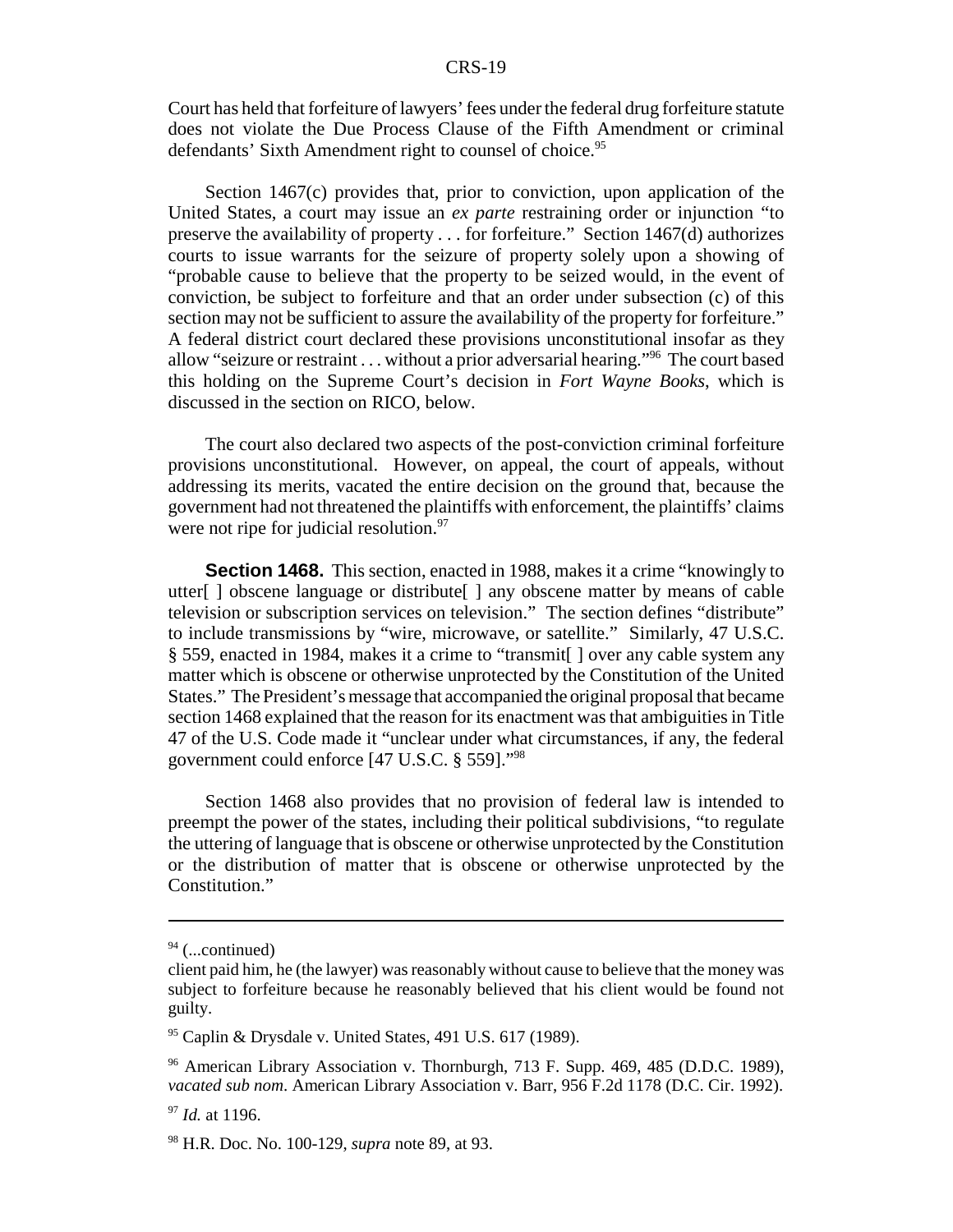There are also other statutes codified in title 47 of the U.S. Code that regulate obscenity and indecency on cable television; see below.

**Section 1469.** This section creates a rebuttable presumption that an item produced in one state and subsequently located in another, or produced outside the United States and subsequently located in the United States, was transported in interstate or foreign commerce. This means that, if the government proves the change of location, then, unless the defendant shows that the allegedly obscene material had not been transported in interstate or foreign commerce, it would be deemed to have been so transported.

**Section 1470.** This section, added by P.L. 105-314, § 401 (1998), makes it a crime to use the mail or interstate or foreign commerce knowingly to transfer obscene matter to a person under 16, knowing that such person is under 16.

## **D. Cable Television**

In addition to 18 U.S.C. § 1468 and 47 U.S.C. § 559 (discussed above under "Section 1468"), both of which prohibit obscenity on cable television, various provisions in the Communications Act of 1934, codified in title 47 of the U.S. Code, regulate obscenity and indecency on cable television.

In 1994, in *Turner Broadcasting System v. Federal Communications Commission*, which did not involve obscenity or indecency, the Supreme Court held that cable television is entitled to full First Amendment protection.<sup>99</sup> It wrote in *Turner*: "In light of these fundamental technological differences between broadcast and cable transmission, application of the more relaxed standard of scrutiny, adopted in *Red Lion* and other broadcast cases is inapt when determining the First Amendment validity of cable regulation."100 In 1996, in *Denver Area Educational Telecommunications Consortium, Inc. v. Federal Communications Commission*, a plurality of the Justices retreated from the Court's position in *Turner*. They wrote: "The Court's distinction in *Turner*, . . . between cable and broadcast television, relied on the inapplicability of the spectrum scarcity problem to cable. . . . While that distinction was relevant in *Turner* to the justification for structural regulations at issue there (the 'must carry' rules), it has little to do with a case that involves the effects of television viewing on children."101

In Part II of the *Denver Consortium* opinion, a plurality (four justices) upheld § 10(a) of the Cable Television Consumer Protection and Competition Act of 1992, 47 U.S.C. § 532(h), which permits cable operators to prohibit indecent material on leased access channels.102 In upholding § 10(a), the Court, citing *Pacifica*, noted that

<sup>&</sup>lt;sup>99</sup> 512 U.S. 622 (1994).

<sup>100</sup> *Id.* at 639.

<sup>101 518</sup> U.S. 727, 748 (1996).

<sup>&</sup>lt;sup>102</sup> The Cable Communications Policy Act of 1984, P.L. 98-549, had required cable operators to provide leased access and public access channels free of operator editorial (continued...)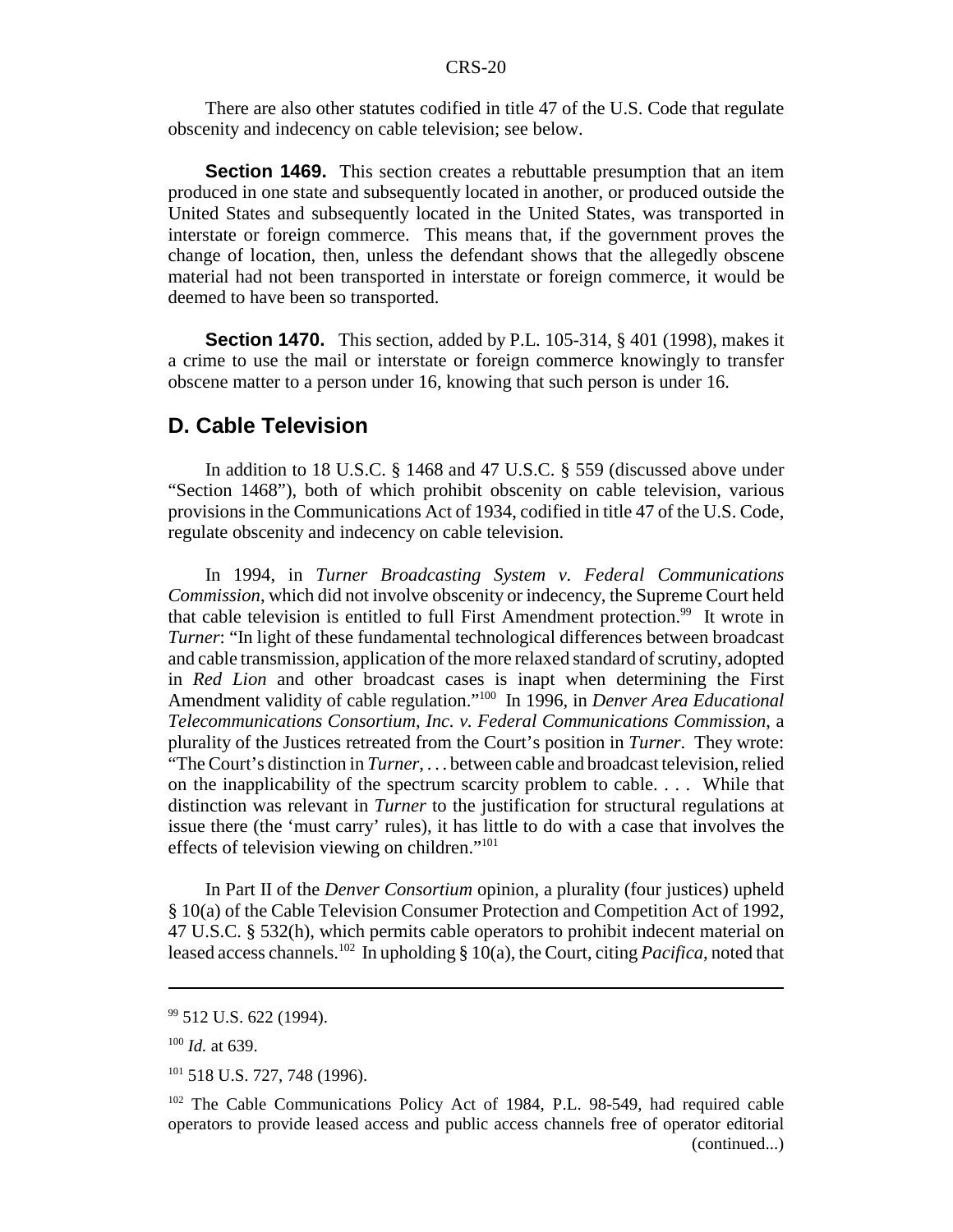cable television "is as 'accessible to children' as over-the-air broadcasting," has also "established a uniquely pervasive presence in the lives of all Americans," and can also "'confron[t] the citizen' in 'the privacy of the home,' . . . with little or no prior warning."<sup>103</sup> Applying something less than strict scrutiny, the Court concluded "that  $§ 10(a)$  is a sufficiently tailored response to an extraordinarily important problem."<sup>104</sup> It also found that "the statute is not impermissibly vague."105

In Part III of *Denver Consortium*, a majority (six justices) struck down § 10(b) of the 1992 Act, 47 U.S.C. § 532(j), which required cable operators, if they do not prohibit such programming on leased access channels, to segregate it on a single channel and block that channel unless the subscriber requests access to it in writing. In this part of the opinion, the Court appeared to apply strict scrutiny, finding "that protection of children is a 'compelling interest,'" but "that, not only is [§ 10(b)] not a 'least restrictive alternative,' and is not 'narrowly tailored' to meet its legitimate objective, it also seems considerably 'more extensive than necessary.'"106

In Part IV, which only three justices joined, the Court struck down  $\S 10(c)$ , 42 U.S.C. § 531 note, which permitted cable operators to prohibit indecent material on public access channels. Without specifying the level of scrutiny they were applying, the justices concluded "that the Government cannot sustain its burden of showing that §10(c) is necessary to protect children or that it is appropriately tailored to secure that end."<sup>107</sup>

Another relevant statute concerning cable television is 47 U.S.C. § 544(d)(1), which provides that a franchising authority and a cable operator may specify, in granting or renewing a franchise, "that certain cable services shall not be provided or shall be provided subject to conditions, if such cable services are obscene or are otherwise unprotected by the Constitution of the United States." In addition, 47 U.S.C. § 544(d)(2)(A) provides: "In order to restrict the viewing of programming which is obscene or indecent, upon the request of a subscriber, a cable operator shall provide (by sale or lease) a device by which the subscriber can prohibit viewing of a particular cable service during a period selected by that subscriber."

The Communications Decency Act of 1996, P.L. 104-104, which is known primarily for its provisions regulating computer-transmitted indecency, also

<sup>106</sup> *Id.* at 755.

 $102$  (...continued)

control. 47 U.S.C. §§ 531(e), 532(c)(2). These two provisions were amended in 1996 by § 506 of the Communications Decency Act to permit cable operators to refuse to transmit "obscenity, indecency, or nudity."

<sup>103</sup> *Denver Consortium*, *supra* note 101, 518 U.S., at 744-745.

<sup>104</sup> *Id.* at 743.

<sup>105</sup> *Id.* at 753.

<sup>&</sup>lt;sup>107</sup> *Id.* at 766. Two other justices concurred in the judgment that § 10(c) is invalid, but for different reasons.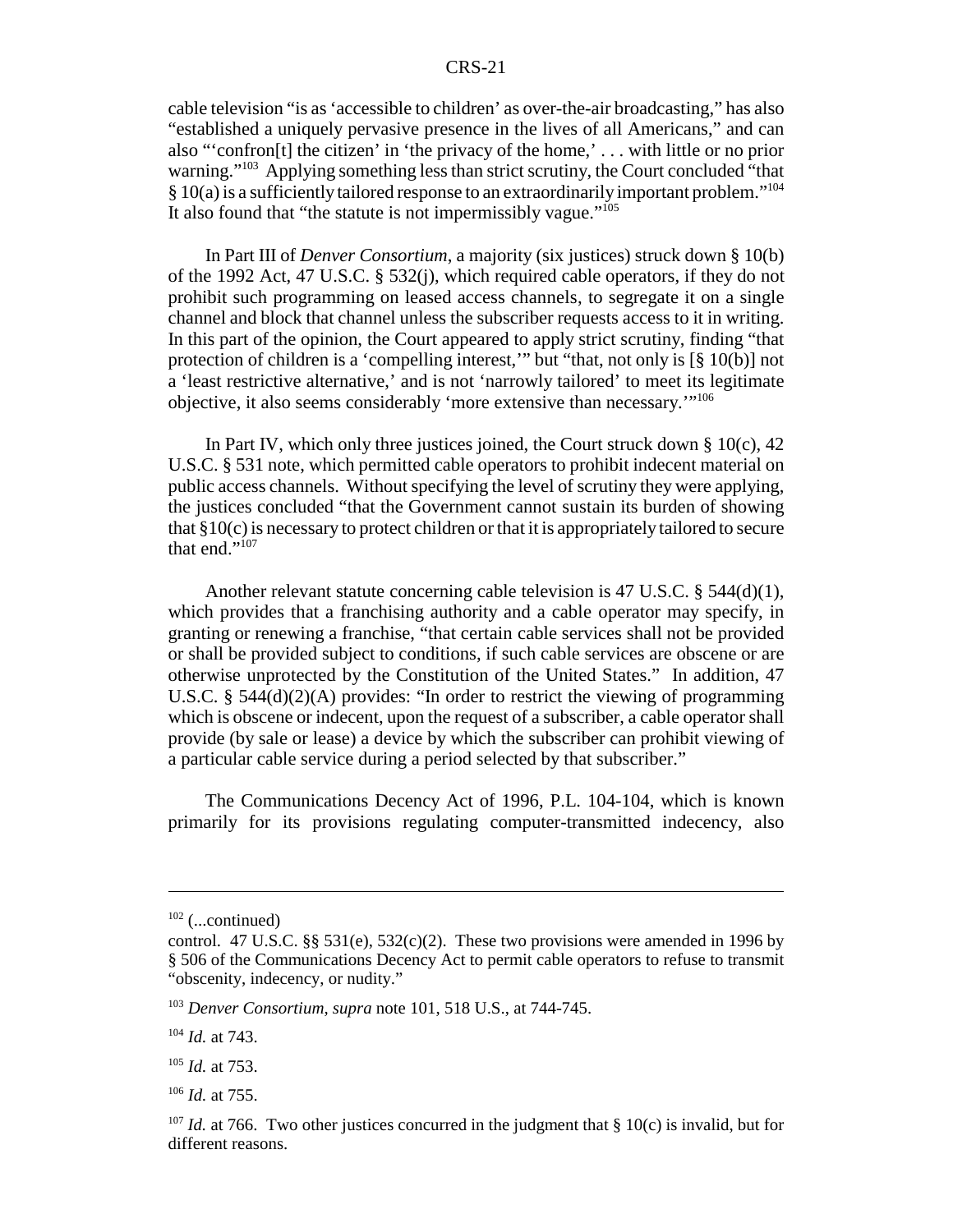contained provisions concerning cable television. Section 504 added § 640 to the Communications Act of 1934, 47 U.S.C. § 560, which provides:

Upon request by a cable service subscriber, a cable operator shall, without charge, fully scramble or otherwise fully block the audio and video programming of each channel carrying such programming so that one not a subscriber does not receive it.

This section includes no restriction on the type of material that a subscriber may request to have blocked.

Section 505 added § 641, 47 U.S.C. § 561, which provides:

(a) In providing sexually explicit adult programming or other programming that is indecent on any channel of its service primarily dedicated to sexually-oriented programming, a multichannel video programming distributor shall fully scramble or otherwise fully block the video and audio portion of such channel so that one not a subscriber does not receive it.

(b) Until a multichannel video programming distributor complies with the requirement set forth in subsection (a), the distributor shall limit the access of children to the programming referred to in that subsection by not providing such programming during the hours of the day (as determined by the [Federal Communications] Commission) when a significant number of children are likely to be viewing it.

In 2000, the Supreme Court declared § 505 unconstitutional, making clear, as it had not in *Denver Consortium*, that strict scrutiny applies to content-based speech restrictions on cable television.<sup>108</sup> The Court noted that "[t]he purpose of  $\S$  505 is to shield children from hearing or seeing images resulting from signal bleed," which refers to images or sounds that come through to non-subscribers, even though cable operators have "used scrambling in the regular course of business, so that only paying customers had access to certain programs."109 Section 505 requires cable operators to implement more effective scrambling — to *fully* scramble or otherwise *fully* block programming so that non-subscribers do not receive it — or to "time channel," which, under an F.C.C. regulation meant to transmit the programming only from 10 p.m. to 6 a.m.

"To comply with the statute," the Court noted, "the majority of cable operators adopted the second, or 'time channeling,' approach.<sup>110</sup> The effect . . . was to eliminate altogether the transmission of the targeted programming outside the safe harbor period [6 a.m. to 10 p.m.] in affected cable service areas. In other words, for

<sup>&</sup>lt;sup>108</sup> United States v. Playboy Entertainment Group, Inc., 529 U.S. 803, 813 (2000).

<sup>109</sup> *Id*. at 806.

<sup>&</sup>lt;sup>110</sup> *Id.* They may have done so because fully blocking or fully scrambling "appears not be economical" (*id.* at 808) or because the technology is imperfect and cable operators attempting to fully block or fully scramble might have still been "faced with the possibility of sanctions for intermittent bleeding" (*id*. at 821).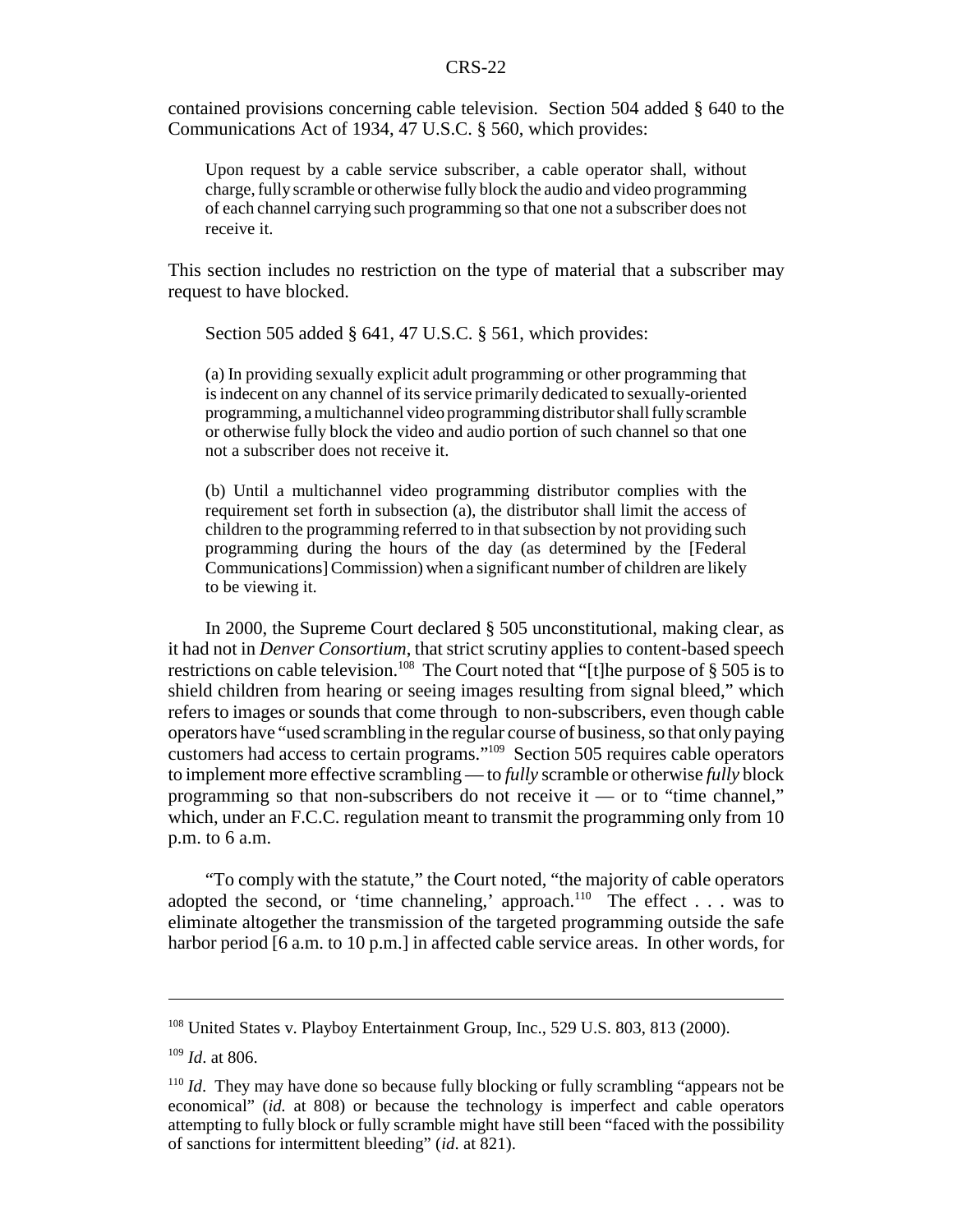two-thirds of the day no household in those service areas could receive the programming, whether or not the household or the viewer wanted to do so."111 The Court also noted that "[t]he speech in question was not thought by Congress to be so harmful that all channels were subject to restriction. Instead, the statutory disability applies only to channels 'primarily dedicated to sexually-oriented programming.'"<sup>112</sup>

"Since § 505 is a content-based speech restriction," the Court wrote, "it can stand only if it satisfies strict scrutiny. . . . If a statute regulates speech based on content, it must be narrowing tailored to promote a compelling Government interest. . . . If a less restrictive alternative would serve the Government's purpose, the legislature must use that alternative."<sup>113</sup> The Court did not explicitly say in this case that protecting children from sexually oriented signal bleed is a compelling interest, but would "not discount the possibility that a graphic image could have a negative impact on a young child."<sup>114</sup> Instead, it addressed the question of whether  $\S$  505 constituted the least restrictive means to advance that interest.

The Court noted that there is "a key difference between cable television and the broadcasting media, which is the point on which this case turns: Cable systems have the capacity to block unwanted channels on a household-by-household basis. . . . [T]argeted blocking enables the Government to support parental authority without affecting the First Amendment interests of speakers and willing listeners  $\dots$ ."<sup>115</sup> Furthermore, targeted blocking is already required — by § 504 of the CDA, which, as noted above, requires cable operators, upon request by a cable service subscriber, to, without charge, fully scramble or otherwise fully block audio and video programming that the subscriber does not wish to receive. "When a plausible, less restrictive alternative is offered to a content-based speech restriction, it is the Government's obligation to prove that the alternative will be ineffective to achieve its goal. The Government has not met that burden here."116 The Court concluded, therefore, that § 504, with adequate publicity to parents of their rights under it, constituted a less restrictive alternative to § 505.

One additional provision of the CDA affected cable television: § 506 amended 47 U.S.C. §§ 531(e) and 532(c)(2) to permit cable operators to refuse to transmit "obscenity, indecency, or nudity" on public access and leased access channels.<sup>117</sup>

<sup>111</sup> *Id*. at 806-807.

<sup>112</sup> *Id*. at 812.

<sup>113</sup> *Id*. at 813.

 $114$  *Id.* at 826. This suggests the possibility that the Court might not find a compelling interest in shielding older children from sexually oriented material. The Court rejected another interest as compelling: "Even upon the assumption that the Government has an interest in substituting itself for informed and empowered parents, its interest is not sufficiently compelling to justify this widespread restriction on speech." *Id*. at 825.

<sup>115</sup> *Id.* at 815.

<sup>116</sup> *Id.* at 816.

<sup>117</sup> Justice Kennedy, in the only footnote to his concurring and dissenting opinion in *Denver* (continued...)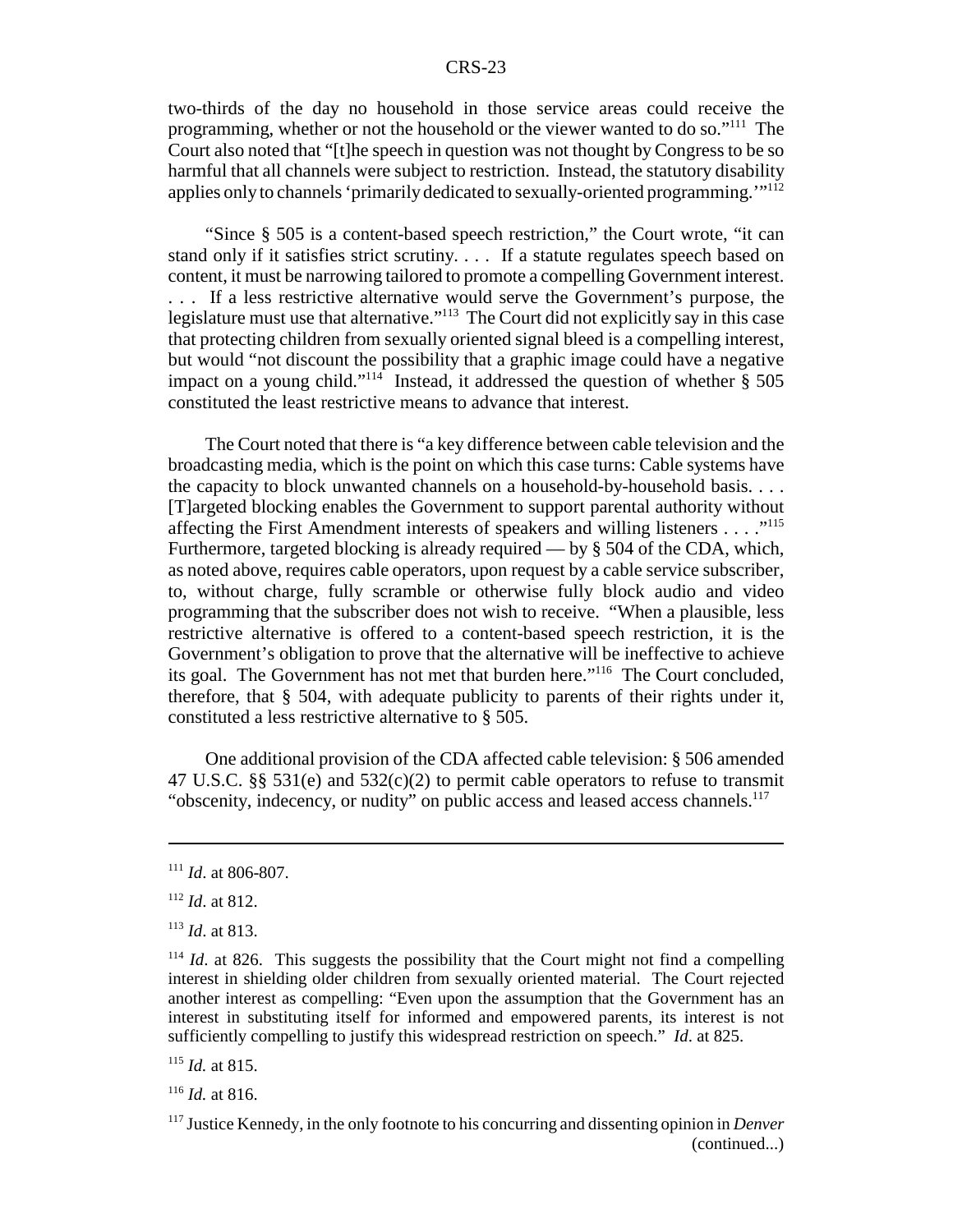## **E. The Communications Decency Act of 1996**

The Communications Decency Act of 1996 (CDA) is Title V of the Telecommunications Act of 1996, P.L. 104-104. This report has previously noted amendments the act made to 18 U.S.C. §§ 1462 and 1465, and provisions relating to cable television that it added to Title 47 of the U.S. Code. This section of the report examines § 502 of the act, which would have limited indecent material transmitted by telecommunications devices and interactive computer services, and *Reno v. American Civil Liberties Union*, the Supreme Court decision holding it unconstitutional. $^{118}$ 

Section 502 rewrote 47 U.S.C. § 223(a) and added subsections (d) through (h) to 47 U.S.C. § 223. It did not amend subsections (b) or (c), which restrict commercial dial-a-porn services (see page 10, above). In *Reno*, the Supreme Court struck down  $\S 223(a)$  in part and  $\S 223(d)$  in whole.

**47 U.S.C. § 223(a).** Prior to its amendment by § 603 of the PROTECT Act, P.L. 108-21 (2003), § 223(a)(1)(A) made it a crime, by means of a telecommunications device, knowingly to transmit a communication that is "obscene, lewd, lascivious, filthy, or indecent, with intent to annoy, abuse, threaten, or harass another person." Prior to its amendment by § 603 of the PROTECT Act,  $\S 223(a)(1)(B)$  made it a crime, by means of a telecommunications device, knowingly to transmit a communication that is "obscene or indecent, knowing that the recipient of the communication is under 18 years of age. . . ." Section 223(a)(2) makes it a crime knowingly to permit any telecommunications facility under one's control to be used for any activity prohibited by  $\S 223(a)(1)$  with the intent that it be used for such activity.<sup>119</sup>

 $117$  (...continued)

*Consortium*, wrote that the constitutionality of the amendments made by § 506, "to the extent they differ from the provisions here  $\lceil \S \S \rceil 10(a)$  and  $\lceil 10(c) \rceil$  of the 1992 Act], is not before us." 518 U.S., at 782.

<sup>118</sup> *Reno*, *supra*, note 12, 521 U.S. 844 (1997).

<sup>119</sup> In *ApolloMedia Corp. v. Reno*, 19 F. Supp.2d 1081, 1084 (N.D. Cal. 1998), *aff'd*, 526 U.S. 1061 (1999), the plaintiff sought to enjoin enforcement of  $\S$  223(a)(1)(A) and  $§$  223(a)(2) "on the grounds that  $\ldots$ , to the extent that they prohibit 'indecent' communications made 'with an intent to annoy,' [they] are impermissibly overbroad and vague. . . ." The three-judge court denied the plaintiff's request because it found that "the provisions regulate only 'obscene' communications." The Supreme Court affirmed without a written opinion. The plaintiffs reportedly had appealed because they believed that the fact that the word "indecent" was in the statute could have a chilling effect on indecent nonobscene expression, even if the law was not enforceable against such expression.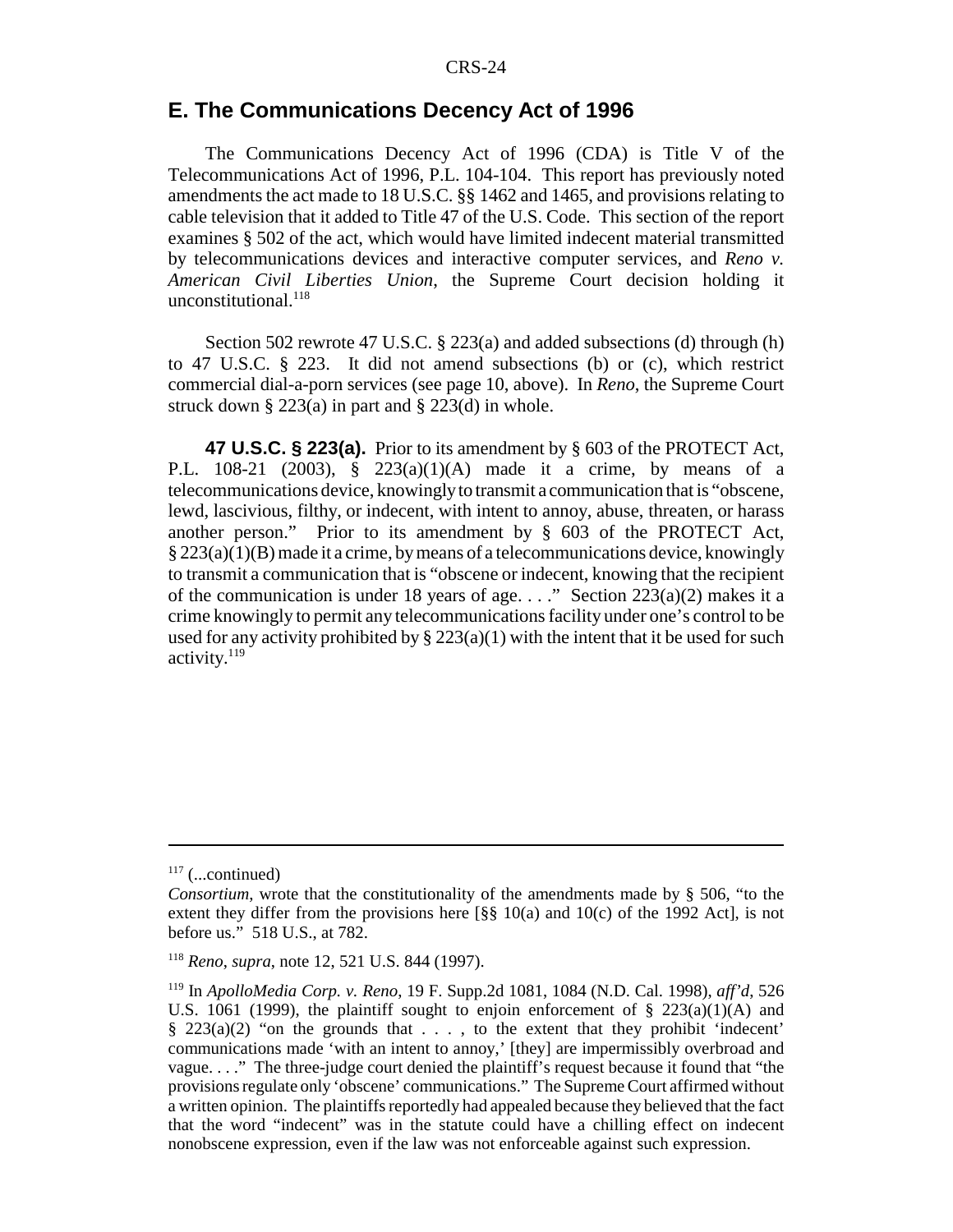Although the CDA defines "telecommunications,"120 it does not define "telecommunications device." However, it provides in  $\S 223(h)(1)(B)$  that the term "does not include the use of an interactive computer service."<sup>121</sup> Thus, it appears that  $\S 223(a)(1)(A)$  and (B) are intended to apply to communications, by telephone, fax machine, or computer, that are sent to particular individuals, not those that can be accessed by multiple users.

In *Reno v. American Civil Liberties Union*, the Supreme Court declared  $\S 223(a)(1)(B)$  unconstitutional insofar as it applies to "indecent" communications.

Section 603 of the PROTECT Act amended  $\S 223(a)(1)(A)$  by substituting "or child pornography" for "lewd, lascivious, filthy, or indecent." Thus,  $\S$  223(a)(1)(A) now bans only obscenity and child pornography, both of which are unprotected by the First Amendment. Section  $223(a)(1)(A)$  thereby no longer raises the constitutional issue raised by the case cited in footnote 111.

Section 603 of the PROTECT Act amended  $\S$  223(a)(1)(B) by substituting "child pornography" for "indecent," so that it too now bans only obscenity and child pornography, and no longer raises the constitutional issue that gave rise to *Reno v. American Civil Liberties Union*.

**47 U.S.C. § 223(d).** Prior to its amendment by § 603 of the PROTECT Act, § 223(d) made it a crime knowingly to use "an interactive computer service to send to a specific person or persons under 18 years of age, or . . . to display in a manner available to a person under 18 years of age, any . . . communication that, *in context, depicts or describes, in terms patently offensive as measured by contemporary community standards, sexual or excretory activities or organs* . . . ." (italics added) This prohibition seems equivalent to a prohibition of "indecent" material, but § 223(d) does not use the word "indecent," a fact of which the Supreme Court took note in *Reno* when it held § 223(d) unconstitutional.<sup>122</sup>

Section 603 of the PROTECT Act amended  $\S 223(d)(1)$  by substituting "is obscene or child pornography" for the words italicized above. Section 223(d) thus no longer raises the constitutional issue that gave rise to *Reno v. American Civil Liberties Union*.

<sup>120</sup> Section 3 of P.L. 104-104 added to 47 U.S.C. § 153 the following definition of "telecommunications": "the transmission, between or among points specified by the user, of information of the user's choosing, without change in the format or content of the information as sent and received." The conference report adds that this information includes "voice, data, image, graphics, and video."

 $121$  Section 230(f)(2) (added by § 509) defines "interactive computer service" as "any information service, system, or access software provider that provides or enables computer access by multiple users to a computer server, including specifically a service or system that provides access to the Internet and such systems operated or services offered by libraries or educational institutions."

<sup>122</sup> *See*, *Reno*, *supra* note 12, 521 U.S., at 871.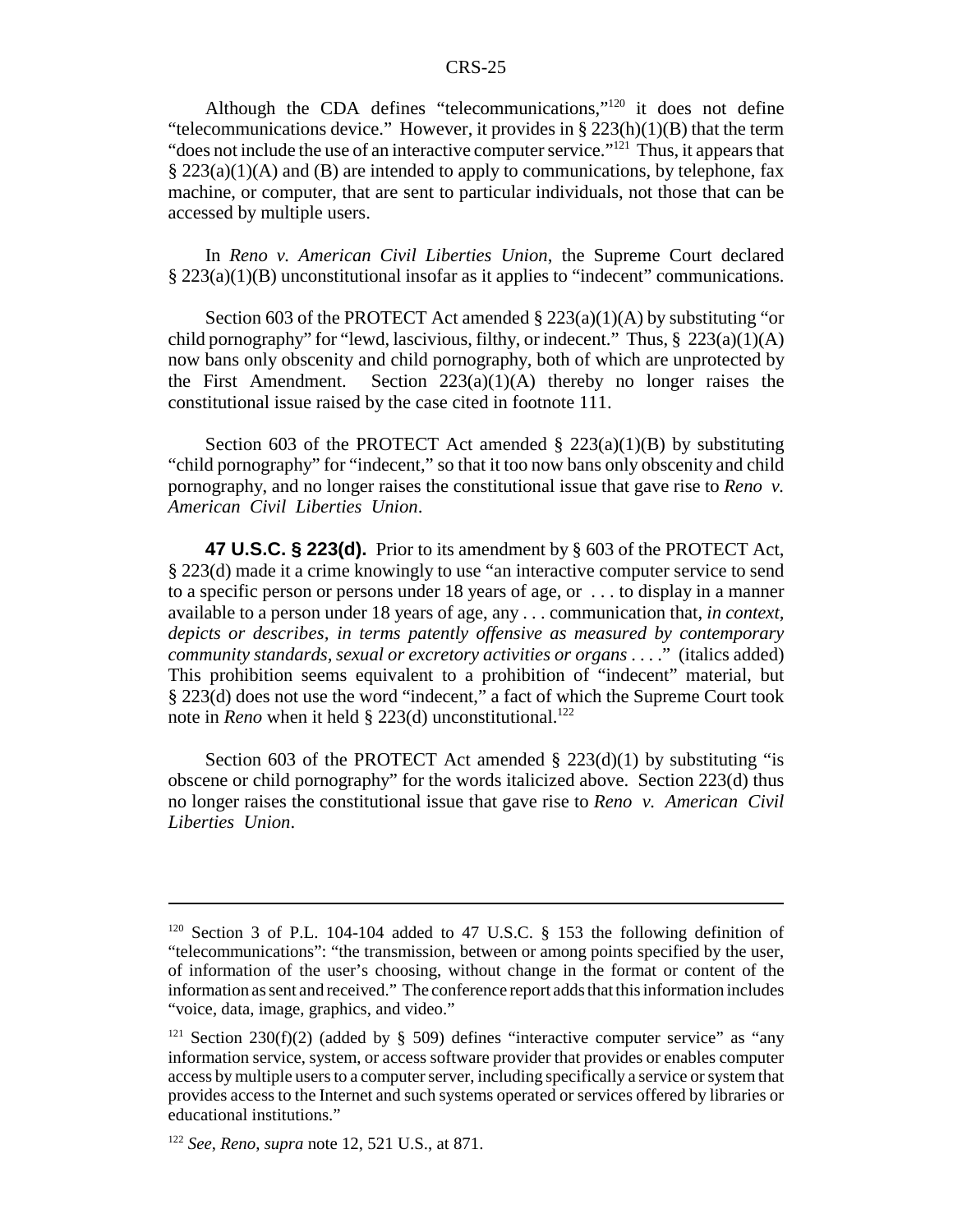**Reno v. American Civil Liberties Union.** The Supreme Court found in this case that "the CDA is a content-based blanket restriction on speech  $\dots$ ."<sup>123</sup> As such, it may be found constitutional only if it serves "to promote a compelling interest" and is "the least restrictive means to further the articulated interest."<sup>124</sup> As for whether the CDA promotes a compelling interest, although the Court referred to "the legitimacy and importance of the congressional goal of protecting children from harmful materials,"<sup>125</sup> it suggested that there may be less of a governmental interest in protecting older children from indecent material — at least such material as had artistic or educational value.<sup>126</sup>

As for whether the CDA is the least restrictive means to further the governmental interest, the Court found that "the Government [failed] to explain why a less restrictive provision would not be as effective as the CDA."127 The CDA's "burden on adult speech," the Court held, "is unacceptable if less restrictive alternatives would be at least as effective in achieving the legitimate purpose that the statute was enacted to serve."<sup>128</sup> "[T]he Government may not 'reduc<sup>[e]</sup> the adult population  $\dots$  to  $\dots$  only what is fit for children."<sup>129</sup>

Could Congress reenact the CDA be reenacted in a narrower form that would be constitutional? The Supreme Court did not say, but it did not foreclose the possibility. It wrote:

The arguments in this Court have referred to possible alternatives such as requiring that indecent material be "tagged" in a way that facilitates parental control of material coming into their homes, making exceptions for messages with artistic or educational value, providing some tolerance for parental choice, and regulating some portions of the Internet — such as commercial web sites differently from others, such as chat rooms.<sup>130</sup>

## **F. Child Online Protection Act**

On October 21, 1998, President Clinton signed into law the Omnibus Appropriations Act for FY1999 (P.L. 105-277), title XIV of which is the Child Online Protection Act (COPA), 47 U.S.C. § 231. COPA was an attempt to enact a constitutional version of the CDA. It has never taken effect, however, because a

<sup>127</sup> *Id.* at 879.

- <sup>128</sup> *Id*. at 874.
- <sup>129</sup> *Id*. at 875.
- <sup>130</sup> *Id.* at 879.

<sup>123</sup> *Id*. at 868.

<sup>124</sup> *Sable*, *supra* note 4.

<sup>125</sup> *Reno*, *supra* note 12, 521 U.S., at 849.

<sup>126</sup> *See*, *id.* at 878. The Court wrote: "[A] parent who sent his 17-year-old college freshman information on birth control via e-mail could be incarcerated even though neither he, his child, nor anyone in their home community found the material 'indecent' or 'patently offensive,' if the college town's community thought otherwise." *Id*.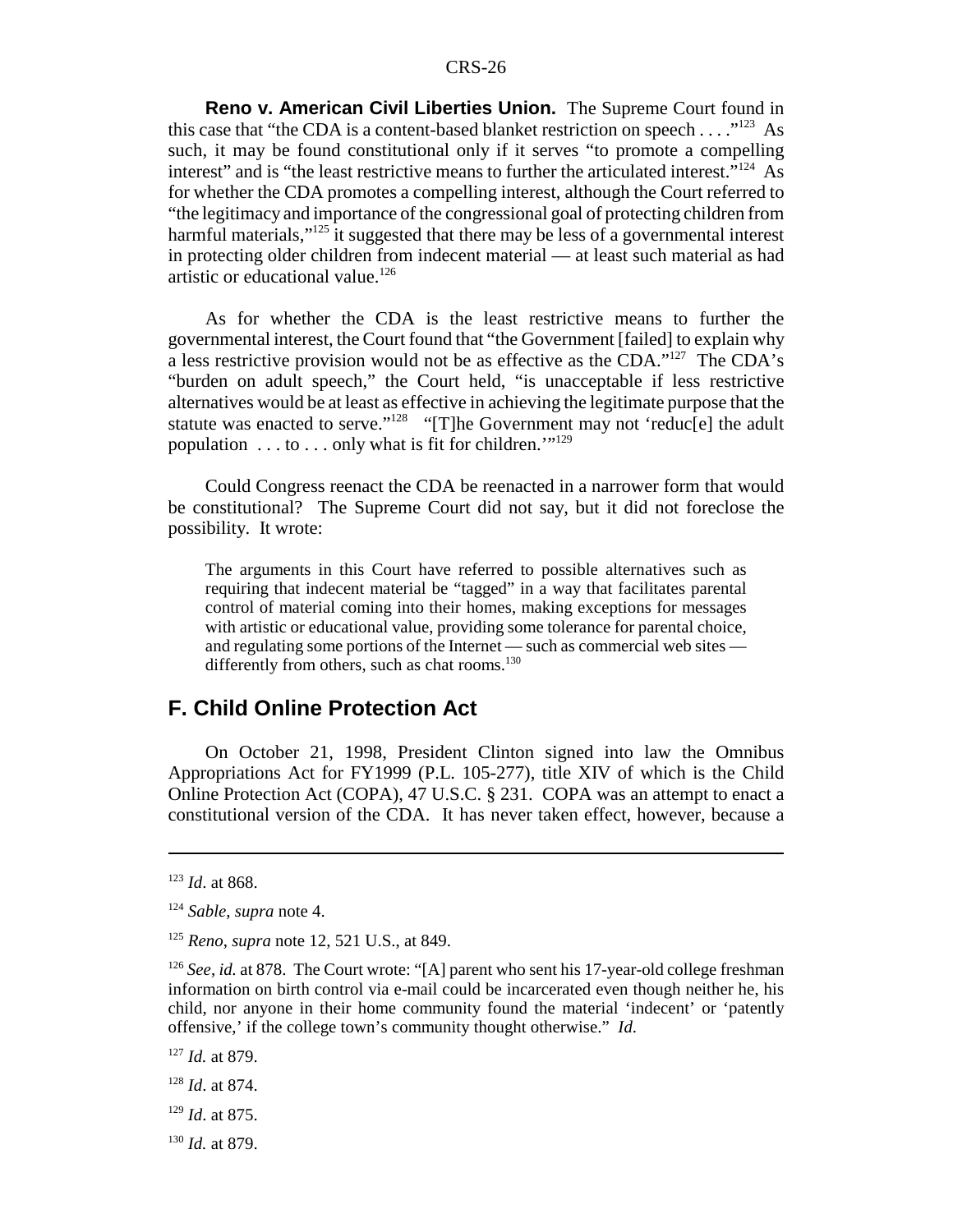federal district court issued a preliminary injunction against its enforcement pending trial. The injunction was affirmed on appeal, most recently by the Supreme Court, which, on June 29, 2004, affirmed the injunction and remanded the case for trial.<sup>131</sup>

COPA differs from the CDA in two main respects: (1) it prohibits communication to minors only of material that is "harmful to minors," rather than material that is indecent, and (2) it applies only to communications for commercial purposes on publicly accessible websites. It defines "material that is harmful to minors" as pictures or words that —

(A) the average person, applying contemporary community standards, would find, taking the material as a whole and with respect to minors, is designed to appeal to, or is designed to pander to, the prurient interest;

(B) depicts, describes, or represents, in a manner patently offensive with respect to minors, an actual or simulated sexual act or sexual contact, an actual or simulated normal or perverted sexual act, or a lewd exhibition of the genitals or post-pubescent female breast; and

(C) taken as a whole, lacks serious literary, artistic, political, or scientific value for minors. $132$ 

A communication is deemed to be for "commercial purposes" if it is made in the regular course of a trade or business with the objective of earning a profit; a communication need not propose a commercial transaction to be deemed to be for "commercial purposes." Requiring a viewer to use a credit card, or to verify his age, to gain access to material on the Internet would constitute a defense to prosecution.

In light of the Supreme Court's decision in *Reno*, is COPA constitutional? The fact that COPA makes exceptions for messages with serious literary, artistic, political, or scientific value for minors, and that it applies only to commercial websites, makes it more likely than the CDA to be upheld. Nevertheless it may well, like the CDA, be found to "suppress[ ] a large amount of speech that adults have a constitutional right to receive and to address to one another."133 This is because a website that is freely accessible, but is deemed "commercial" because it seeks to make a profit through advertisements, would apparently have to stop making its website freely accessible, or, in the alternative, would have to remove all words and

<sup>131</sup> American Civil Liberties Union v. Reno, 31 F. Supp.2d 473 (E.D. Pa. 1999), *aff'd*, 217 F.3d 162 (3d Cir. 2000), *vacated and remanded sub nom.* Ashcroft v. American Civil Liberties Union, 535 U.S. 564 (2002), *aff'd on remand*, 322 F.3d 240 (3d Cir. 2003), *aff'd and remanded*, 124 S. Ct. 2783 (2004).

<sup>&</sup>lt;sup>132</sup> Despite the fact that only the first prong of this test refers to "community standards," community standards are also to be used in applying the second prong. See the Supreme Court's first decision in *Ashcroft v. ACLU*, *supra* note 131, 535 U.S., at 576, n.7.

<sup>133</sup> *Reno*, *supra* note 12, 521 U.S., at 874.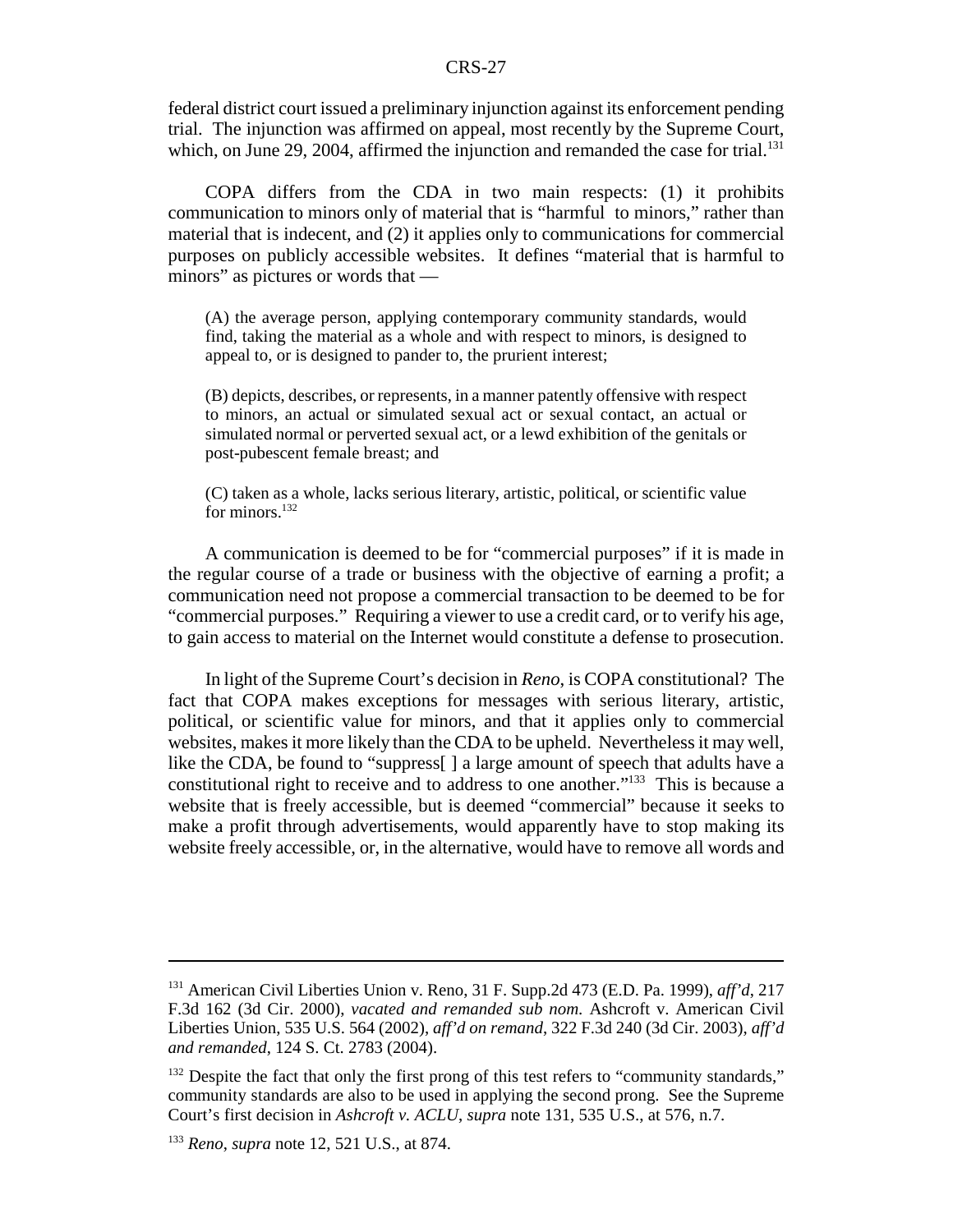pictures that might be deemed "harmful to minors" "by the standards of the community most likely to be offended by the message."134

COPA was scheduled to take effect on November 20, 1998, but a coalition of 17 civil liberties groups filed suit challenging it, and, on November 19, Judge Reed of the federal district court in Philadelphia, finding that there was a likelihood that the plaintiffs would prevail, issued a temporary restraining order against enforcement of the law. On February 1, 1999, he issued a preliminary injunction against enforcement pending a trial on the merits. The preliminary injunction applies to all Internet users (not just the plaintiffs in this case) and provides that, even if the law is ultimately upheld, the Administration may not prosecute online speakers retroactively. On June 22, 2000, the U.S. Court of Appeals for the Third Circuit upheld the preliminary injunction, as it was "confident that the ACLU's attack on COPA's constitutionality is likely to succeed on the merits."135 On May 13, 2002, the Supreme Court vacated the Third Circuit's opinion and remanded the case for further proceedings. It did not, however, remove the preliminary injunction against enforcement of the statute. On March 6, 2003, the Third Circuit again affirmed the district court's preliminary injunction. Finally, on June 29, 2004, the Supreme Court affirmed the preliminary injunction and remanded the case for trial. We now consider these five opinions in turn.

In issuing the preliminary injunction, the district court found that "[i]t is clear that Congress has a compelling interest in the protection of minors, including shielding them from materials that are not obscene by adult standards."<sup>136</sup> It also found, however, that "it is not apparent to this Court that the defendant can meet its burden to prove that COPA is the least restrictive means available to achieve the goal of restricting the access of minors to this material."137 This is because "[t]he record before the Court reveals that blocking or filtering technology may be at least as successful as COPA would be in restricting minors' access to harmful material online without imposing the burden on constitutionally protected speech that COPA imposes on adult users or website operators."138 In addition, "the sweeping category of forms of content that are prohibited — '*any communication*, picture, image, graphic image file, article, recording, *writing*, or *other matter of any kind*' (emphasis added [by the court]) — could have been less restrictive of speech on the Web and more narrowly tailored to Congress' goal of shielding minors from pornographic teasers if the prohibited forms of content had included, for instances, only pictures, images, or graphic image files, which are typically employed by adult entertainment websites as 'teasers.' In addition, perhaps the goals of Congress could be served without the imposition of possibly excessive and serious criminal penalties, including imprisonment and hefty fines, for communicating speech that is protected as to adults or without exposing speakers to prosecution and placing the burden of establishing

<sup>138</sup> *Id*.

<sup>134</sup> *Id*. at 877-878.

<sup>135</sup> *Id*., 217 F.3d, at 166.

<sup>136</sup> *Id.*, 31 F. Supp.2d, at 495.

<sup>137</sup> *Id*. at 497.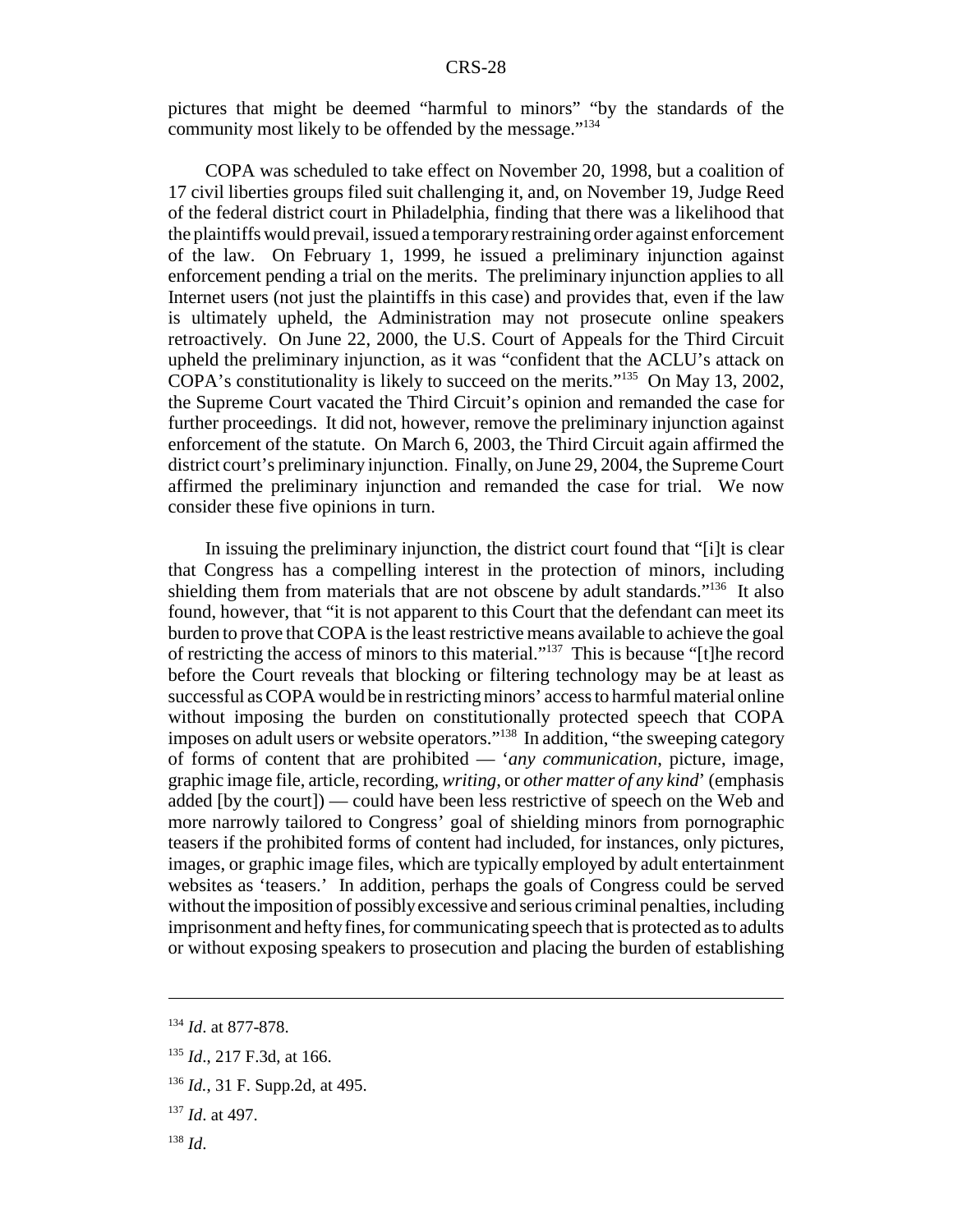an affirmative defense on them instead of incorporating the substance of the affirmative defenses in the elements of the crime." $139$ 

On appeal, the Third Circuit affirmed on a different ground: "because the standard by which COPA gauges whether material is 'harmful to minors' is based on identifying 'contemporary community standards' the inability of Web publishers to restrict access to their websites based on the geographic locale of the site visitor, in and of itself, imposes an impermissible burden on constitutionally protected First Amendment speech."<sup>140</sup> This is because it results in communications available to a nationwide audience being judged by the standards of the community most likely to be offended. Applying strict scrutiny, the Third Circuit concluded that, though "[i]t is undisputed that the government has a compelling interest in protecting children from material that is harmful to them, even if not obscene by adult standards,"141 the government "may not regulate at all if it turns out that even the least restrictive means of regulation is still unreasonable when its limitations on freedom of speech are balanced against the benefits gained from those limitations."142

The Supreme Court held that COPA's "use of 'community standards' to identify 'material that is harmful to minors' . . . does not render the statute facially unconstitutional" — it "does not *by itself* render the statute substantially overbroad for purposes of the First Amendment."<sup>143</sup> Although there were five separate opinions in the case, eight of the nine justices favored remanding the case to the Third Circuit to consider whether the act was nevertheless unconstitutional. Only Justice Stevens dissented, as only he believed that the use of community standards was a sufficient problem to warrant an affirmance of the Third Circuit's opinion.

The Court's statement that COPA's use of community standards does not *by itself* render the statute unconstitutional implies that COPA's use of community standards may nevertheless prove a factor among others that renders the statute unconstitutional. Justice Thomas, however, despite writing the opinion for the Court, including the *by itself* language quoted above, wrote, in a section of the opinion joined only by Chief Justice Rehnquist and Justice Scalia, "that any variance caused by the statute's reliance on community standards is not substantial enough to violate the First Amendment."144 Justice Thomas also commented: "If a publisher wishes for its material to be judged only by the standards of particular communities [and not by the most puritanical community], then it need only take the simple step of utilizing a medium [a medium other than the Internet] that enables it to target the release of its materials into those communities."145 Justice Stevens responded that the Court should "place the burden on parents to 'take the simple step of utilizing a medium

<sup>144</sup> *Id*.

<sup>139</sup> *Id*.

<sup>140</sup> *Id*., 217 F.3d, at 166.

<sup>141</sup> *Id*. at 173.

<sup>142</sup> *Id*. at 179.

<sup>143</sup> *Ashcroft*, *supra* note 131, 535 U.S. 564, 585 (2002) (emphasis in original).

<sup>145</sup> *Id*. at 583.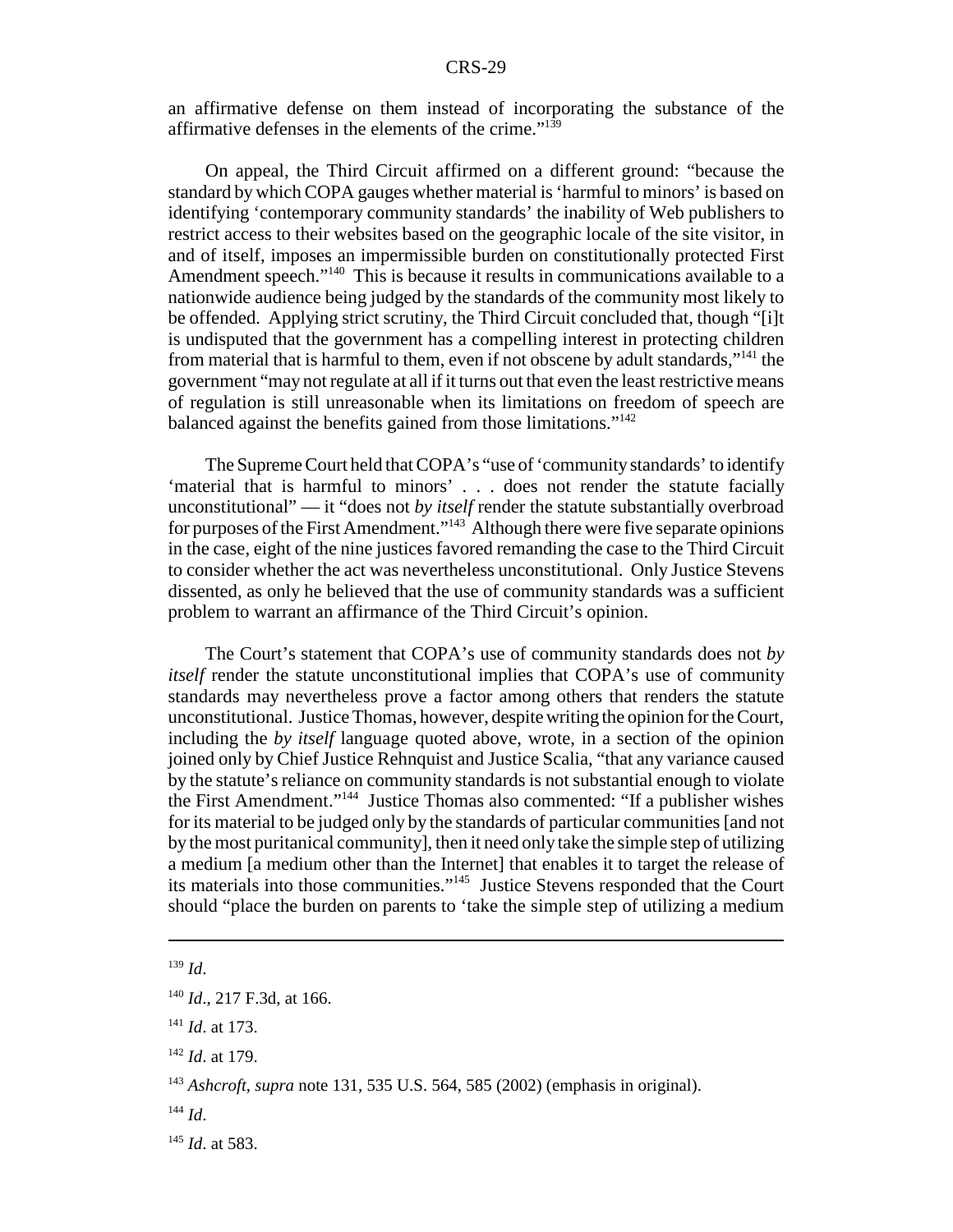that enables' . . . them to avoid this material before requiring the speaker to find another forum."146

Justice Kennedy, in a concurring opinion joined by Justices Souter and Ginsburg, found that "[w]e cannot know whether variation in community standards renders the act substantially overbroad without first assessing the extent of speech covered and the variations in community standards with respect to that speech."<sup>147</sup> Justice Kennedy believed that, before an assessment could be made, the Third Circuit should consider such questions as how much material COPA prohibits, how much the standard of the most puritanical community in the nation differ from standards of other communities, "what it means to evaluate Internet material 'as a whole,'" and the number of venues in which the government could prosecute violations of the  $act.<sup>148</sup>$ 

Justices O'Connor and Breyer wrote separate concurring opinions. Justice O'Connor agreed with Justice Kennedy that the plaintiffs had failed "to demonstrate substantial overbreadth due solely to the variation between local communities,"<sup>149</sup> and Justice Breyer, to avoid a First Amendment problem, would have construed the phrase "community standard" in the statute to mean a national standard.

On remand, the Third Circuit again affirmed the district court's preliminary injunction. It held "that the following provisions of COPA are not narrowly tailored to achieve the Government's compelling interest in protecting minors from harmful material and therefore fail the strict scrutiny test: (a) the definition of 'material that is harmful to minors,'... $(b)$  the definition of 'commercial purposes,'... and (c) the '*affirmative defenses*' available to publishers, which require the technological screening of users for the purpose of age verification."<sup>150</sup>

As for the definition of "material that is harmful to minors," the court found that the requirement that material be judged "as a whole" in determining whether it was designed to appeal to the prurient interests of minors and to lack serious value for minors meant "that each individual communication, picture, image, exhibit, etc. be deemed 'a whole' by itself," rather than in context.<sup>151</sup> Yet "one sexual image, which COPA may proscribe as harmful material, might not be deemed to appeal to the prurient interest of minors if it were to be viewed in the context of an entire collection of Renaissance artwork."152 The court also found the word "minor" in the definition of "material that is harmful to minors" to be "not narrowly drawn to achieve the statute's purpose," because it precludes Web publishers from knowing whether "an infant, a five-year old, or a person just shy of age seventeen . . . should

<sup>146</sup> *Id*. at 606 n.2.

<sup>147</sup> *Id*. at 597.

<sup>148</sup> *Id*. at 600.

<sup>149</sup> *Id*. at 589.

<sup>150 322</sup> F.3d 240, 251 (3d Cir. 2003) (emphasis in original).

<sup>151</sup> *Id*. at 252.

<sup>152</sup> *Id.* at 253.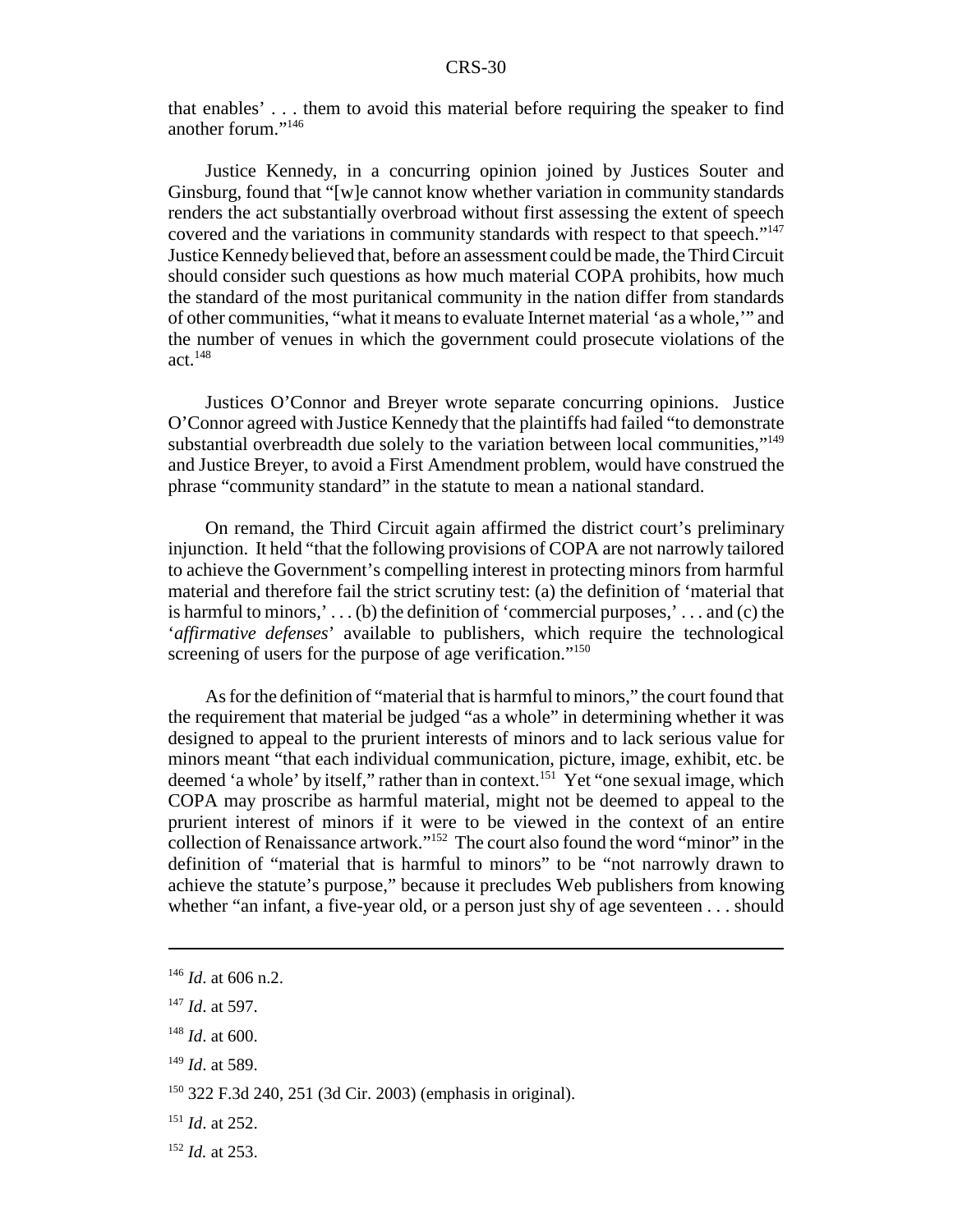be considered in determining whether the content of their website has 'serious . . . value for [those] minors'" or "will trigger the prurient interest, or be patently offensive with respect to those minors  $\ldots$ ."<sup>153</sup>

As for the definition of "commercial purposes," the court was "satisfied that COPA is not narrowly tailored to proscribe commercial pornographers and their ilk, as the Government contends, but instead prohibits a wide range of protected expression."<sup>154</sup> As for the affirmative defense available to publishers, the court found that it "will likely deter many adults from accessing restricted content, because many Web users are simply unwilling to provide identification information in order to gain access to content  $\ldots$  ...<sup>155</sup>

The Third Circuit also found that voluntary "blocking and filtering techniques . . . may be substantially less restrictive than COPA in achieving COPA's objective of preventing a minor's access to harmful material."156 Finally, it held "that the plaintiffs will more probably prove at trial that COPA is substantially overbroad, and therefore, we will affirm the District Court on this independent ground as well."157

On June 29, 2004, the Supreme Court, by a 5-4 vote, affirmed the preliminary injunction and remanded the case for trial. The Court, in an opinion by Justice Kennedy, found that the district court had not abused its discretion in granting a preliminary injunction, because the government had failed to show that proposed alternatives to COPA would not be as effective in accomplishing its goal. The Court did not address the Third Circuit's conclusions that various terms used in COPA rendered it unconstitutional.

The primary alternative to COPA, the Court noted, is blocking and filtering software. Filters are less restrictive than COPA because "[t]hey impose selective restrictions on speech at the receiving end, not universal restriction at the source."158 In addition filters may be more effective than COPA because "a filter can prevent minors from seeing all pornography, not just [the 60% of] pornography posted on the Web from America," and filters "can be applied to all forms of Internet communication, including e-mail, not just communications available via the World Wide Web."<sup>159</sup> Furthermore, "[m]ore and better filtering alternatives may exist than when the District Court entered its findings," and "a congressionally appointed commission issued a report that found that filters are more effective than [age] verification screens."160 Nevertheless, the Court's "opinion does not foreclose the District Court from concluding, upon a proper showing by the Government that

<sup>159</sup> *Id.*

<sup>153</sup> *Id*. at 254.

<sup>154</sup> *Id.* at 257.

<sup>155</sup> *Id.* at 259.

<sup>156</sup> *Id*. at 265.

<sup>157</sup> *Id.* at 271.

<sup>158</sup> *Ashcroft*, *supra* note 131, 124 S. Ct. at 2792.

<sup>160</sup> *Id*. at 2794.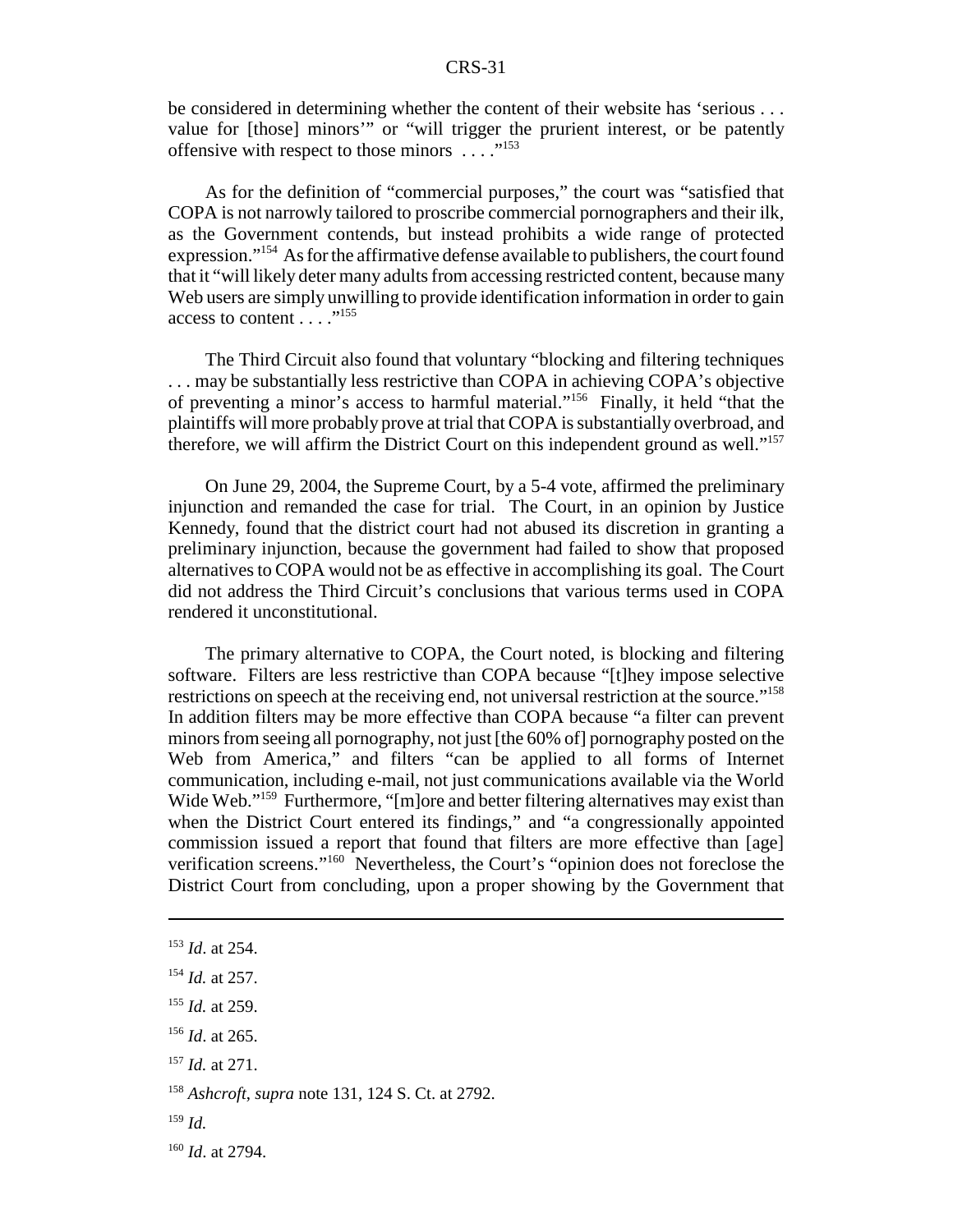meets the Government's constitutional burden as defined in this opinion, that COPA is the least restrictive alternative available to accomplish Congress' goal."161

Justice Breyer, in his dissent, found that COPA's "burden on protected speech . . . is no more than modest," as it would limit "legally obscene material, and very little more."162 Further, COPA "does not censor the material it covers," but merely "requires providers of the 'harmful to minors' material to restrict minors' access to it by verifying age."163 Justice Breyer then wrote that blocking and filtering software is not a less restrictive alternative because "it is part of the status quo," and "[i]t is always less restrictive to do *nothing* than to do *something*."164 In addition, Breyer asserted, "filtering software depends upon parents willing to decide where their children will surf the Web and able to enforce that decision."165 (The majority opinion countered that Congress "may act to encourage the use of filters," and "[t]he need for parental cooperation does not automatically disqualify a proposed less restrictive alternative."166) Justice Breyer also noted "four serious inadequacies" of filters, and found that COPA's application to "60% percent of the Internet's commercial pornography" is not "insignificant."167 Justice Breyer's dissent was joined by two other justices, and Justice Scalia wrote a separate dissent, claiming that "harmful-to-minors" material is not protected by the First Amendment.

## **G. Children's Internet Protection Act**

The Children's Internet Protection Act (CIPA), P.L. 106-554 (2000), 114 Stat. 2763A-335, amended three federal statutes to provide that a school or library may not use funds it receives under these statutes to purchase computers used to access the Internet, or to pay the direct costs of accessing the Internet, and may not receive universal service discounts (other than for telecommunications services), unless the school or library enforces a policy "that includes the operation of a technology protection measure" that blocks or filters minors' Internet access to visual depictions that are obscene, child pornography, or "harmful to minors"; and that blocks or filters adults' Internet access to visual depictions that are obscene or child pornography.<sup>168</sup>

<sup>161</sup> *Id*. at 2795.

<sup>162</sup> *Id*. at 2798.

<sup>163</sup> *Id*. at 2800.

<sup>164</sup> *Id*. at 2802.

<sup>165</sup> *Id*.

<sup>166</sup> *Id*. at 2793.

<sup>167</sup> *Id*. at 2802-2803.

<sup>&</sup>lt;sup>168</sup> Section 1711 amends Title III of the Elementary and Secondary Education Act of 1965, 20 U.S.C. §§ 6801 *et seq*. Section 1712 amends section 224 of the Museum and Library Services Act, 20 U.S.C. § 9134, which is part of the Library Services and Technology Act (LSTA), which is Title II of the Museum and Library Services Act. Section 1721 amends section 254(h) of the Communications Act of 1934, 47 U.S.C. § 254(h), which establishes the "universal service discount," or "E-rate," for schools and libraries. Only sections 1712 and 1721 (insofar as it applies to libraries) were at issue in the case before the three-judge (continued...)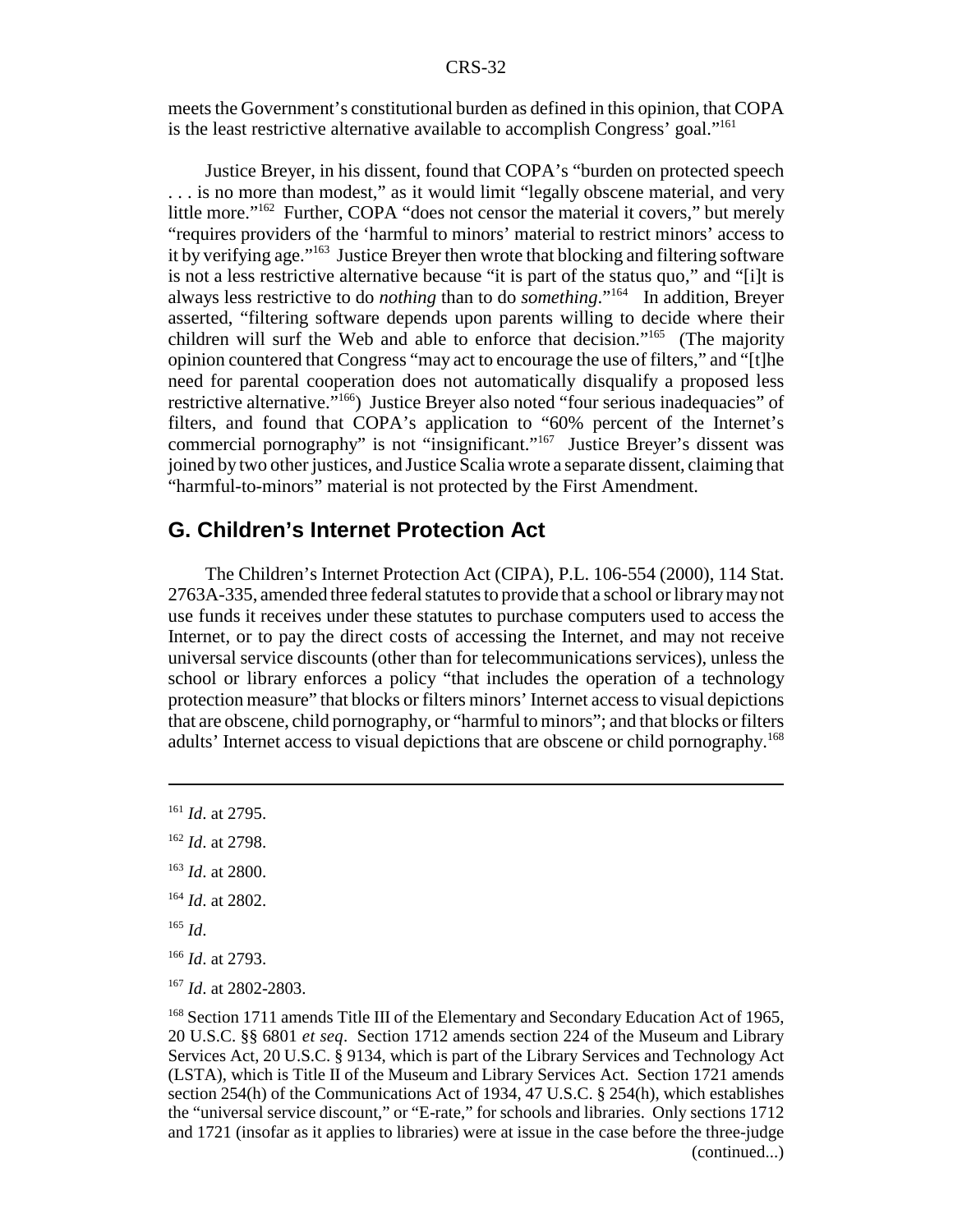The sections of CIPA (1711 and 1712) that require schools and libraries to block or filter if they use federal funds for computers or for Internet access, provide that the blocking or filtering technology may be disabled "to enable access for bona fide research or other lawful purpose." The section of CIPA (1721) that requires schools and libraries to block or filter if they receive universal service discounts, provides that the blocking or filtering technology may be disabled "during use by an adult, to enable access for bona fide research or other lawful purpose."

Sections 1711, 1712, and 1721 all contain identical definitions of "minor," "obscene," "child pornography," and "harmful to minors. They define a "minor" as a person under 17. They define "obscene" to have the meaning given such term in18 U.S.C. § 1460, but that section does not define "obscene." $169$  In the absence of a statutory definition, the courts will no doubt apply the *Miller* test to define the word.

Sections 1711, 1712, and 1721 all define "child pornography" to have the meaning given such term in 18 U.S.C. § 2256. That section defines "child pornography" as any "visual depiction" of "sexually explicit conduct" that is or appears to be of a minor, and defines "sexually explicit conduct" as various "actual or simulated" sexual acts or the "lascivious exhibition of the genitals or pubic area of any person." Child pornography need not be obscene under the *Miller* test; it is unprotected by the First Amendment even if it does not appeal to the prurient interest, is not patently offensive, and does not lack serious literary, artistic, scientific, or political value.

Sections 1711, 1712, and 1721 define "material that is harmful to minors" as any communication that —

(i) taken as a whole and with respect to minors, appeals to a prurient interest in nudity, sex, or excretion;

(ii) depicts, describes, or represents, in a patently offensive way with respect to what is suitable for minors, an actual or simulated sexual act or sexual contact, actual or simulated normal or perverted sexual acts, or a lewd exhibition of the genitals; and

(iii) taken as a whole, lacks serious literary, artistic, political, or scientific value as to minors.170

 $168$  (...continued)

district court and the Supreme Court.

<sup>169</sup> Nor does any other section of the U.S. Code, except 20 U.S.C. § 952(*l*), which defines it for purposes of grants by the National Endowment for the Arts, and does so in a manner that parallels the *Miller* test, except that it does not apply community standards to the determination of whether material is patently offensive.

<sup>&</sup>lt;sup>170</sup> This three-part test is similar to that of the Child Online Protection Act, 47 U.S.C. § 231(e), but three differences are that CIPA applies only to visual depictions, whereas COPA applies also to words; CIPA does not, like COPA, provide that the determinations of prurience and patent offensiveness (*see* note 131, *supra*) be made in accordance with the views of "the average person applying contemporary community standards"; and CIPA does not, like COPA, allow a visual depiction of a "post-pubescent female breast" to be found harmful to minors.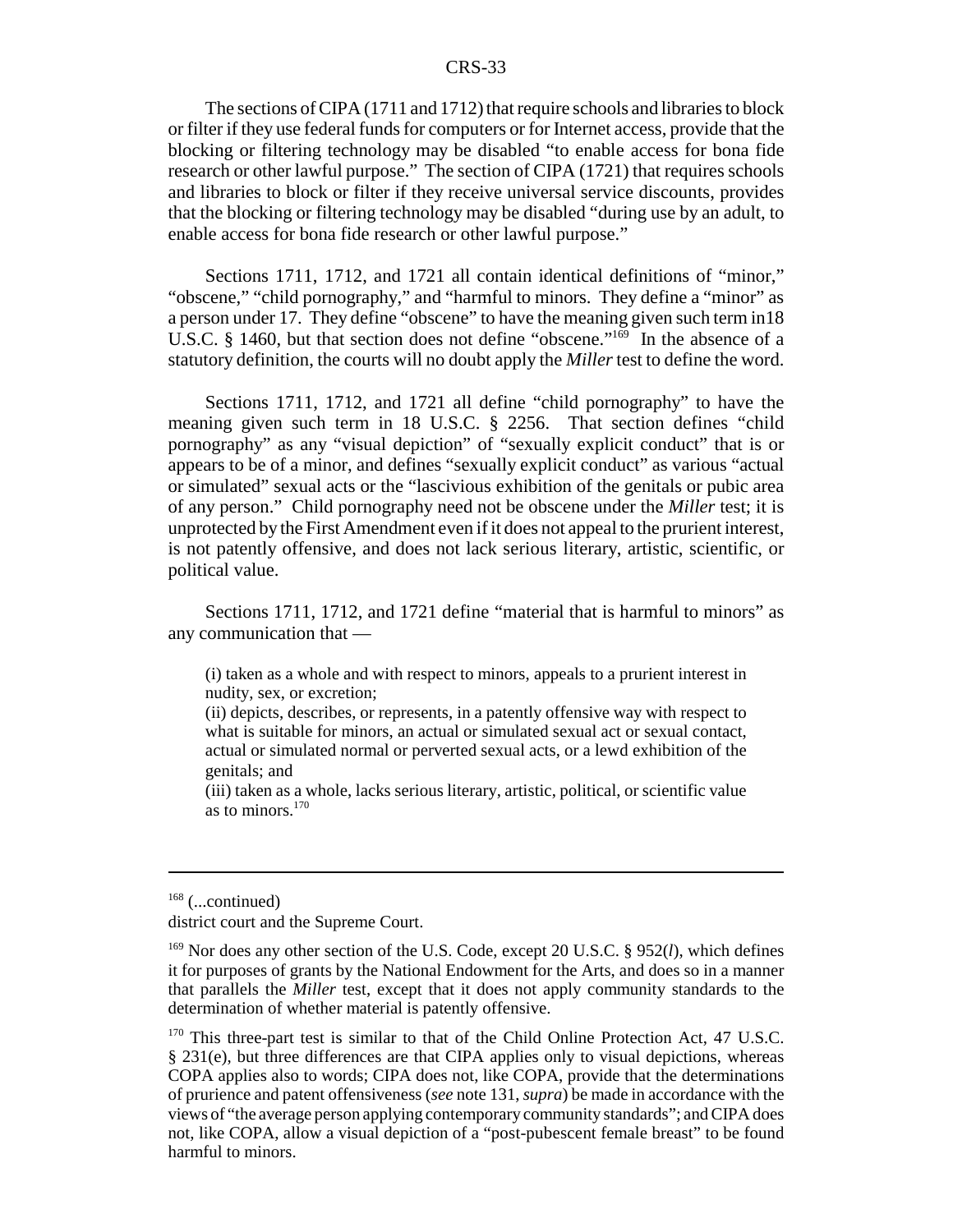In *United States v. American Library Association*, a three-judge federal district unanimously declared CIPA unconstitutional and enjoined its enforcement insofar as it applies to libraries.<sup>171</sup> CIPA, like the CDA but unlike COPA, authorizes the government to appeal directly to the Supreme Court, and the government did so. In 2003, the Supreme Court reversed the district court, finding CIPA constitutional.<sup>172</sup>

The decision consisted of a four-justice plurality opinion by Chief Justice Rehnquist, concurring opinions by Justices Kennedy and Breyer, and dissenting opinions by Justices Stevens and Souter (the latter joined by Justice Ginsburg). The plurality noted that "Congress may not 'induce' the recipient [of federal funds] 'to engage in activities that would themselves be unconstitutional.<sup> $1173$ </sup> The plurality therefore viewed the question before the Court as "whether [public] libraries would violate the First Amendment by employing the filtering software that CIPA requires."174 Does CIPA, in other words, effectively violate library *patrons*' rights?

The plurality concluded that it does not. In so concluding, the plurality found that "Internet access in public libraries is neither a 'traditional' or a 'designated' public forum,"175 and that therefore it would not be appropriate to apply strict scrutiny to determine whether the filtering requirements are constitutional.<sup>176</sup> This means that the government did not have to demonstrate that CIPA serves a compelling interest (though Justice Kennedy in his concurrence noted that "all Members of the Court appear to agree" that it does<sup>177</sup>) or that CIPA does so by the least restrictive means (the district court had found "that less restrictive alternatives to filtering software would suffice to meet Congress' goals"178).

 $171$  201 F. Supp.2d 401 (E.D. Pa. 2002). The district court struck down § 1712(a)(2), which concerns LSTA funds, and § 1721(b) which concerns E-rate discounts for libraries. The provisions affecting schools were not challenged.

<sup>&</sup>lt;sup>172</sup> 539 U.S. 194 (2003).

<sup>173</sup> *Id*. at 203.

<sup>174</sup> *Id.*

<sup>&</sup>lt;sup>175</sup> *Id.* at 205. The district court had found "that when the government provides Internet access in a public library, it has created a designated public forum," and that "content-based restrictions on speech in a designated public forum are most clearly subject to strict scrutiny when the government opens a forum for virtually unrestricted use by the general public for speech on a virtually unrestricted range of topics, while selectively excluding particular speech whose content it disfavors." 201 F.Supp.2d 401, 457, 460 (E.D. Pa. 2002).

<sup>&</sup>lt;sup>176</sup> The reason the plurality found that Internet access in public libraries is not a public forum is that "[a] public library does not acquire Internet terminals in order to create a public forum for Web publishers to express themselves, any more than it collects books in order to provide a public forum for authors of books to speak. It provides Internet access, not to 'encourage a diversity of views from private speakers,' but for the same reasons it offers other library resources: to facilitate research, learning, and recreational pursuits by furnishing materials of requisite and appropriate quality." *Id.* at 206.

<sup>177</sup> *Id*. at 215.

<sup>178</sup> *Id*. at 207 n.3.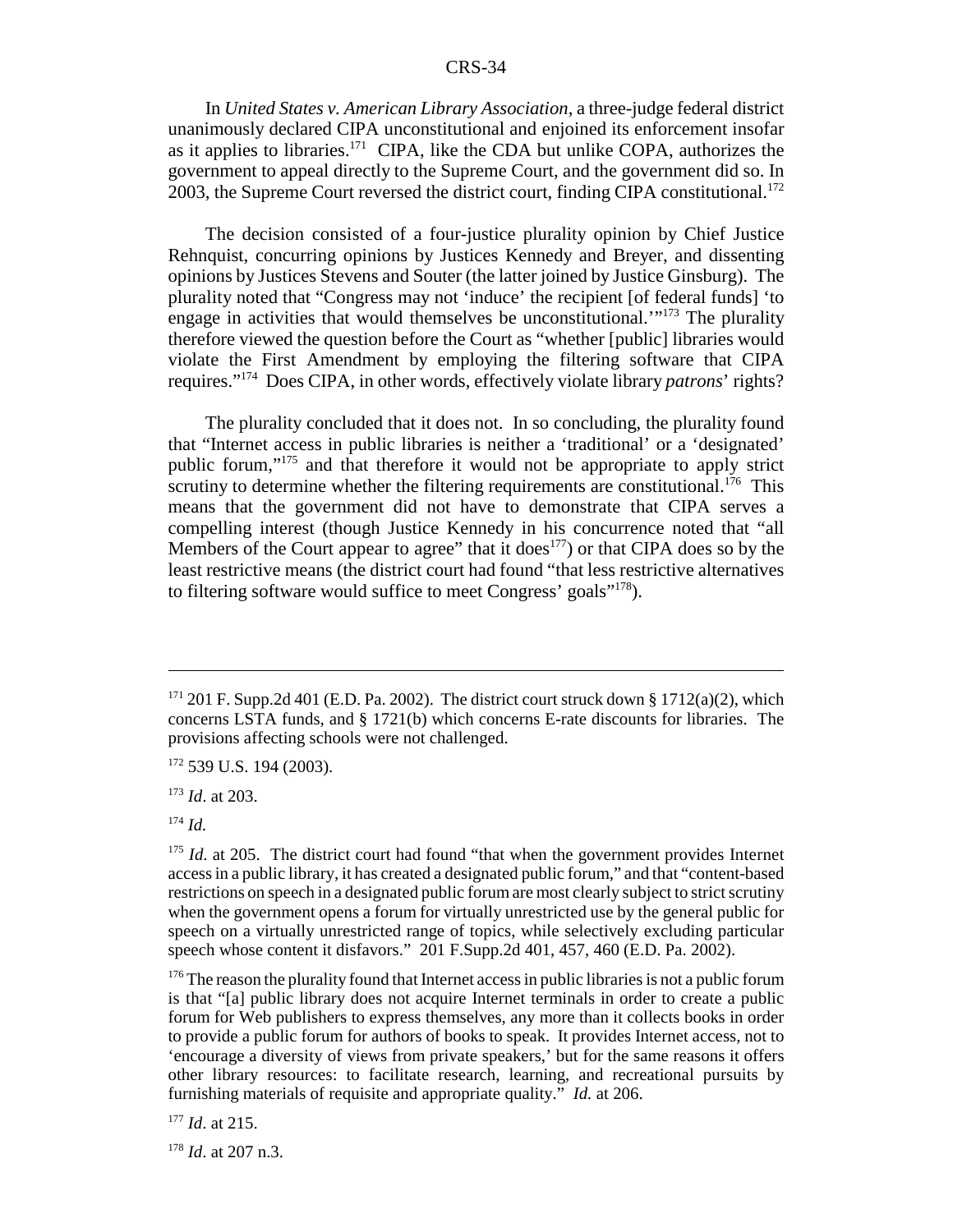The plurality acknowledged "the tendency of filtering software to 'overblock' — that is, to erroneously block access to constitutionally protected speech that falls outside the categories that software users intend to block." $179$  It found, however, that, "[a]ssuming that such erroneous blocking presents constitutional difficulties, any such concerns are dispelled by the ease with which patrons may have the filtering software disabled."<sup>180</sup>

The plurality also considered whether CIPA imposes an unconstitutional condition on the receipt of federal assistance — in other words, does it violate public *libraries*' rights by requiring them to limit their freedom of speech if they accept federal funds? The plurality found that, assuming that government entities have First Amendment rights (it did not decide the question), CIPA does not infringe them. This is because CIPA does not deny a benefit to libraries that do not agree to use filters; rather, the statute "simply insist[s] that public funds be spent for the purposes for which they were authorized."181 "CIPA does not 'penalize' libraries that choose not to install such software, or deny them the right to provide their patrons with unfiltered Internet access. Rather, CIPA simply reflects Congress' decision not to subsidize their doing so."<sup>182</sup>

In effect, then, the plurality seemed to view CIPA as raising no First Amendment issue other than the possible one of overblocking, which it found the statute to deal with adequately by its disabling provisions. Justice Kennedy, concurring, noted that, "[i]f some libraries do not have the capacity to unblock specific websites or to disable the filter or if it is shown that an adult user's election to view constitutionally protected Internet material is burdened in some other substantial way, that would be the subject for an as-applied challenge, not the facial challenge made in this case."<sup>183</sup>

Justice Breyer would have applied "a form of heightened scrutiny," greater than rational basis scrutiny but "more flexible" than strict scrutiny, to assess CIPA's constitutionality.184 He would ask "whether the harm to speech-related interests is disproportionate in light of both the justifications and the potential alternatives."<sup>185</sup> Applying this test, he concurred that CIPA is constitutional.

<sup>&</sup>lt;sup>179</sup> *Id.* at 208. The three-judge court had found that "At least tens of thousands of pages of the indexable Web are overblocked by each of the filtering programs evaluated by experts in this case, even when considered against the filtering companies' own category definitions. Many erroneously blocked pages contain content that is completely innocuous for both adults and minors, and that no rational person could conclude matches the filtering companies' category definitions, such as 'pornography' or 'sex.'" 201 F. Supp.2d, at 449.

<sup>180</sup> *Id*. at 209.

<sup>&</sup>lt;sup>181</sup> *Id.* at 211. For additional information on the issue of unconstitutional conditions, see CRS Report 95-815, *Freedom of Speech and Press: Exceptions to the First Amendment*.

<sup>182</sup> *Id.* at 212.

<sup>183</sup> *Id.* at 215.

<sup>184</sup> *Id*. at 216, 218.

<sup>185</sup> *Id*. at 217.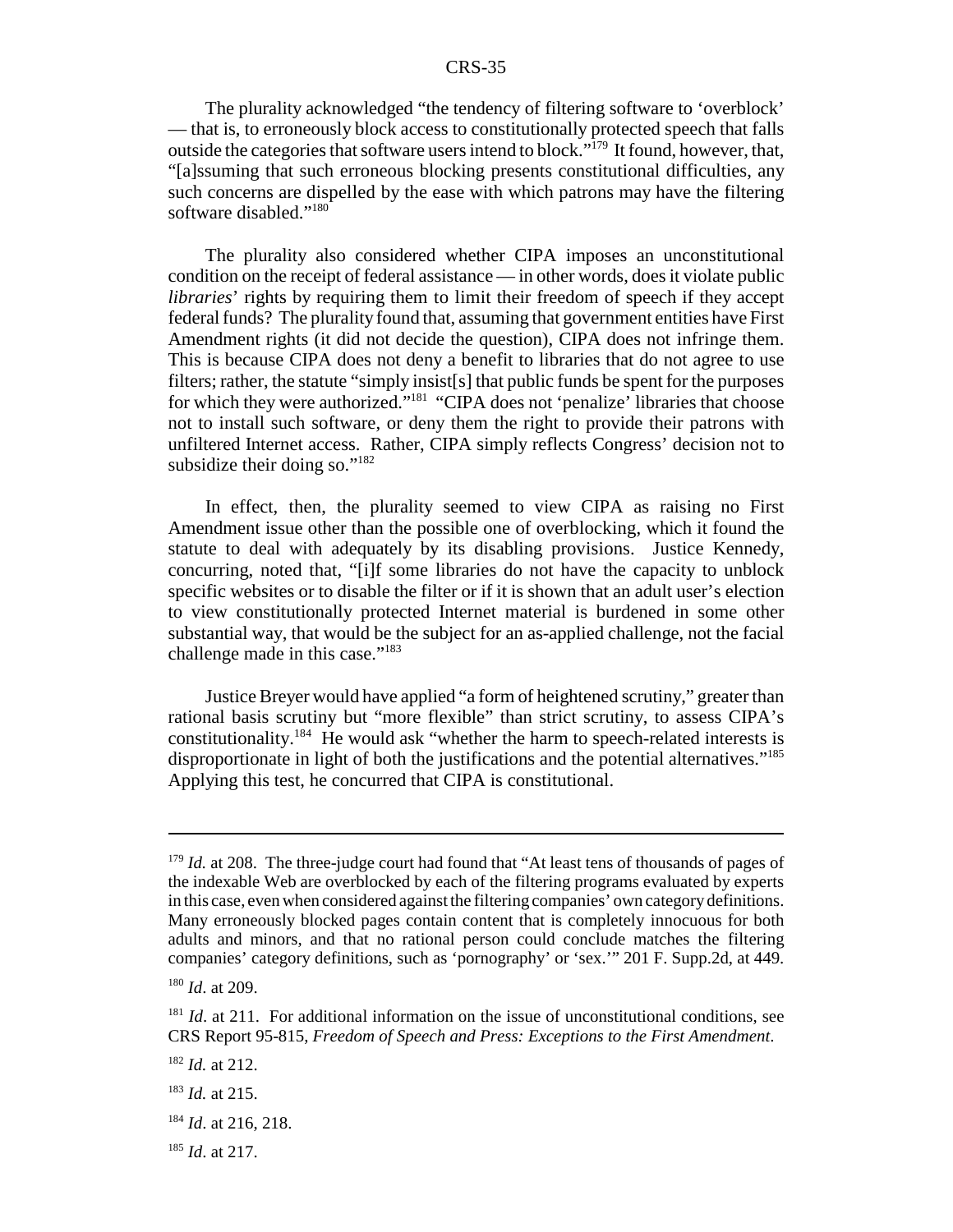Justice Stevens found CIPA unconstitutional because of its "vast amount of 'overblocking,'" which he found not cured by the disabling provisions, because "[u]ntil a blocked site or group of sites is unblocked, a patron is unlikely to know what is being hidden and therefore whether there is any point in asking for the filter to be removed."186

Justice Souter said that he would not "dissent if I agreed with the majority of my colleagues . . . that an adult library patron could, consistently with the act, obtain an unblocked terminal simply for the asking. . . . But the Federal Communications Commission, in its order implementing the act, pointedly declined to set a federal policy on when unblocking by local libraries would be appropriate under the statute. . . . Moreover, the District Court expressly found that 'unblocking may take days, and may be unavailable, especially in branch libraries, which are often less well staffed than main libraries."<sup>187</sup> Further, "the statute says only that a library 'may' unblock, not that it must."<sup>188</sup>

## **H. Dot Kids Internet Domain**

The Dot Kids Implementation and Efficiency Act of 2002, P.L. 107-317, 47 U.S.C. § 941, directs the National Telecommunication and Information Administration (NTIA), which is an agency in the Department of Commerce, to establish a "new domain" "that provides access only to material that is suitable for minors and not harmful to minors." The statute's definition of "harmful to minors" is essentially the same as COPA's.<sup>189</sup> Its definition of "suitable for minors" is "not psychologically or intellectually inappropriate for minors" and "serves (i) the educational, informational, intellectual, or cognitive needs of minors; or (ii) the social, emotional, or entertainment needs of minors." The URL for the new domain is [http://www.kids.us]; that site lists 22 websites that use the new domain.

#### **I. Misleading Domain Names on the Internet**

This provision, 18 U.S.C. § 2252B, which was created by § 521 of the PROTECT Act, P.L. 108-21 (2003), was placed in the child pornography statute, but it concerns obscenity and "harmful to minors" material, and not child pornography, except to the extent that obscenity or "harmful to minors" material may also be child pornography. It makes it a crime knowingly to use a misleading domain name on the Internet with the intent to deceive a person into viewing material that is obscene, or with the intent to deceive a minor into viewing material that is "harmful to minors." It defines "harmful to minors" to parallel the *Miller* test for obscenity, as applied to minors.

<sup>&</sup>lt;sup>186</sup> *Id.* at 222, 224. Justice Stevens quoted from the district court opinion: "[T]he search engines that software companies use for harvestings are able to search text only, not images. This is of critical importance, because CIPA, by its own terms, covers only 'visual depictions.'" *Id.* at 221.

<sup>187</sup> *Id*. at 232-233.

<sup>188</sup> *Id*. at 233.

<sup>189</sup> *See*, text accompanying note 132, *supra*.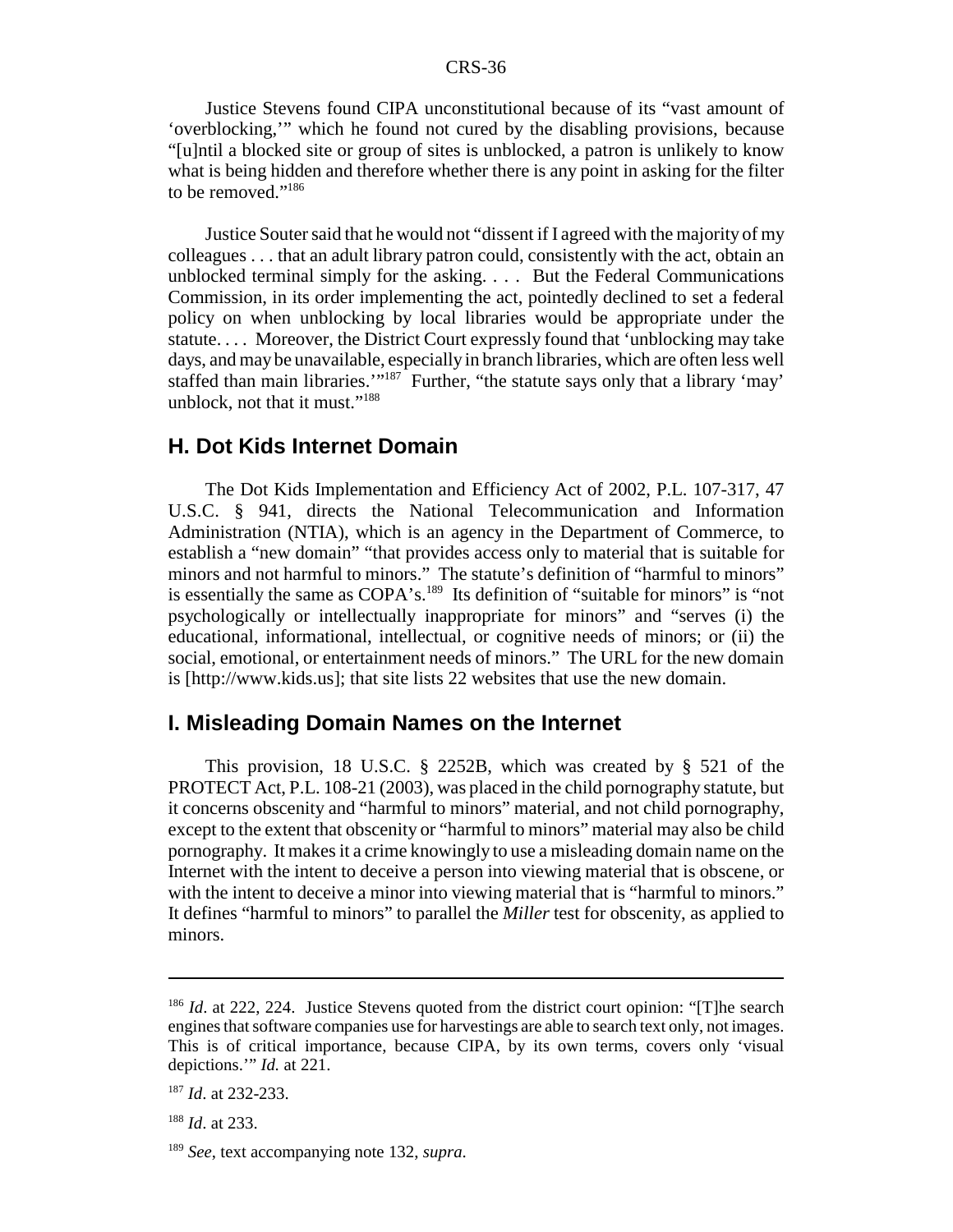## **J. Sexually Oriented Spam**

Section 5(d) of the CAN-SPAM Act of 2003, 15 U.S.C. §§ 7701 *et seq*., P.L. 108-187,190 makes it a crime to send to a "protected computer" (which as defined in section 3 of the statute effectively means any computer) a commercial e-mail "that includes sexually oriented material," unless (1) "the recipient has given prior affirmative consent to receipt of the message," or (2) the e-mail includes in its subject heading "the marks or notices prescribed by the [Federal Trade] Commission," or (3) "the matter in the message that is initially viewable to the recipient includes only" —

(i) to the extent required or authorized pursuant to paragraph (2), any such marks or notices;

(ii) the information required to be included in the message pursuant to subsection  $(a)(5)$ ; and

(iii) instructions on how to access, or a mechanism to access, the sexually oriented material.

Item (i) apparently should refer to paragraph (3) rather than paragraph (2). If read to refer to paragraph (3), then it would mean that the FTC-prescribed marks and notices may be in the body of the e-mail instead of in the subject heading. They may be in the body of the e-mail, however, only if the sender complies with items (ii) and (iii). Item (ii) refers to subsection (a)(5), which requires all spam to provide:

(i) clear and conspicuous identification that the message is an advertisement or solicitation;

(ii) clear and conspicuous notice of the opportunity under paragraph (3) to decline to receive further commercial electronic mail messages from the sender; and

(iii) a valid physical postal address of the sender.

Item (iii) apparently means that the body of the e-mail may contain a link to sexually oriented material, but may not contain sexually oriented material itself.

The Federal Trade Commission issued a final rule, effective May 19, 2004, requiring that sexually oriented spam "exclude sexually oriented material from the subject heading . . . and include in the subject heading the phrase 'SEXUALLY-EXPLICIT:' in capital letters as the first nineteen (19) characters at the beginning of the subject line."<sup>191</sup> The rule also requires –

that the content of the message that is initially viewable by the recipient when the message is opened by any recipient and absent any further actions by the recipient, include only the following information:

<sup>&</sup>lt;sup>190</sup> "CAN-SPAM" is an acronym for "Controlling the Assault of Non-Solicited Pornography and Marketing."

<sup>191 69</sup> Fed. Reg. 21024 (2004), 16 C.F.R. Part 316; [http://www.ftc.gov/opa/2004/04/ adultlabel.htm].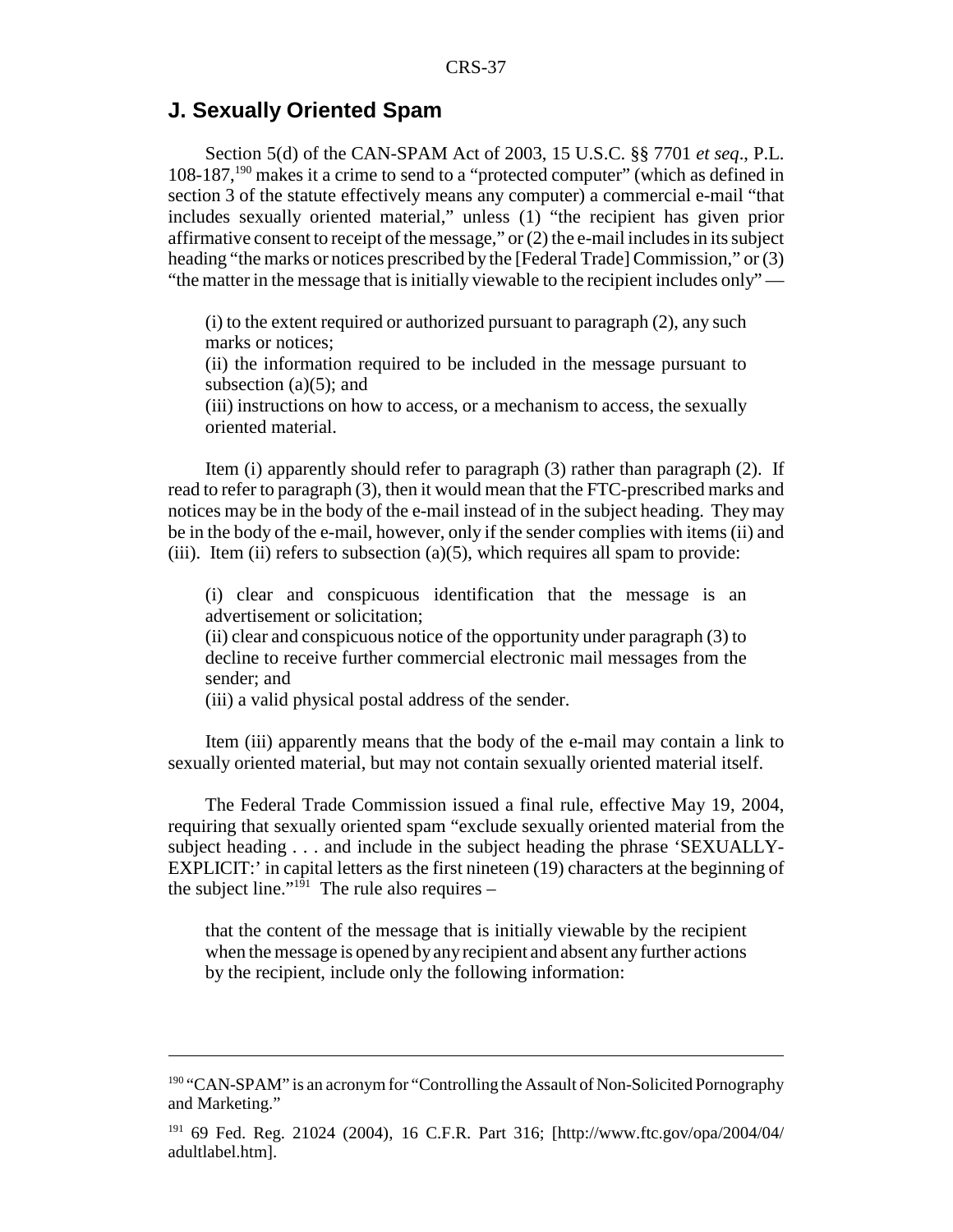(i) the phrase "SEXUALLY-EXPLICIT:" in a clear and conspicuous manner;

(ii) clear and conspicuous identification that the message is an advertisement or a solicitation;

(iii) clear and conspicuous notice of the opportunity of a recipient to decline to receive further commercial electronic mail messages from the sender;

(iv) a functioning return electronic mail address or other Internet-based mechanism, clearly and conspicuously displayed, that  $\dots$  a recipient may use to submit  $\dots$  a reply  $\dots$ requesting not to receive future commercial electronic mail messages from the sender . . . ."

## **K. Video Voyeurism**

The Video Voyeurism Prevention Act of 2004, Public Law 108-495,18 U.S.C. § 1801, makes it a misdemeanor — but only "in the special maritime and territorial jurisdiction of the United States," as that phrase is defined at 18 U.S.C.  $\S 7$  — for a person, having "the intent to capture an image of a private area of an individual without their consent. . . . knowingly [to do] so in circumstances in which the individual has a reasonable expectation of privacy."

A "private area" refers to "naked or undergarment clad genitals, pubic area, buttocks, or female breast [below the top of the areola]." To "capture an image" means "to videotape, photograph, film, record by any means, or broadcast," with "broadcast" meaning "electronically transmit."

## **L. RICO**

The Federal Racketeer Influenced and Corrupt Organizations Act (RICO), was amended in 1984 to add the obscenity crimes specified in 18 U.S.C. §§ 1461-1465 to the definition of "racketeering activity" in 18 U.S.C. § 1961(1)(B). RICO makes it a crime for any person employed by or associated with any "enterprise" engaged in or affecting interstate or foreign commerce to participate in the affairs of the enterprise "through a pattern of racketeering activity." 18 U.S.C. § 1962(c). A "pattern of racketeering activity" means at least two acts of racketeering activity within ten years (excluding any period of imprisonment). 18 U.S.C. § 1961(5). Thus, if a person engages in two such activities, including the obscenity offenses specified, he is subject to prosecution under RICO in addition to, or instead of, prosecution for the particular activities.

RICO also provides for criminal forfeiture (18 U.S.C. § 1963), and its criminal forfeiture provision has been used in obscenity prosecutions; see *Alexander v. United States*, *infra*. In *Fort Wayne Books, Inc. v. Indiana*, the Supreme Court held that *pretrial* seizure, under the Indiana RICO statute, of books or other expressive materials, was unconstitutional.<sup>192</sup> Although probable cause to believe that a person has committed a crime is sufficient to arrest him, "probable cause to believe that

<sup>&</sup>lt;sup>192</sup> 489 U.S. 46 (1989).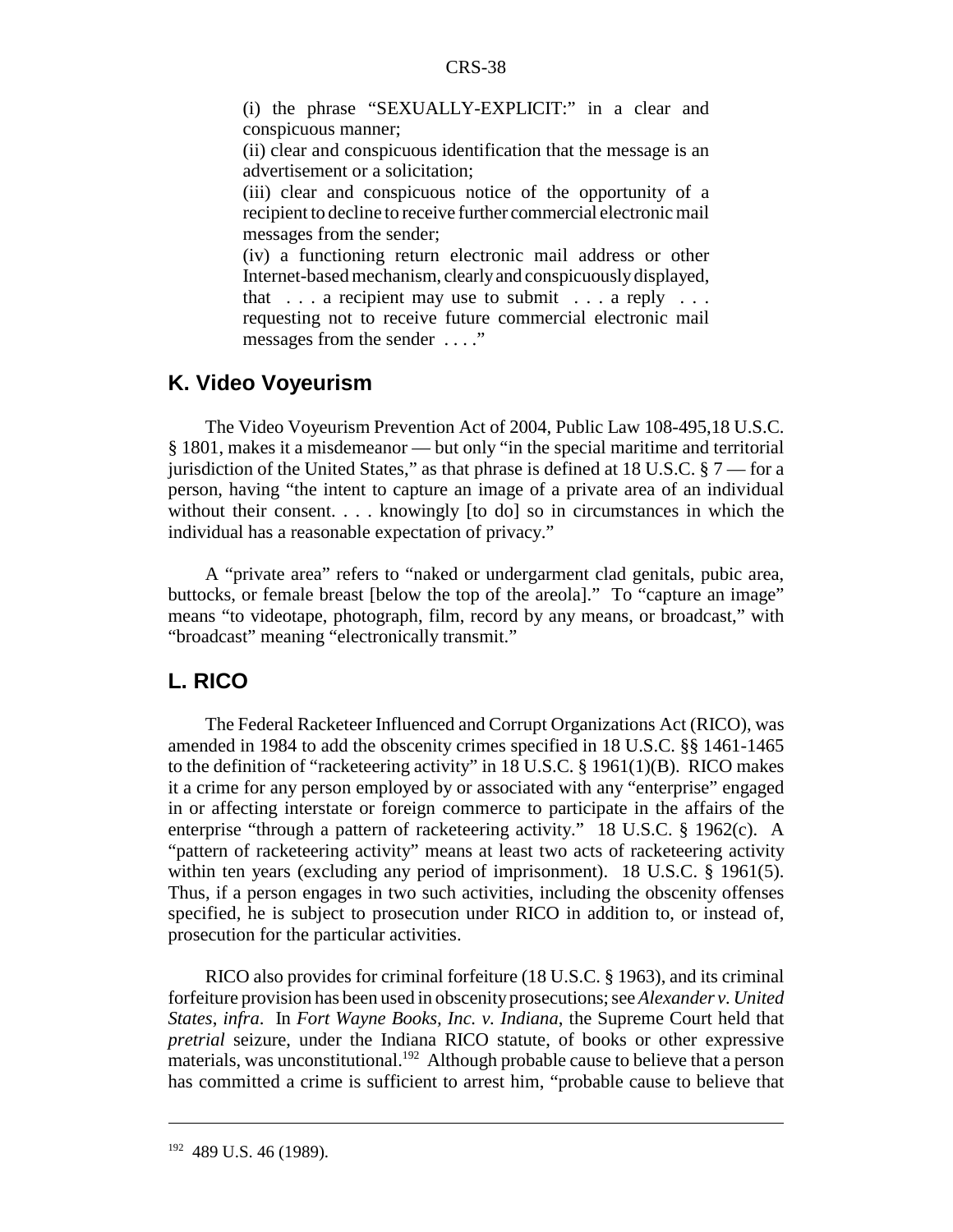there are valid grounds for seizure is insufficient to interrupt the sale of presumptively protected books and films."193 This presumption of First Amendment protection "is not rebutted until the claimed justification for seizing books or other publications is properly established in an adversary proceeding."194 The Federal RICO statute, in any event, does not provide for pretrial seizure.<sup>195</sup>

In *Fort Wayne Books*, the Court did, however, uphold the constitutionality of including obscenity violations among the predicate offenses under a RICO statute. The Court rejected the argument "that the potential punishments available under the RICO law are so severe that the statute lacks a 'necessary sensitivity to first amendment rights.'"196 Further, the Court held that such obscenity violations need not be "affirmed convictions on successive dates . . . in the same jurisdiction as that where the RICO charge is brought."<sup>197</sup>

The fact that the violations need not be affirmed convictions means that the obscenity violations may be proved as part of the RICO prosecution; no "warning shot" in the form of a prior conviction for obscenity is required. "As long as the standard of proof is the proper one with respect to all the elements of the RICO allegation — including proof, beyond a reasonable doubt, of the requisite number of constitutionally-proscribable predicate acts — all of the relevant constitutional requirements have been met."198

The fact that the predicate offenses need not be convictions in the same jurisdiction as that where the RICO charge is brought means that the predicate offenses can be violations which were based on community standards different from those of the jurisdiction where the RICO charge is brought.<sup>199</sup> "But, as long as, for example, each previous obscenity conviction was measured by the appropriate community's standard, we see no reason why the RICO prosecution — alleging a pattern of such violations — may take place only in a jurisdiction where two or more such offenses have occurred."200

- <sup>196</sup> *Id*. at 57.
- <sup>197</sup> *Id*. at 61.
- <sup>198</sup> *Id*.

<sup>199</sup> This could be the case even in a RICO prosecution based on predicate offenses in a different part of the same state, as the relevant community may be an area less than the entire state. *See*, Hamling v. United States, 418 U.S. 87, 105 (1974).

<sup>200</sup> 489 U.S., at 62. Although the Court uses the word "conviction" in this sentence, there appears to be no reason why a RICO prosecution could not be based on a violation in another jurisdiction that had not previously been prosecuted in that jurisdiction. In such a case, the prosecution would have to prove beyond a reasonable doubt that the laws (including, in an obscenity case, the community standards) of the state where the predicate offense occurred had been violated.

<sup>193</sup> *Id*. at 66.

<sup>194</sup> *Id*. at 67.

<sup>195</sup> *Id.* at 67 n.13.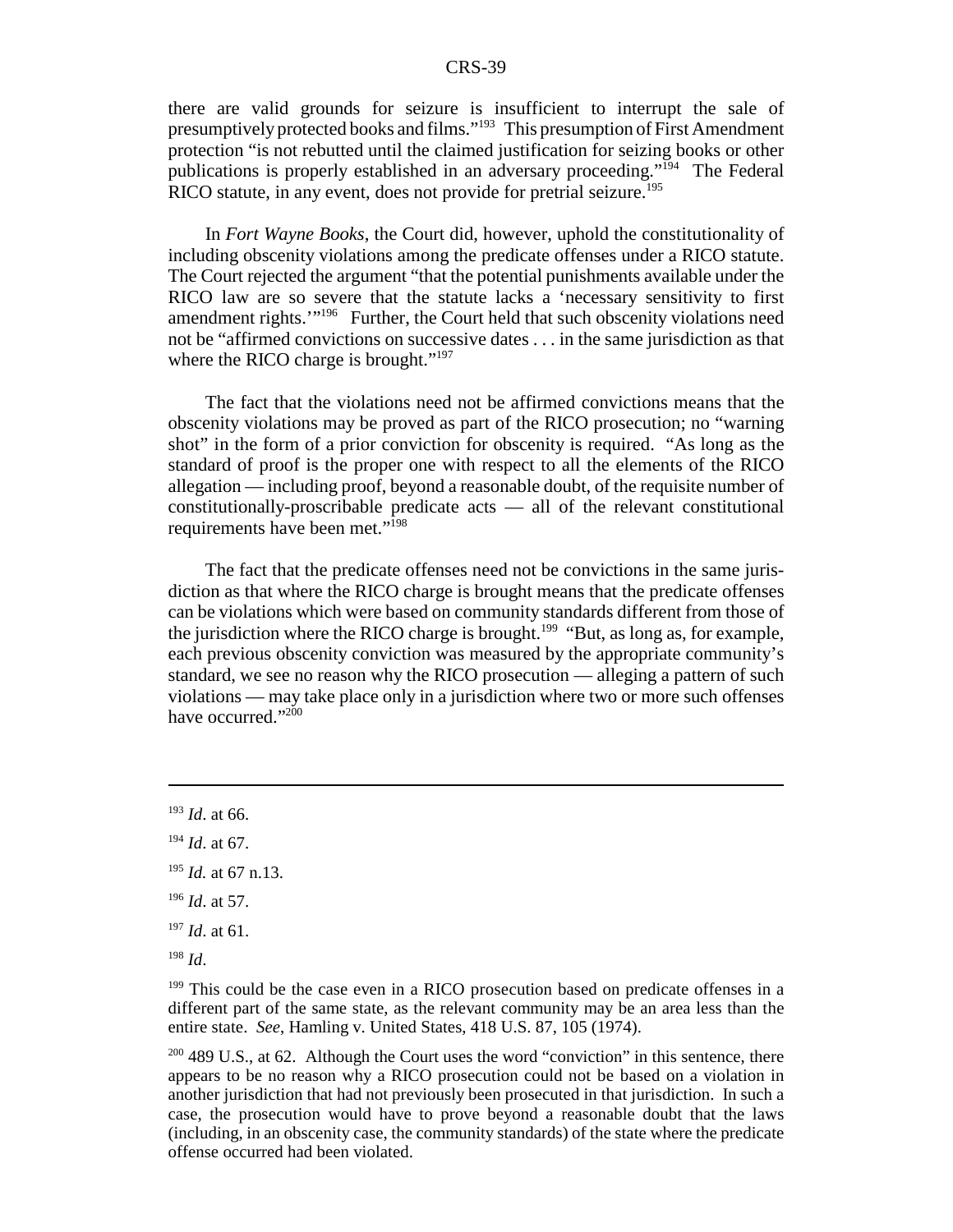In *Alexander v. United States*, the Supreme Court addressed a question it had left open in *Fort Wayne Books*: whether there are First Amendment limitations to RICO forfeitures of assets that consist of expressive materials that are otherwise protected by the First Amendment.<sup>201</sup> The defendant in the case had been found guilty of selling four magazines and three videotapes that were obscene, and, on that basis, had been convicted under RICO. He was sentenced to six years in prison, fined \$100,000, and ordered to pay the cost of prosecution, incarceration, and supervised release. He was also ordered to forfeit all his wholesale and retail businesses, including more than a dozen stores and theaters dealing in sexually explicit material, all the assets of these businesses (i.e., expressive materials, whether or not obscene), and almost \$9 million. The government chose to destroy, rather than sell, the expressive material.

The Supreme Court rejected the argument that the forfeiture of expressive materials constitutes prior restraint, as the forfeiture order "does not *forbid* petitioner from engaging in any expressive activities in the future, nor does it require him to obtain prior approval for any expressive activities."202 Consequently, the Court analyzed the forfeiture "under normal First Amendment standards," and could see no reason why, "if incarceration for six years and a fine of \$100,000 are permissible forms of punishment under the RICO statute, the challenged forfeiture of certain assets directly related to petitioner's racketeering activity is not. . . . [T]he First Amendment does not prohibit either stringent criminal sanctions for obscenity offenses or forfeiture of expressive materials as punishment for criminal conduct."203

The Court did, however, remand the case to the court of appeals to decide whether the forfeiture constituted an "excessive fine" under the Eighth Amendment. The same day, in another case, the Court held that the Excessive Fines Clause of the Eighth Amendment applies to forfeitures of property imposed by criminal statutes.<sup>204</sup>

## **M. Wiretaps**

18 U.S.C. § 2516(1)(i) authorizes federal judges to approve "the interception of wire or oral communications" to collect evidence of violations of the federal obscenity statute (18 U.S.C. §§ 1460-1469). Section 201 of the PROTECT Act, P.L. 108-21 (2003), amended 18 U.S.C. § 2516(1)(c) to provide the same authorization with respect to child pornography crimes.

## **N. The Customs Service Provision**

This statute, which is codified at 19 U.S.C. § 1305, prohibits importation of, among other things, obscene material, and provides, upon the appearance of any such

 $201$  509 U.S. 544 (1993).

<sup>202</sup> *Id.* at 550-551.

<sup>203</sup> *Id.* at 554-555.

<sup>204</sup> Austin v. United States, 509 U.S. 602 (1993).